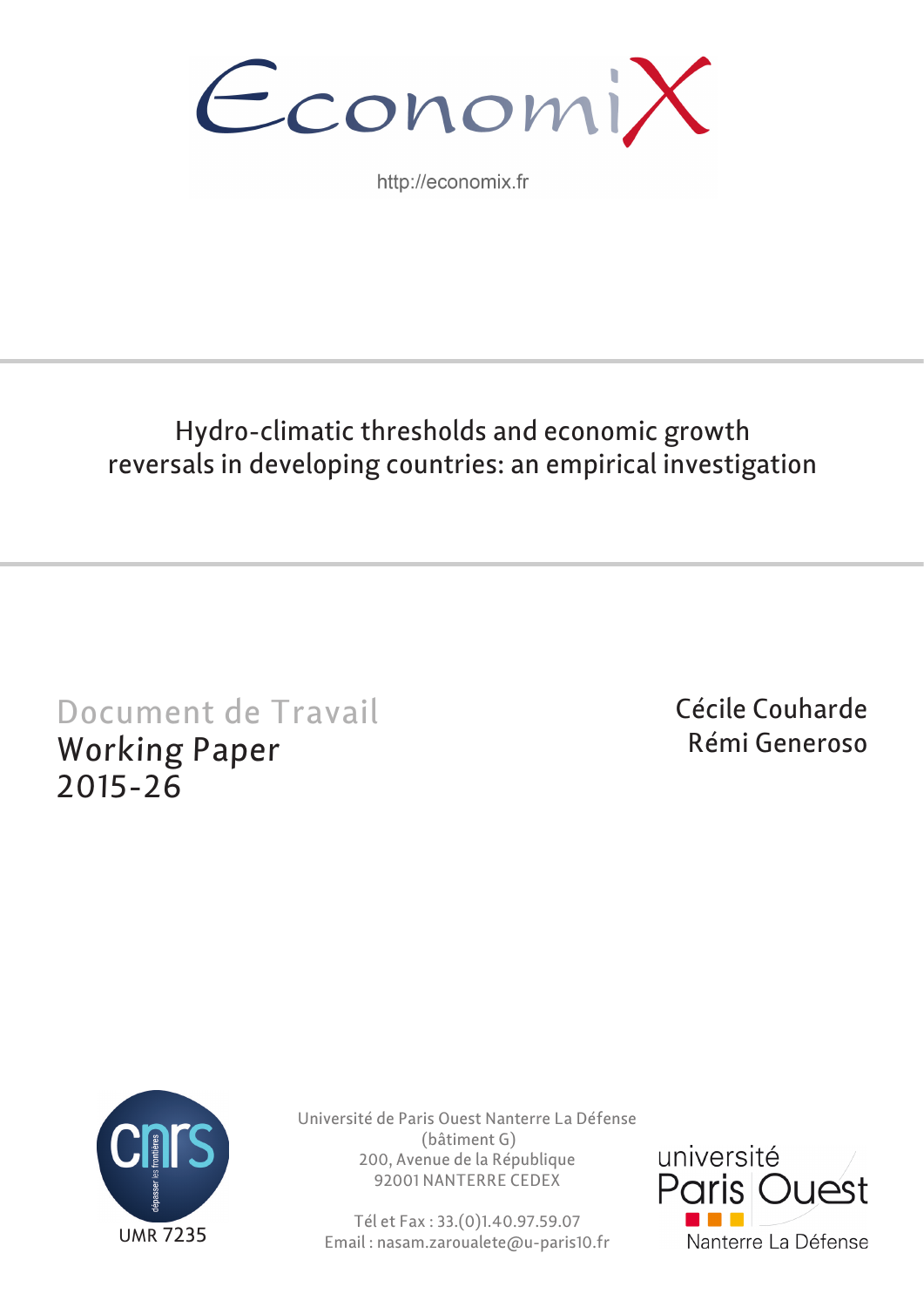# **Hydro-climatic thresholds and economic growth reversals in developing countries: an empirical investigation**

Cécile Couharde<sup>∗</sup> Rémi Generoso †

**Abstract:** In this paper, we exploit the Global Standardized Precipitation and Evapotranspiration Index database to search for a nonlinear relationship between hydro-climatic conditions and economic growth on a sample of developing countries over the period 1980-2011. We evidence a nonlinear link between hydro-climatic conditions and economic growth only in developing agricultural-dependant countries, the impact of hydro-climatic variations being more easily absorbed in more diversified economies. Furthermore, threshold values reached by hydro-climatic conditions that drive changes in the pattern of economic growth are lower than to those corresponding to extreme weather conditions, suggesting a high sensitivity of economic growth in developing agricultural-dependent countries to small fluctuations in weather.

**JEL Classification:** C33; 040; Q54

**Keywords:** Developing countries; Economic growth; Hydro-climatic conditions; Panel Smooth Transtion Regression (PSTR) model

<sup>∗</sup>EconomiX-CNRS (UMR 7235), Université Paris Ouest Nanterre - La Défense, France. E-mail: cecile.couharde@u-paris10.fr

<sup>†</sup>LEM-CNRS (UMR 9221), Université de Lille - Sciences et Technologies, France. E-mail: remi.generoso@gmail.com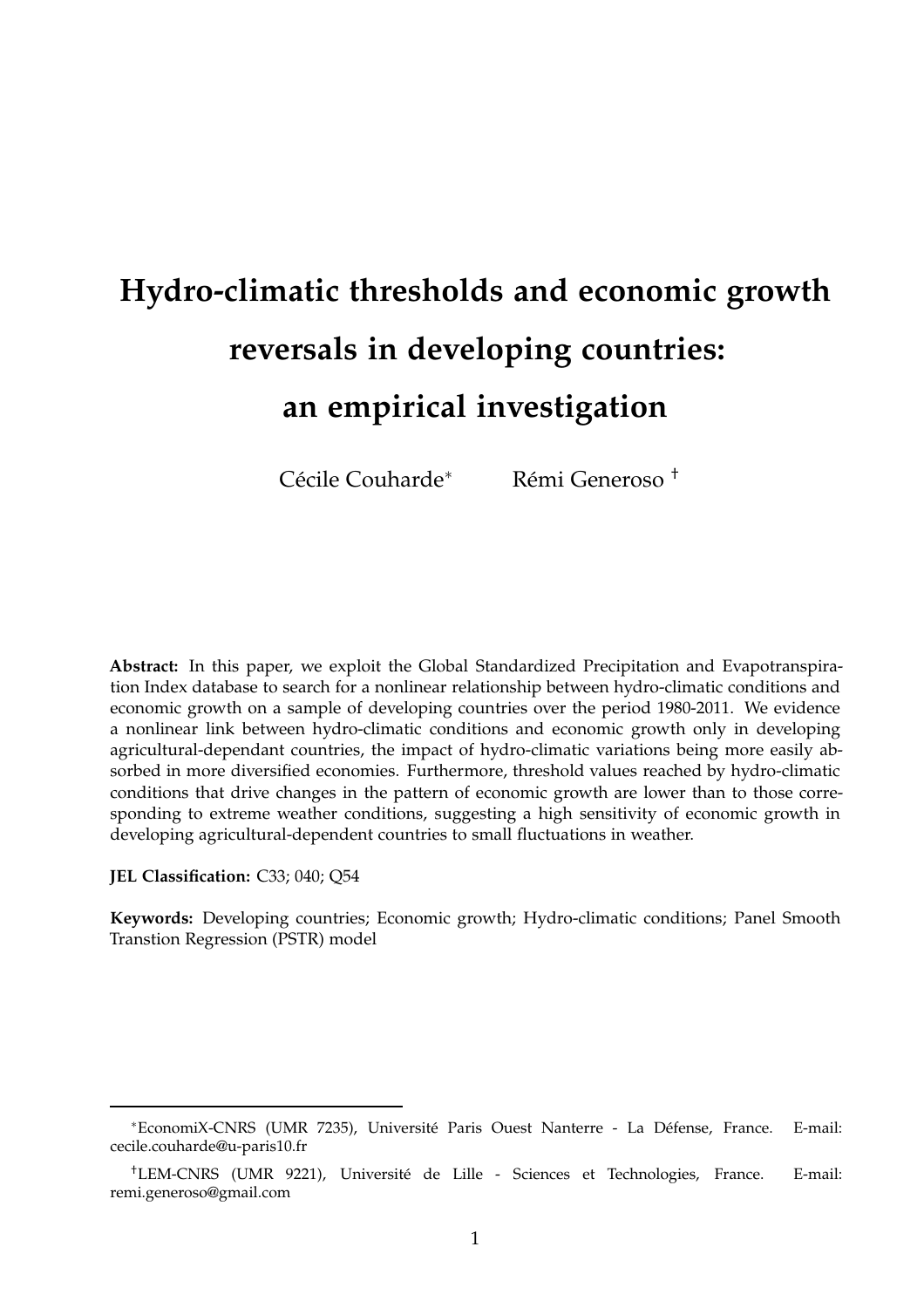# **1. Introduction**

Extreme weather conditions<sup>1</sup> have been found to be prominent in African countries by exerting an important negative shock on their economic growth. A number of explanations for this observed pattern have been forwarded: the tropical climate (Nicholson, 1994; Sachs and Warmer, 1997; Bloom and Sachs, 1998), the low level of development <sup>2</sup> which prevents African countries to fully implementing precautionary measures designed to reduce the impacts of extreme climate events and the prevalence in those countries of the agricultural sector which heavily depends on climatic conditions (Barrios *et al.*, 2010). Incidence of adverse weather conditions is however not only confined to Africa. Asian countries have also been challenged by the double hazard of both drought and flooding. For instance, Bangladesh is generally known to be vulnerable to flooding while up to 15 percent of its cultivable land experiences drought every two years (Ahmed *et al.*, 2005). India is also known for being a drought prone country (Prabhakar and Shaw, 2008).

In recent decades, the global awareness of more frequent and severe extreme weather events related to climate change (and in particular the global warming) has led to a renewed interest for studying their impact on economic growth. In particular, a growing concern is that, according the predictions of the Intergovernmental Panel on Climate Change (IPCC, 2007), during the next decades, billions of people, particularly those in developing countries, will face changes in rainfall patterns that will contribute to severe water shortages or flooding, and rising temperatures that will cause shifts in crop growing seasons. This has led to a wide literature which aims to understand how economic growth of developing countries is affected by extreme weather events in order to advance knowledge of the impact of climate change.

A large part of this literature has focused on the economic impacts of natural disasters

<sup>1.</sup> Extreme events occur when weather or climate variable reach a threshold value near the upper (or lower) tails of the range of observed values of the variable.

<sup>2.</sup> Several studies have evidenced that the impact of natural disasters varies according the macroeconomic policy environment and other structural characteristics of countries. In particular, a consistent finding of these studies is that better institutions - for instance, as more stable democratic regimes or greater security of property rights - reduce disaster impact (Kahn, 2005; Skidmore and Toya, 2007; Noy, 2009; Aurenqzeb and Stengos, 2012).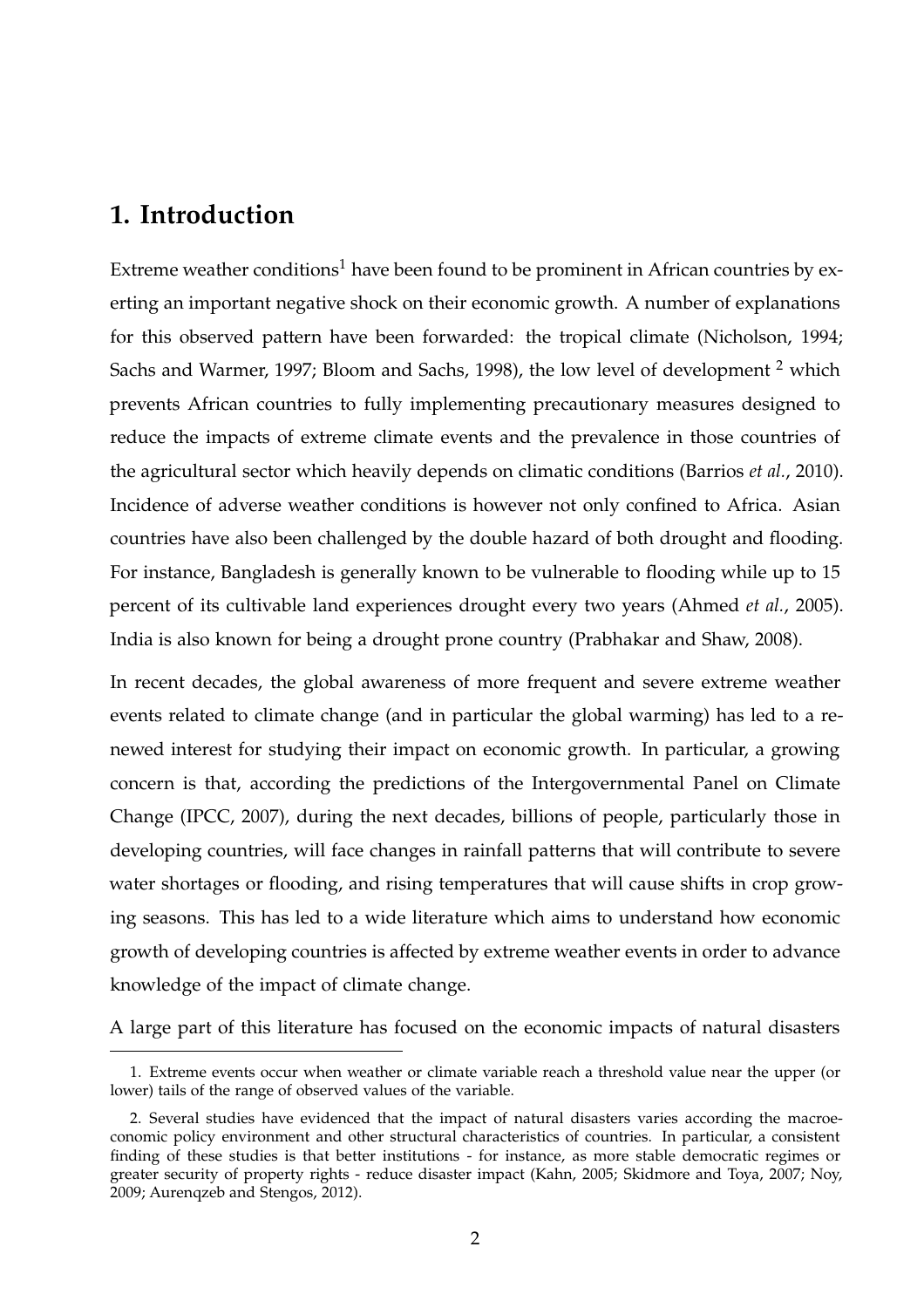–which are known to occur when extreme weather events affect a vulnerable area (see Cavallo and Noy, 2010 for a review of the literature)– to identify extreme events' economic effects. Almost of this empirical literature has relied on the Emergency Events Database (EM-DAT) maintained by the Center for Research on the Epidemiology of Disasters (CRED) which provides the number of people killed, the number of people affected, and the dollar amount of direct damages for each disaster.

Nevertheless, by exploiting information from this database, these studies cannot causatively identify effects of extreme weather events on economic growth. Indeed data on damages, number of people affected and deaths have several limitations as they are likely to be endogenously determined by the level of income (Skidmore and Toya, 2002). To the extent that those variables are endogenously determined, reverse causality is likely to be a major concern in those empirical studies. Moreover, if some studies overcome this causality problem by using instead the number of natural events which can be considered as the best exogenous measures of disaster risk available, they cannot capture the size and the intensity of the extreme event. In recent years, in line with the improvement of weather indexes, a new literature qualified by Dell *et al.* (2014) as the New Climate Economy Literature has overcome this identification problem and derived more accurate shocks' indicators by using precipitation and/or temperature data (Dell *et al.*, 2008; Barrios *et al.*, 2010; Jones and Olken, 2010; Lanzafame, 2014). Assessments made in this area usually focus on the effects of the temporal variability in a weather variable on economic growth. If these estimates provide more rigorous econometric evidence that weather has manifold effects on economic activity, they are not however able to indicate whether these weather conditions refer or not to extreme events.

This article tries to overcome this drawback by estimating thresholds values from which weather conditions can alter economic growth and which determinants of economic growth are the most affected. More specifically, this article improves upon the existing literature on two major accounts. First we avoid the implicit bias of some of the literature that use rainfall and temperature data. Indeed, those data cannot be compared from one country to another or even inside a country given the diversity of climates. Moreover,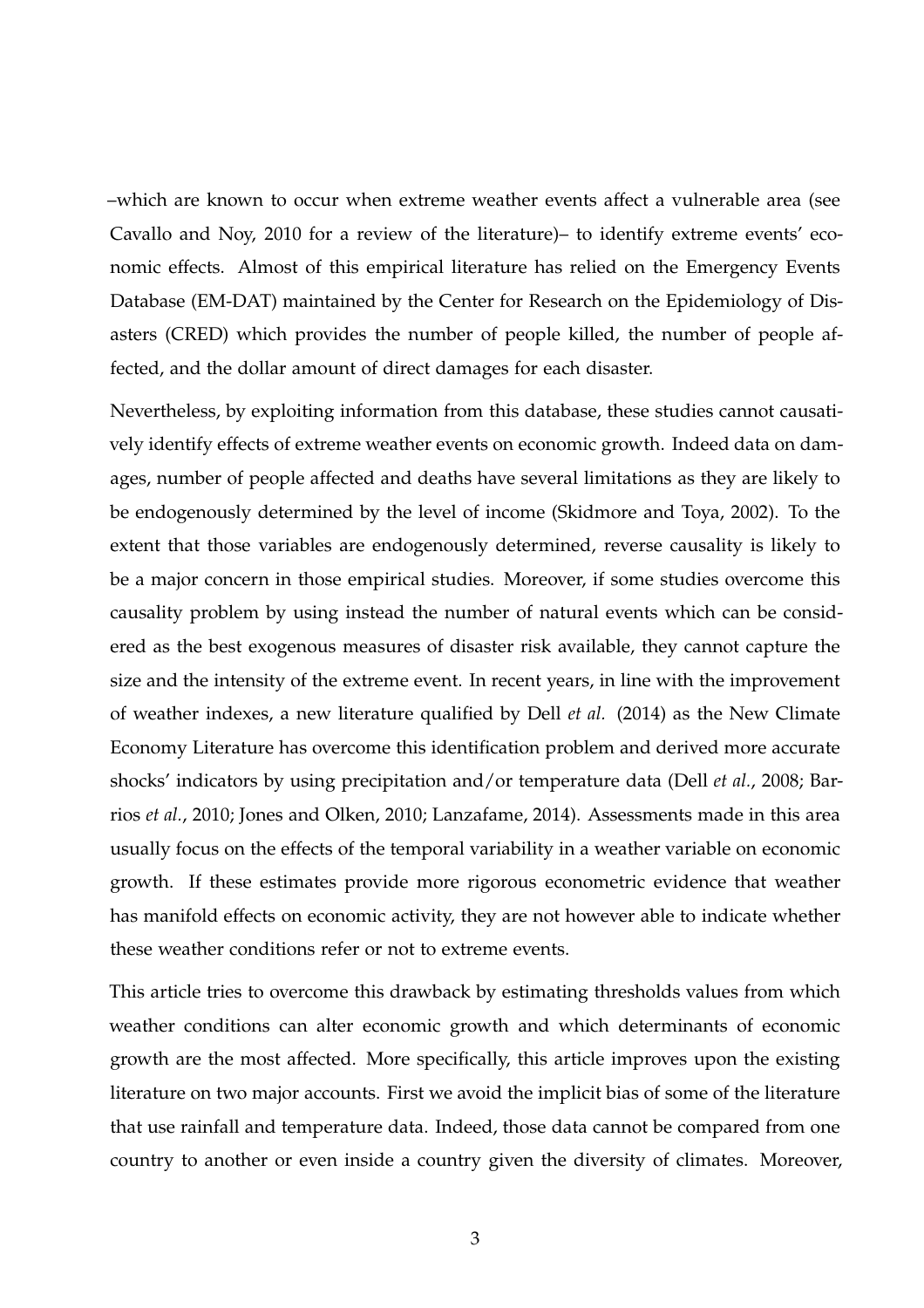hydro-climatic conditions refer to a combination of temperature and precipitation so that it is not appropriate to separate the two types of data. As a result, in this paper, we use the Standardized Precipitation and Evapotranspiration Index (SPEI) recently developed by Vicente-Serrano *et al.* (2010). This indicator has the advantage of reflecting multiple hydro-climatic conditions –relevant both in agriculture (short-term) and in hydrology (medium-term)– and of allowing comparison across countries characterized by different climatic regimes. Secondly, we adopt panel error correction methodology and test a potential threshold effect exerted by hydro-climatic conditions in the relationship between economic growth and its short-term determinants. This approach has several advantages compared to earlier studies. The error correction model allows us to estimate shortrun effects of climatic conditions on economic growth and on the convergence towards the steady state within one regression framework, which to our knowledge has not previously been done. Moreover, unlike many assessments of the economic impacts of weather events focus on meteorological trends, we rather assess impacts resulting from threshold values reached by hydro-climatic conditions which induce shifts in growth dynamics. Our aim is then to identify the nature of changes in weather conditions which can affect growth dynamics. Accordingly, we rely on a Panel Smooth Transition Regression (PSTR) specification (González *et al.*, 2005) which allows economic growth to switch from one to another regime, depending on thresholds reached by hydro-climatic conditions. Those thresholds being interpretable in terms of intensities reached by hydro-climatic events, it is therefore possible to measure the sensibility of economic growth to the intensity of weather events.

Our analysis focuses on 37 developing countries characterized by a large variety of climate features over the period 1980-2011. To investigate whether economic growth in agricultural-dependent countries is more sensible to hydro-climatic variations, we split our sample into two sets: (a) 19 consisting of agricultural-dependent countries and (b) 18 other countries which have a more diversified production basket.

Our analysis yields three main findings. The estimation results in both the full sample of 37 developing countries and the first subsample (a) of developing agricultural-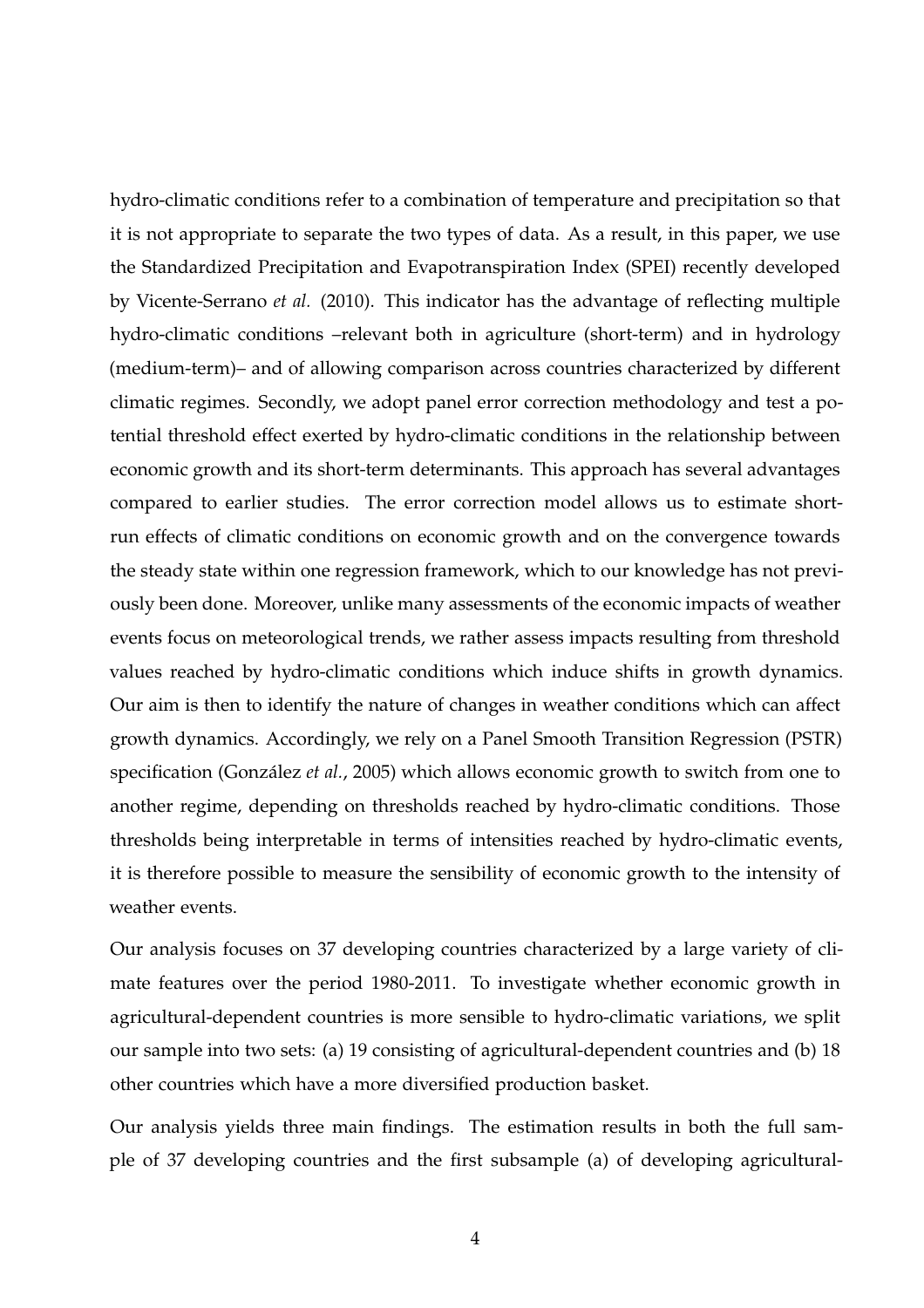dependent countries show that the level of hydro-climatic conditions exerts a significant nonlinear effect on economic growth. This is in contrast to the experience of the 18 other developing countries, subsample (b), for which this nonlinear effect doesn't hold. We attribute this asymmetric pattern to the diversified nature of the latter group's production. Our second main finding is that the pattern of economic growth significantly varies, depending on hydro-climatic conditions. But the most outstanding point is that threshold values reached by hydro-climatic conditions that drive changes in the pattern of economic growth are lower than those corresponding to extreme weather conditions, suggesting a high sensitivity of economic growth to small fluctuations in weather. In particular, we evidence that mechanisms through which smaller fluctuations in hydroclimatic conditions cause economic growth reversals are the same as the ones found for extreme weather events. Indeed, under abnormal hydro-climatic conditions, the return to long-run equilibrium is significantly hampered as well as the positive effect that structural factors (investment and trade openness) exert on economic growth, reflecting a lack of adaptive capacities to wetter and drier conditions. In contrast, the positive effect of public spending and remittances on economic growth is strengthened, suggesting their important role as coping mechanisms in order to overcome the adverse effect exerted by abnormal hydro-climatic conditions in developing agricultural-dependent countries.

The rest of this paper is structured as follows. Section 2 describes our empirical framework. Section 3 presents data and some stylized facts. The results and related comments are displayed in Section 4. Section 5 is devoted to robustness analysis. Finally, Section 6 concludes.

# **2. The empirical framework**

The starting point of our empirical analysis is that, beyond a certain level, hydro-climatic conditions can lead to a transitory income shock which may involve a different pattern of economic growth in the short-run. Thus our empirical framework relies on the behavior of the Solow (1956) neo-classical growth model that is augmented to include human capital (Mankiw *et al.*, 1992) in the long term, but allows for different short-run growth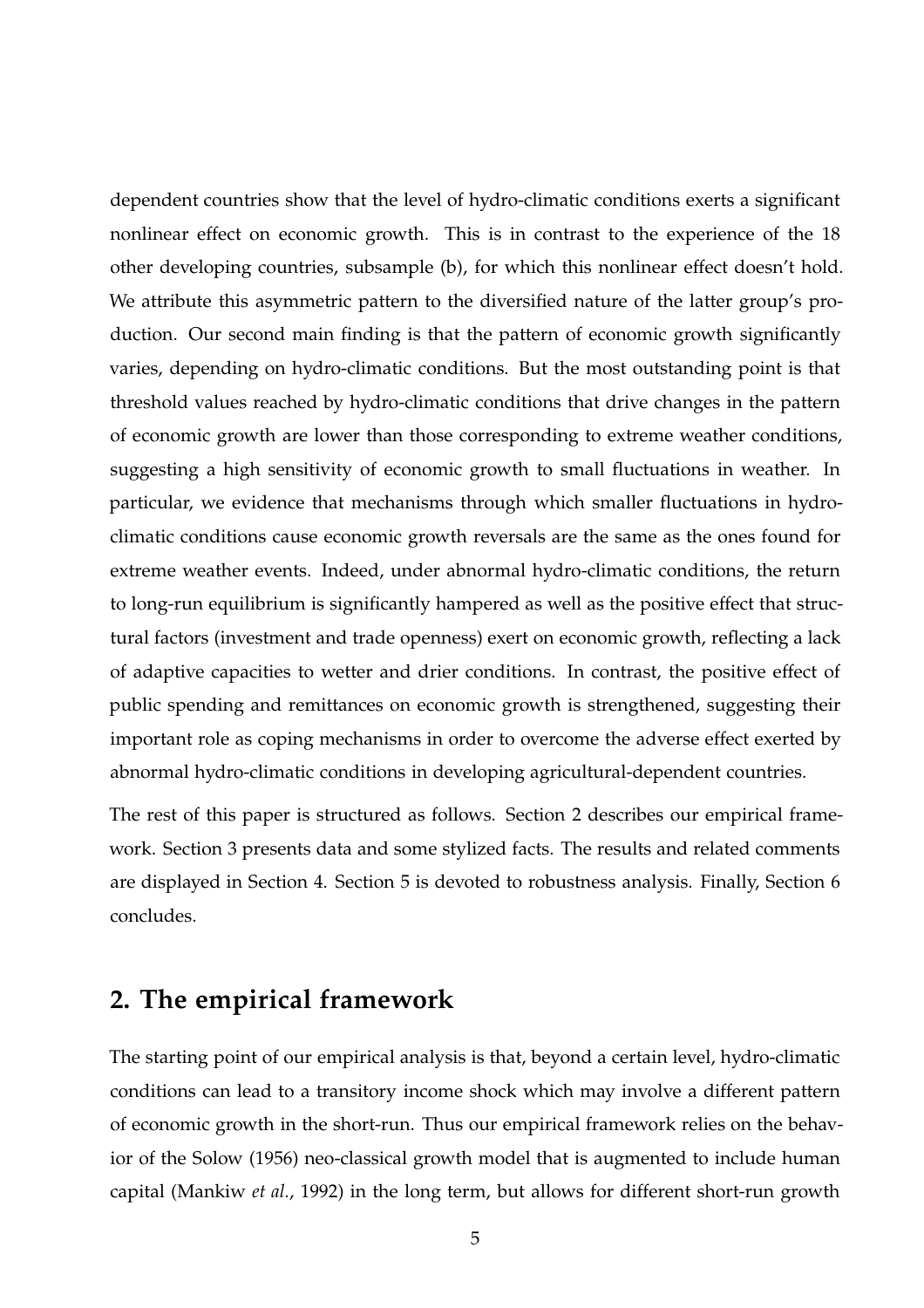patterns depending on hydro-climatic conditions.

We assume that output is determined in the long run by a Cobb Douglas production function of the form:

$$
Y_{it} = A_{it} K_{it}^{\alpha} H_{it}^{\beta} L_{it}^{1-\alpha-\beta} U_{it}
$$
\n
$$
\tag{1}
$$

Where *Y* is total output, *A* is total factor productivity, *K* is physical capital, *H* is human capital, *L* is labor and *U* is an error tern. *i* and *t* stand for respectively index countries and index time. We assume constant returns to scale, so that the sum of the exponents is one. This seems reasonable since there is little evidence of a pure size effect on a country's output level. In addition, we assume that total factor productivity takes the form  $log A_{it} = a_i + b_t$  which we can regard as a country fixed effect, indexed by *i* and worldwide growth of productivity, indexed by *t*. Dividing through by *L*, and taking logs, we can derive:

$$
y_{it} = a_i + b_t + \alpha k_{it} + \beta h_{it} + u_{it}
$$
 (2)

Where capital stock, human capital and output are now in log per worker terms (respectively  $k$ ,*h*,*y*) and  $u_{it} = log U_{it}$ 

Consistent with this approach, output per capita converges to its steady state given by Equation 3 with a speed of adjustment measured by the coefficient  $\delta$  ( $0 < \delta < 1$ ):

$$
\Delta y_{it} = \varphi \Delta k_{it} + \rho \Delta h_{it} + \sigma (w_{it}) - \delta [y_{it-1} - \alpha k_{it-1} - \beta h_{it-1}] + \varepsilon_{it}
$$
(3)

With  $w_{it}$ , other exogenous variables that also can affect economic growth in the short run. As described by Equation 3, the convergence process of output per capita to its steady state can be adequately estimated by a vector error-correction model (VECM): the longrun output per capita corresponding to the hypothesized cointegrating equation, shortrun dynamics reflecting the adjustment of output per capita towards its long-run equilibrium level and the error correction term measuring the speed at which prior deviations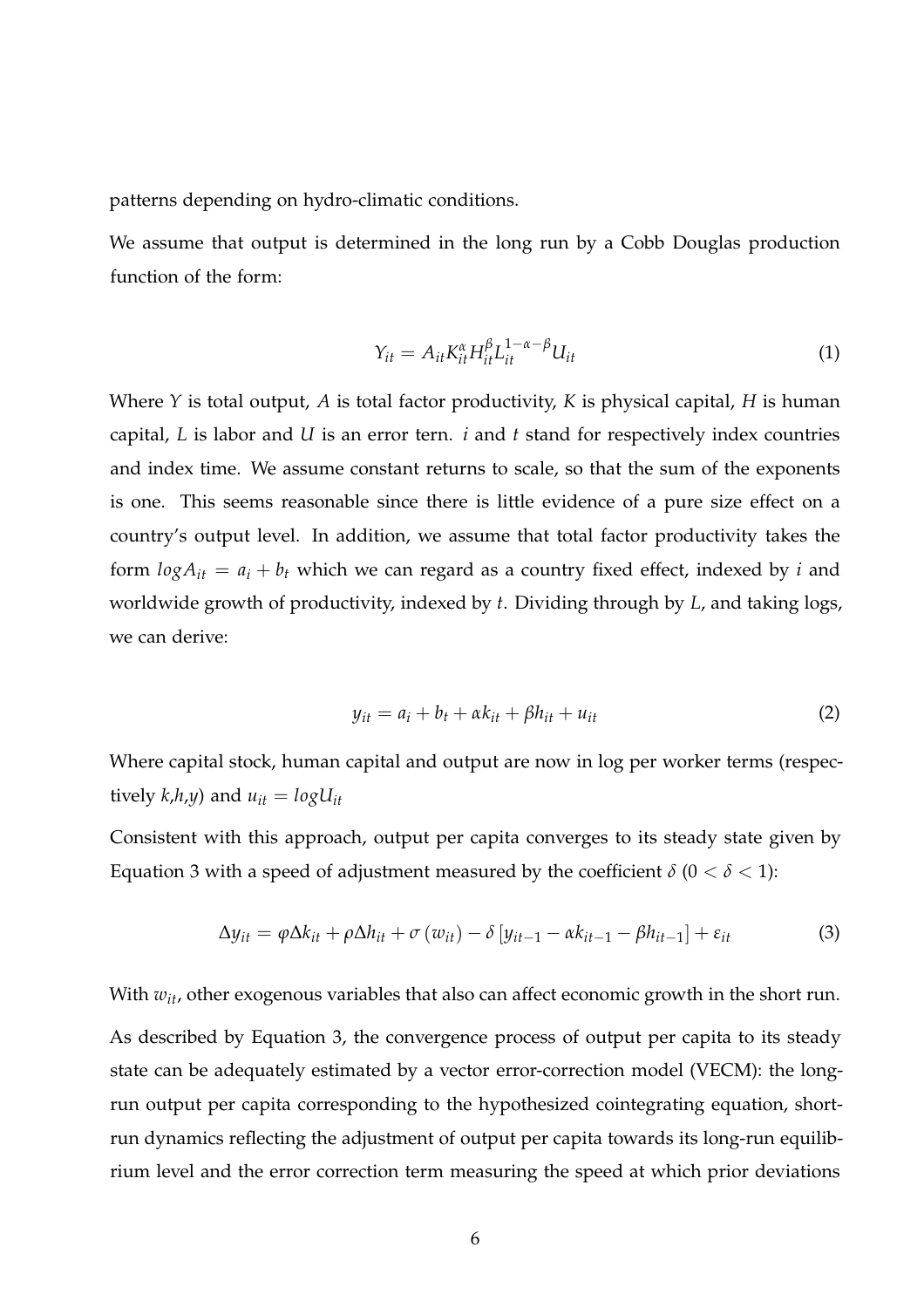of output per capita from its long-run equilibrium are corrected. Nevertheless, in the framework defined by the classical VECM, the growth process is assumed to be linear. As mentioned before, this assumption does not necessarily hold, as abnormal hydroclimatic conditions are likely to exert detrimental impacts on economic growth compared to normal ones. In order to take into account those potential nonlinearities, we estimate a regime-specific model allowing for switching effects driven by hydro-climatic conditions in the short-run dynamics of output per capita.

Accordingly, we rely on the Panel Smooth Transition Regime (PSTR) methodology proposed by González *et al.* (2005) in which the observations can be divided into different regimes, with estimated coefficients that vary depending on the considered regime. The change in the estimated value of coefficients is smooth and gradual, since PSTR models are regime-switching processes in which the transition from one state to the other is smooth rather than discrete. We justify this choice by the potential transitory nature of the income shock induced by changes in weather conditions, contrary to abrupt changes in the capital stock that could be the consequence of natural disasters or wars.

We then consider the following PSTR specification with fixed effects:

$$
\Delta y_{it} = \mu_{it} + \theta_0 \eta_{it-1} + \beta \eta_{i} x_{it} + \Sigma_{j=1}^r \left( \theta_1 \eta_{it-1} + \beta \eta_{it} x_{it} \right) g_j \left( s_{it}; \gamma_j, c_j \right) + u_{it} \tag{4}
$$

Where the dependent variable, ∆*yit*, is the first difference of output per capita; *sit* is a climate index considered here as the transition variable and *xit* is a vector of short-term determinants of economic growth. The transition function  $g(s_{it}; \gamma, c)$  is a continuous function of the observable transition variable  $s_{it}$ .  $\gamma$  is the transition or slope parameter, measuring the slope of the transition function. *c* is the location parameter

The variable *ηit*−<sup>1</sup> is the error correction term, i.e. the difference between the observed output per capita and its estimated value from the cointegration relationship. It is then obtained by estimating the long-term relationship between the log of output per capita and its long-term determinants depicted by Equation 2:

$$
\eta_{it} = y_{it} - \hat{y}_{it} \tag{5}
$$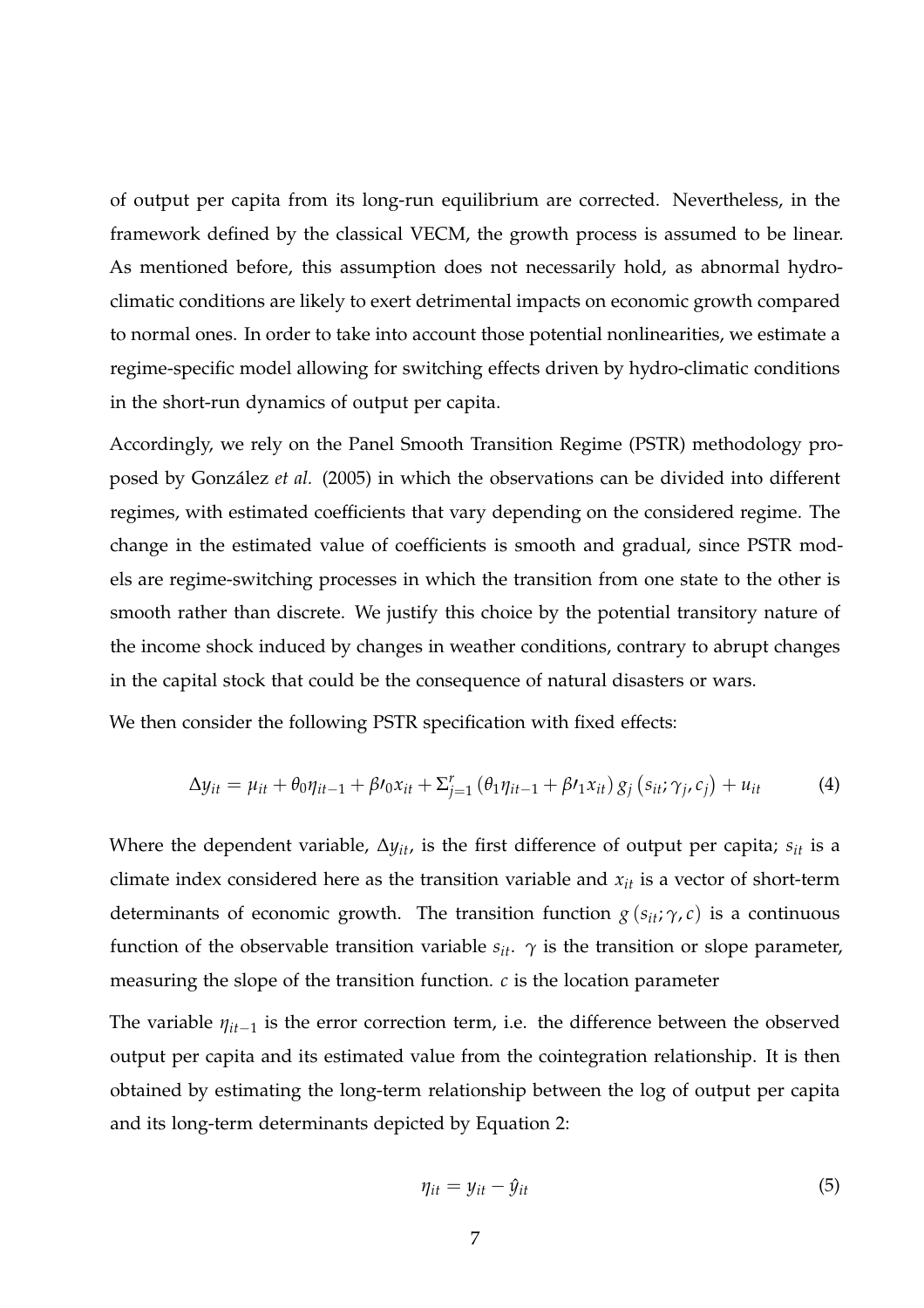$$
\hat{y}_{it} = \hat{a}_i + \hat{b}_t + \hat{\alpha}k_{it} + \hat{\beta}h_{it}
$$
\n(6)

With  $\hat{y}_{it}$  the long-run output per capita defined by the augmented Solow model and  $\hat{\alpha}$ ,  $\hat{\beta}$ the estimated long-run coefficients.

The inclusion of the error correction term *ηit*−<sup>1</sup> in the PSTR model has the advantage of linking the short-run dynamics of economic growth to its long-run path. The coefficient of the error correction term in the PSTR model then reflects the adjustment speed with which economic growth converges towards to its steady state.

The relationship between economic growth and its short-run determinants, i.e., the coefficients of the variables included in the *xit* vector as well as the coefficient of the error correction term *ηit*−<sup>1</sup> are allowed to vary according to the value taken by the climate index (*s*). Assuming a two regime PSTR specification, let us denote the sum of coefficients  $\phi_1 = \xi_{01} + \xi_{11} g_j \left( s_{it}; \gamma_j, c_j \right)$  with  $\xi_{01} = \theta_0, \beta \prime_{01}, ..., \beta \prime_{0p}$  and  $\xi_{11} = \theta_1, \beta \prime_{11}, ..., \beta \prime_{1p}$ . In the first regime, when  $g(.) = 0$ , the estimates coefficients are given by  $\phi_1 = \xi_{01}$ . In the second regime, when  $g(.) = 1$ , the estimates coefficients are given by  $\phi_1 = \xi_{01} + \xi_{11}$ . Between those two extremes,  $\phi_1$  takes a continuum of values depending on the realization of the transition variable.

The transition function is normalized to be bounded between 0 and 1 and is defined following Gonzales *et al.*(2005) as follows:

$$
g\left(s_{it};\gamma_j;c_j\right) = \left(1 + exp\left(-\gamma \prod_{j=1}^m \left(s_{it} - c_j\right)\right)\right)^{-1} \tag{7}
$$

 $c = (c_1, ..., c_m)$  is a vector of location parameters and  $\gamma$  is a parameter which determines the smoothness of the transition with the condition  $\gamma > 0$  and  $c_1 \le c_2 \le ... \le c_m$ . When  $m = 1$ , the transition function  $g(s_{it}; \gamma, c)$  is a logistic function and  $\gamma$  determines the speed of the transition from one regime to another. When  $m = 2$ ,  $g(s_{it}; \gamma, c)$  is a quadratic logistic function. The model becomes a three-regime threshold model where the intermediate regime follows a different pattern compared to that in the extremes. We also consider the case of a doubled threshold model ( $r = 2$ ). By setting  $r = 2$ , we allow for three regimes where each one has its own slope and location parameters.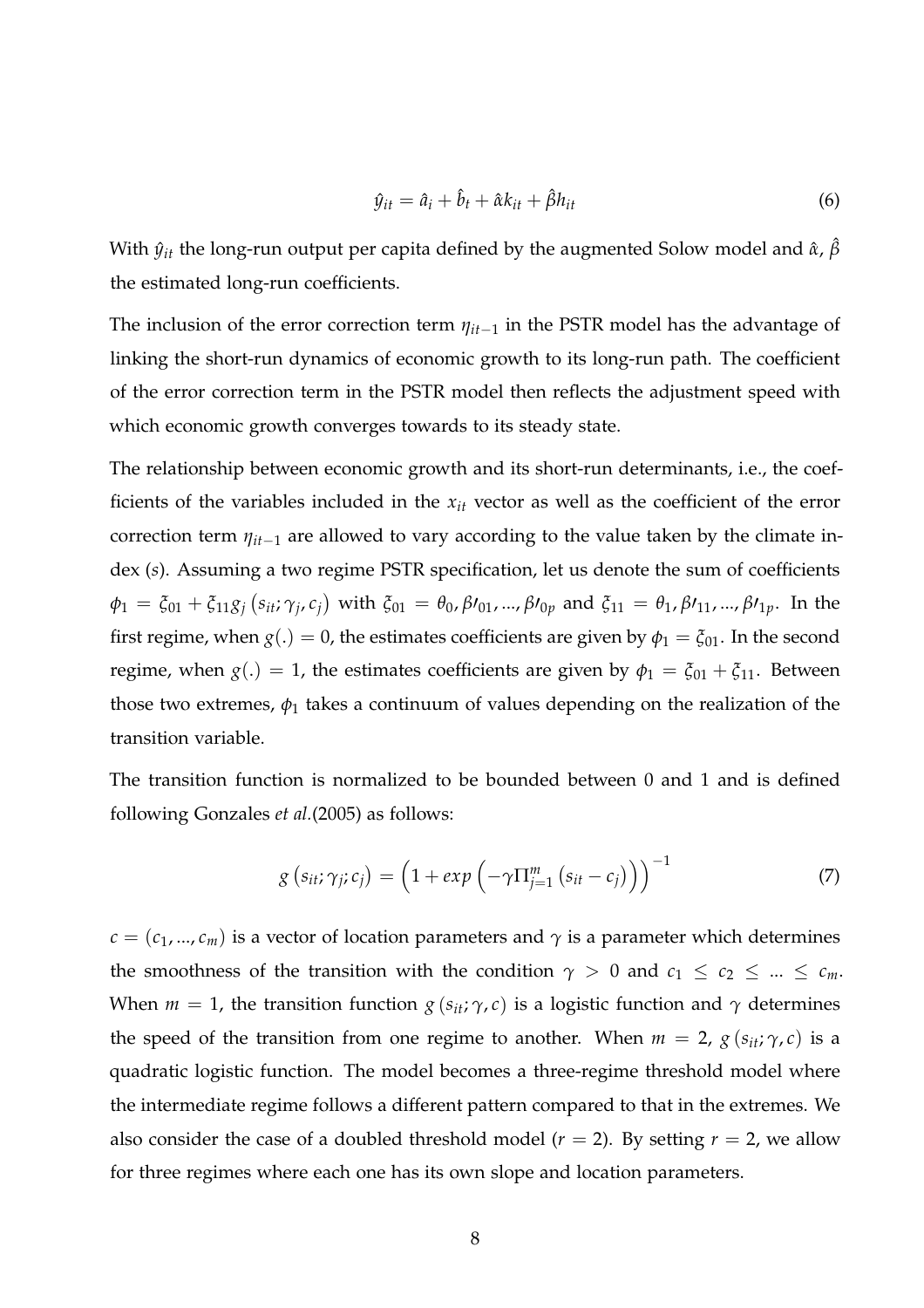The model (4) can be rewritten as:

$$
\Delta y_{it} = \mu_{it} + \psi \prime_0 \Omega_{it} + \Sigma_{j=1}^r \psi \prime_j \Omega_{it} g_j \left( s_{it}; \gamma_j; c_j \right) + u_{it} \tag{8}
$$

*where*  $ψ*l*<sub>0</sub> = (θ<sub>0</sub>, β<sub>0</sub>)*l*$  and  $ψ*l*<sub>j</sub> = (θ<sub>j</sub>, β<sub>j</sub>)*l*$  for  $j = 1, ..., r$ ;  $Ω<sub>it</sub> = (η<sub>it-1</sub>, x<sub>it</sub>)*l*$ 

## **3. Data and stylized facts**

Since our main goal is to analyze the short-run effects of hydro-climatic variations, we are interested in econometrically modelling short-run output deviations. We therefore use original annual data instead of five-year averages. Our sample consists of yearly data from 1980 to 2011 for a panel of 37 developing countries characterized by a large variety of climate features.<sup>3</sup> This heterogeneity is not systematically related to differences between countries but refers also to differences within each country. It is therefore important to account for this diversity by using data that make accurate comparisons of different climate regimes.

#### **3.1. Long and short-run determinants of growth**

The dependent variable is the growth rate of output per worker (*y*) measured by the first difference (in logarithm) of the GDP per capita in \$US and in 2005 prices. Data are taken from the World Bank's World Development Indicators (WDI) database. The stock of physical capital per worker (*k*) is also expressed in \$US and in 2005 prices. Following Barro and Lee (1993), the stock of human capital per worker (*h*) is proxied by the average years of schooling.<sup>4</sup> The long-run explanatory variables are both taken from the Penn World Tables (version 8.0).

Four types of short-run explanatory variables are used to capture different short-run determinants of economic growth in line with the existing literature (Aghion and Durlauf,

<sup>3.</sup> The list of countries is given in Table A.1 in the Appendix

<sup>4.</sup> Rates of return to education are used in order to complete different sets of years of education (Psacharopoulos, 1994).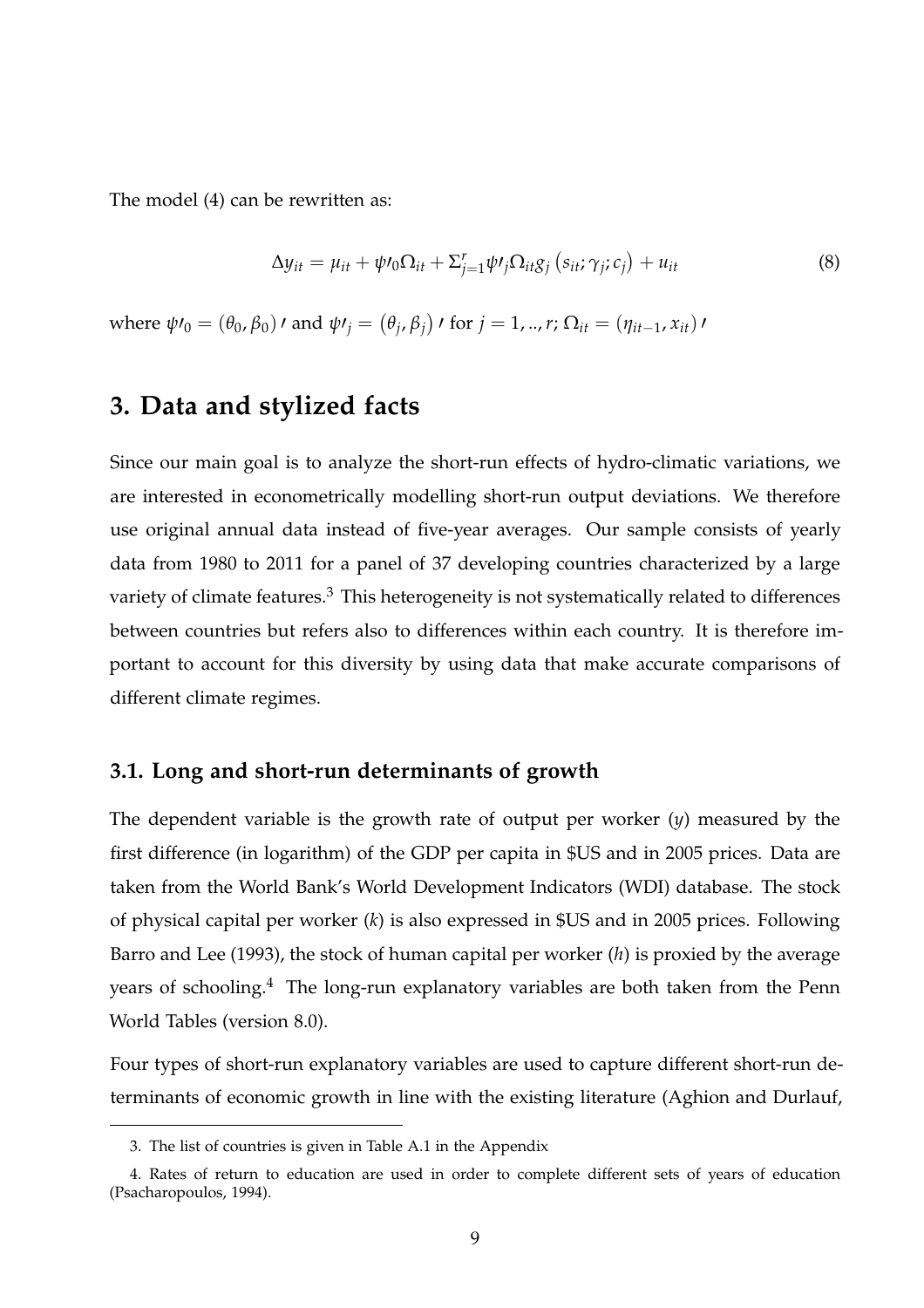2005, 2014): structural factors, policy variables, factors that are likely to provide additional sources of revenues and indicators of political stability.

Structural factors include the first difference of the capital stock per worker at constant \$US 2005 prices and the openness degree to international trade, measured as the ratio of the sum of exports and imports of goods and services to GDP (*Trade*/*GDP*). As indicators of macroeconomic policies we include the following variables. First, following Fischer (1993), we take inflation as a measure of monetary policy. Inflation is calculated as  $\int \ln f = \log (1 + \pi/100)$  with  $\pi$  the annual percentage change in consumer prices. We also consider one of the two fiscal variables suggested by Easterly and Rebelo (1993), the first difference of the government consumption in \$US 2005 prices (*G*). We also take into account additional sources of revenues which may affect economic growth: the first difference of remittances per worker (*Remit*, in current \$US), the first difference of overseas development aid per worker (*ODA*, in constant \$US 2005 prices) and the ratio of broad money (M2) to GDP which proxies for the level of financial development (King and Levine, 1993). All data are extracted from the World Development Indicators database (WDI, The World Bank) except capital stock data that are coming from the Penn World Tables (version 8.0). Finally, we control for the occurrence of armed conflicts as extreme weather events are likely to increase armed conflicts and political instability (see Dell *et al.*, 2014 for a survey). Accordingly, we use the UCDP/PRIO Armed Conflicts Dataset<sup>5</sup> and we create a dummy variable taking the value of 1 for years characterized by the occurrence of a conflict in a given country and 0 otherwise.

#### **3.2. The Standardized Precipitation and Evapotranspiration Index (SPEI)**

This article uses the Global Standardized Precipitation and Evapotranspiration Index (SPEI) database developed by Vicente-Serrano *et al.* (2010). The Global SPEI database provides long-time and robust information about climatic conditions at the global scale, with a 0.5 degrees spatial resolution and a monthly time resolution between January 1901

<sup>5.</sup> The database is maintained by the Uppsala Conflict Data Program (UCDP) at the department of Peace and Conflict Research, Uppsala University and the Centre for the Study of Civil War at the International Peace Research Institute Sweden. Cf. https://www.prio.org/Data/Armed-Conflict/UCDP-PRIO/.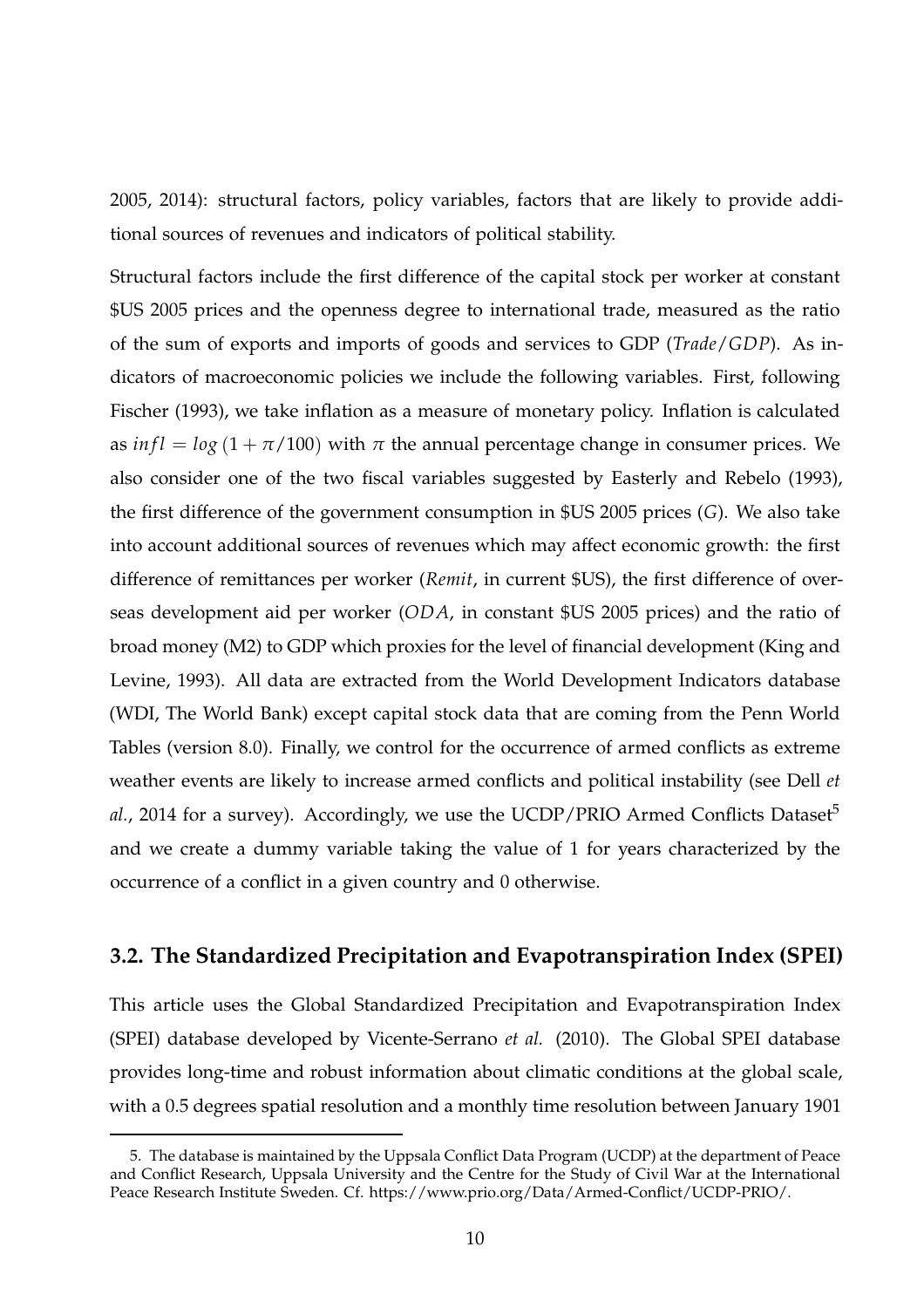#### and December 2011.<sup>6</sup>

The SPEI is now one of the most widely used indicators in climatology because of the advantages it offers. First, the SPEI is fairly easy to compute since it is based on the original Standardized Precipitation Index (SPI) developed by McKee *et al.* (1993). However, the major difference between the two indexes is that the SPI focus only on precipitation while the SPEI is a water balance index that considers the difference between precipitation and potential evapotranspiration. Therefore, the SPEI has the advantage of combining the impact of temperature and precipitation which is expected to be important for agricultural regions facing rising temperatures resulting from climate change. Another advantage of this indicator is to allow for the identification of the beginning and the end of droughts and for the comparison of changes in droughts severity across time and space. This is particularly important since droughts are complex and dynamic phenomena. A real strength of the SPEI is its ability to be calculated for many timescales, which makes it possible to deal with many types of droughts or humid conditions. For instance, timescales ranging from one to three months usually reflect short-term onsets. Medium-term onsets such as agricultural drought are associated with a 6-month time scale while longer term onsets such as hydrological events can be approximated by time scales from 12 to 24 months. In this respect, the SPEI is able to describe a wider range of relevant hydro-climatic conditions than the Palmer Drought Severity Index (PDSI), which although based on water conditions (supply and demand of water), can only consider droughts on relatively long time scales (between 9 and 12 months). In this article, we use the 6-month time scale SPEI as a benchmark indicator. This time scale is more suited for capturing any climatic water deficiency and excess in agricultural seasons such as agricultural droughts. Finally, the SPEI, as it is a standardized indicator, allows the comparison between climates different from each other, by defining different hydro-climatic conditions.

The SPEI is based on the monthly water balance which is defined as the difference be-

<sup>6.</sup> We use the Global SPEI database v2.2. Monthly precipitation and potential evapotranspiration data used for the calculation of the SPEI are from the Climatic Research Unit of the University of East Anglia.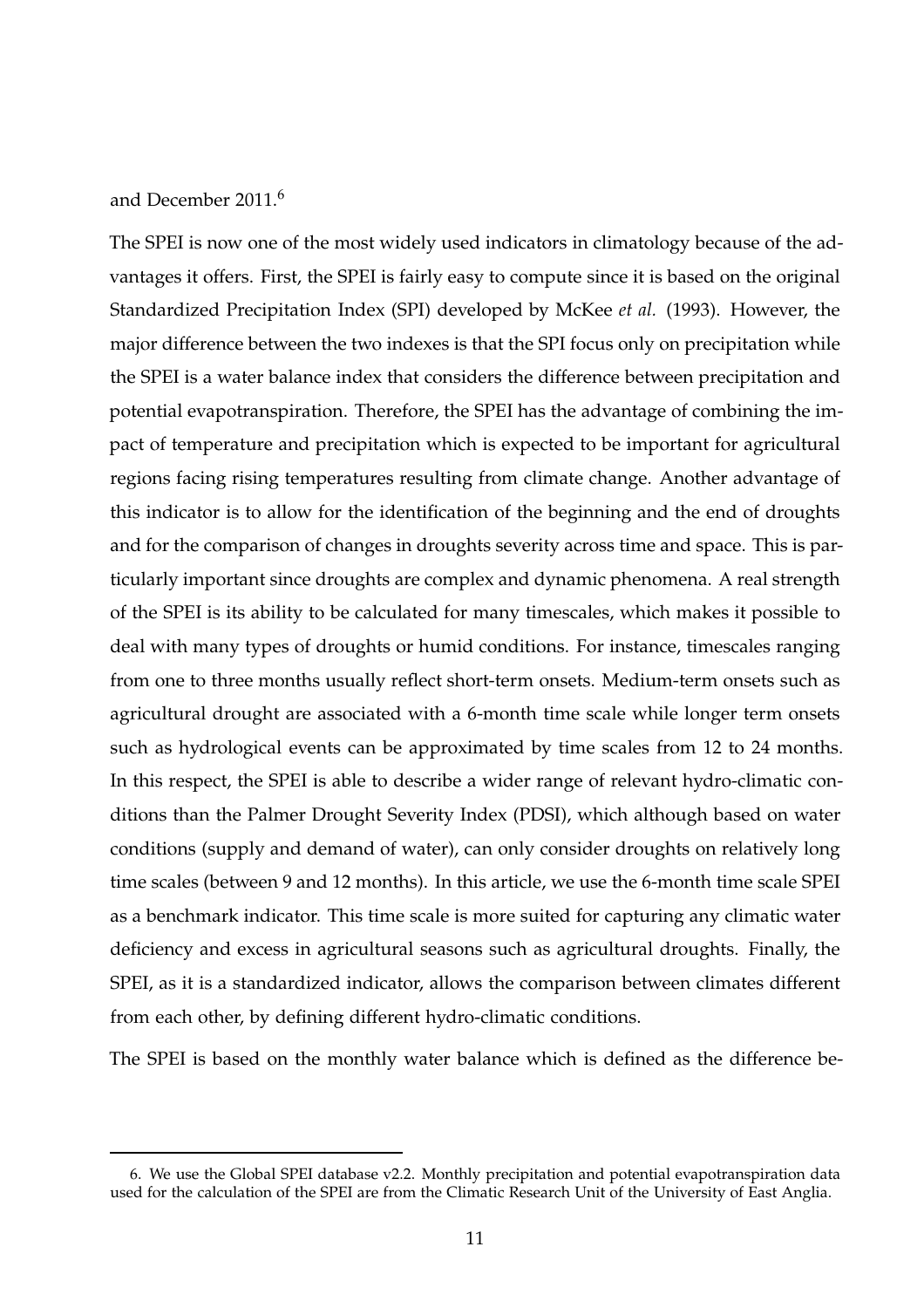tween precipitation (*P<sup>i</sup>* ) and evapotranspiration (*PET<sup>i</sup>* ) during the month *i*:

$$
D_i = P_i - PET_i \tag{9}
$$

Where *PET<sup>i</sup>* is based on the Penman-Monteith equation of water balance (Allen *et al.*, 1998) and  $D_i$  reflects the water surplus or deficit for the current month. The calculated values of  $D_i$  are then aggregated at various time scales  $k$  (i.e., over one month, two months, three months, etc...). The aggregated water surplus or deficits values  $D_n^k$  are obtained by the sum of the  $D_i$  values from  $k-1$  months before the  $n<sup>th</sup>$  current month:

$$
D_n^k = \sum_{l=0}^{k-1} (P_{n-l} - PET_{n-l})
$$
\n(10)

Given the strong differences in climatic regimes inside and between countries, the  $D_n^k$ series are fitted to a probability distribution to transform the original values to standardized units that are comparable in space and time and at different time scales. A density function of log-logistic probability is adjusted to the distribution of the variable  $D_n^k$  since it allows a better behavior of the SPEI to extreme (Vicente-Serrano *et al.*, 2010).

The probability density function of a three parameter Log-logistic distributed variable is expressed as:

$$
f(x) = \frac{\omega}{v} \left(\frac{x-\mu}{v}\right)^{\omega-1} \left[1 + \left(\frac{x-\mu}{v}\right)^{\omega}\right]^{-2}
$$
 (11)

where  $v$ ,  $\omega$  and  $\mu$  are parameters of scale, shape and origin for  $D_n^k$  values in the range  $(\mu > D < \infty)$ . The three parameters are estimated using the L-moments procedure.  $f(x)$ is then transformed into a random variable with mean zero and a variance equals to one according the conversion method of Abramowitz and Stegun (1965). The SPEI calculated for each month at a spatial resolution of 0.5 degrees are then aggregated by calculating the annual average for each country between 1980 and  $2011$ .<sup>7</sup> Thus, the value of the SPEI is, as the SPI, bounded between -3 and 3. Between these two values, different intensities in hydro-climatic conditions can be identified, according threshold values reached by the

<sup>7.</sup> We use the ArcGIS software to assign each SPEI to the limits of our countries sample. SPEI calculated with a 6 month time scale are plotted in Ffigure A.1 in the Appendix.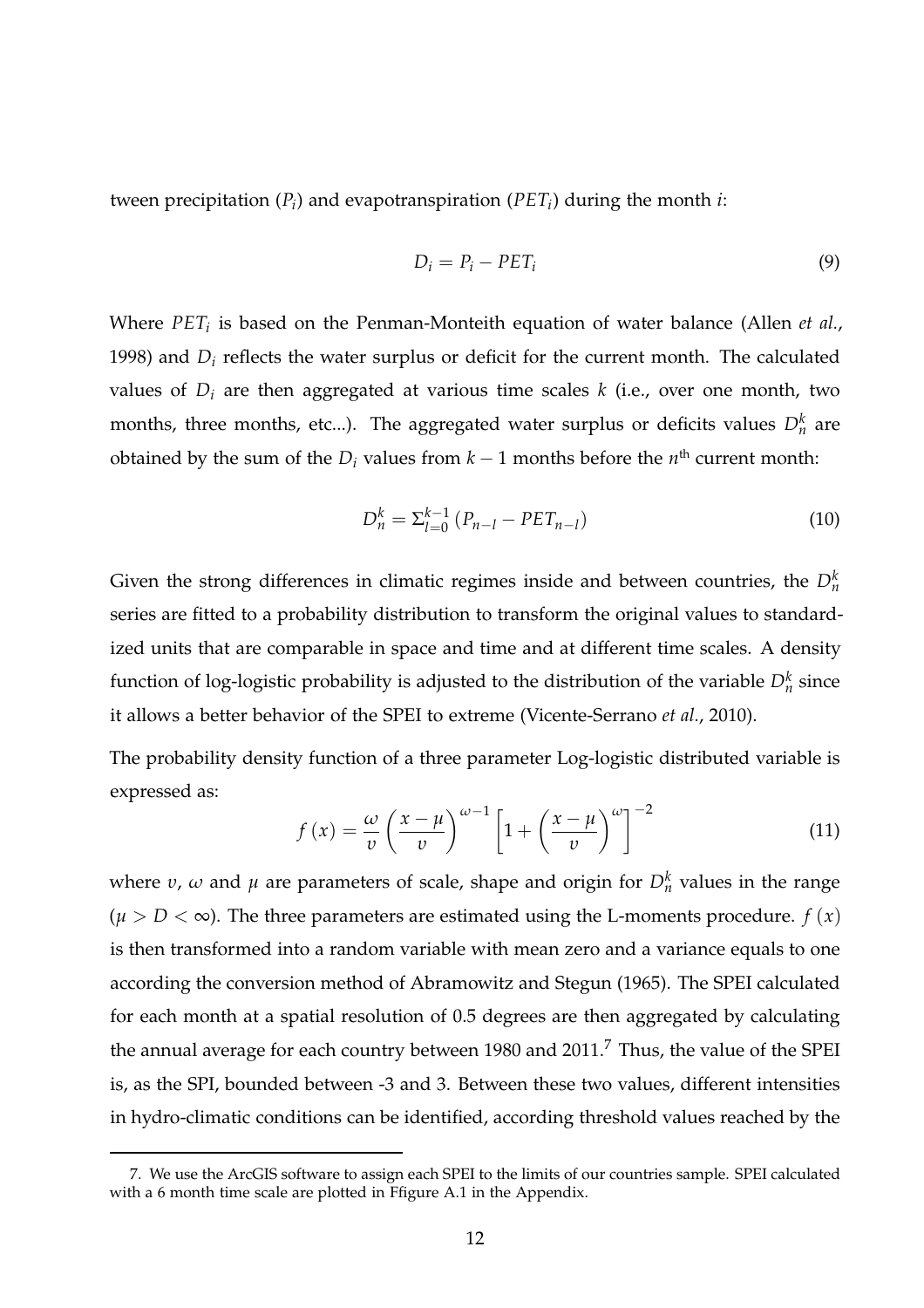SPEI, as detailed by Table 1.

| <b>Values of SPEI</b>   | <b>Hydro-climatic conditions</b> |  |
|-------------------------|----------------------------------|--|
| SPEI > 2                | Exceptionally moist              |  |
| $1.60 <$ SPEI $< 1.99$  | <b>Extremely moist</b>           |  |
| $1.30 <$ SPEI $< 1.59$  | Very moist                       |  |
| $0.80 <$ SPEI $< 1.29$  | Moderately moist                 |  |
| 0.51 < SPEI < 0.79      | Slightly moist                   |  |
| $-0.50 < SPEI < 0.50$   | Near normal conditions           |  |
| $-0.79 <$ SPEI $<-0.51$ | Slightly dry                     |  |
| $-1.29 <$ SPEI $<-0.80$ | Moderately dry                   |  |
| $-1.59 < SPEI < -1.30$  | Very dry                         |  |
| $-1.99 <$ SPEI $<-1.60$ | Extremely dry                    |  |
| $SPEI < -2$             | Exceptionally dry                |  |

**Table 1.** *Hydro-climatic conditions according to threshold values of the SPEI*

*Source: NOAA's National Centers for Environmental Information, 2015*

#### **3.3. Stylized facts**

We present here some stylized empirical facts emerging from the statistical analysis of hydro-climatic conditions and economic growth for our sample of countries, according to the importance of the agricultural sector. We split our initial sample of 37 developing countries into two sub-samples: countries with a higher share of agriculture in GDP and countries with a lower share of agriculture in GDP. Accordingly, we calculate the average share of agriculture in GDP for each country over the period and we divide the sample according to the median value of these average shares which corresponds to 18.6% to  $GDP<sup>8</sup>$ 

We first check the distribution of climatic conditions across the two sub-samples of countries in order to ensure that our decomposition will not lead to biased results. Indeed, the widespread finding that countries with a higher share of agriculture in total GDP are most affected by abnormal hydro-climatic conditions may simply due to higher frequency and magnitude of abnormal weather patterns in these countries. We then perform a two

<sup>8.</sup> Data on agricultural GDP are extracted from the World Bank Development indicators (WDI, World Bank). The list of countries and all descriptive statistics are given in tables A.1 and A.2 in the Appendix.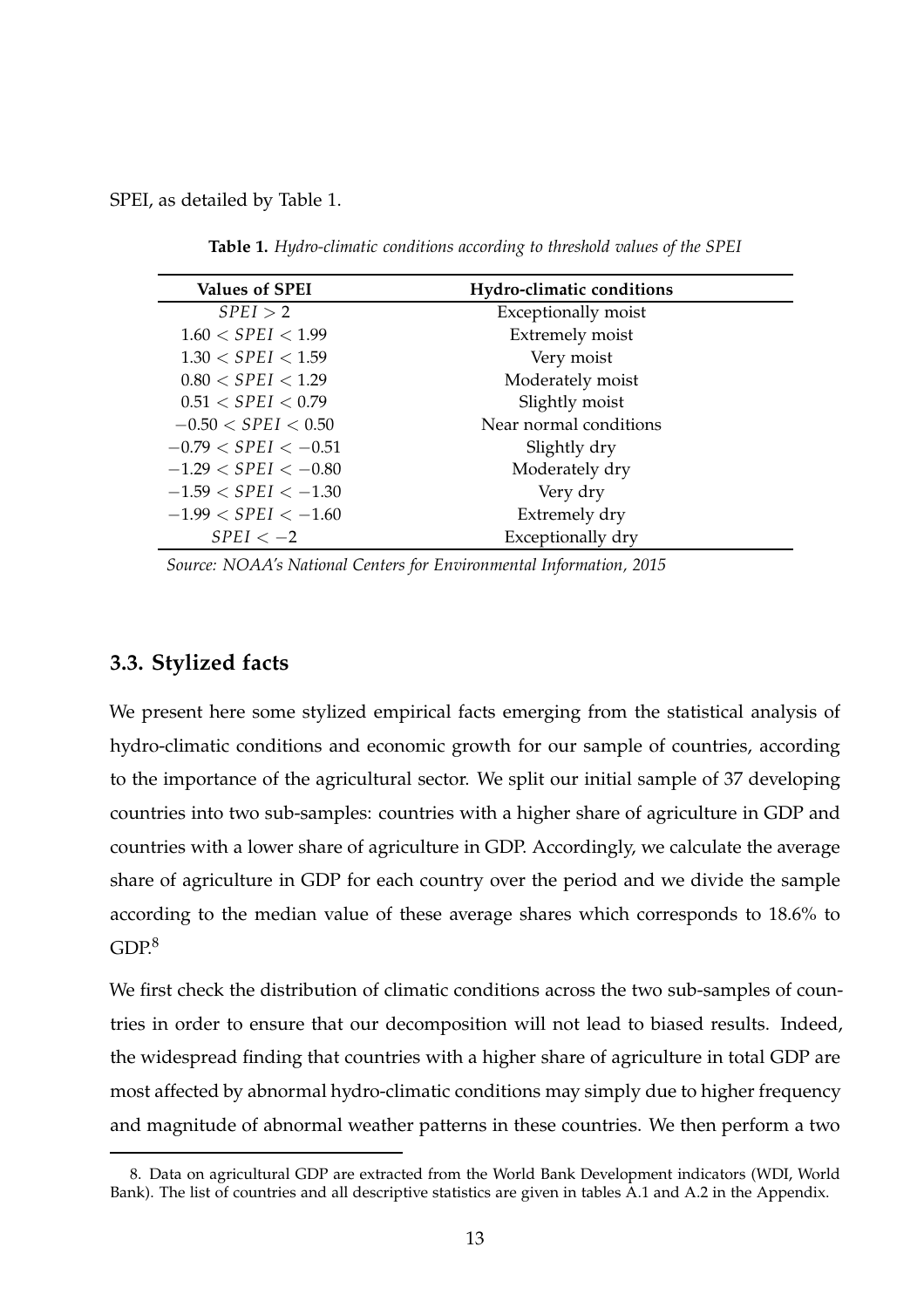sample t-test (mean comparison test) in order to assess whether the means of the SPEI are different or not between our two sub-samples of countries. Using Bartlett's test suggests strong evidence to accept the null hypothesis of equality of means across the two groups of countries (cf. Table A.3 in the Appendix).

To illustrate now the potential impact of hydro-climatic conditions on economic growth in developing countries, we create a dummy variable taking the value of 0 for years characterized by near normal climate conditions (−0.50 < *SPEI* < 0.50) and 1 for years characterized by drier and wetter conditions (*SPEI* < −0.50 and *SPEI* > 0.50). The bars in Figure 1 show average and median GDP growth per capita according to the value taken by the dummy variable. From the figure, it is evident that there is an obvious link between hydro-climatic conditions and economic growth for developing agricultural-dependent countries. Indeed, observations during wetter and drier years have median growth and mean levels of growth lower than the values corresponding to years when normal hydroclimatic conditions prevail. Regressing the growth rate of GDP per capita on the dummy



**Figure 1.** *GDP growth per capita according to hydro-climatic conditions*

*Notes: dry and wet conditions correspond to SPEI values strictly lower than -0.5 and strictly higher than 0.5. Near normal conditions correspond to SPEI values of -0.5 to 0.5.*

variable yields remarkably similar conclusions. Indeed, results from panel regressions (cf.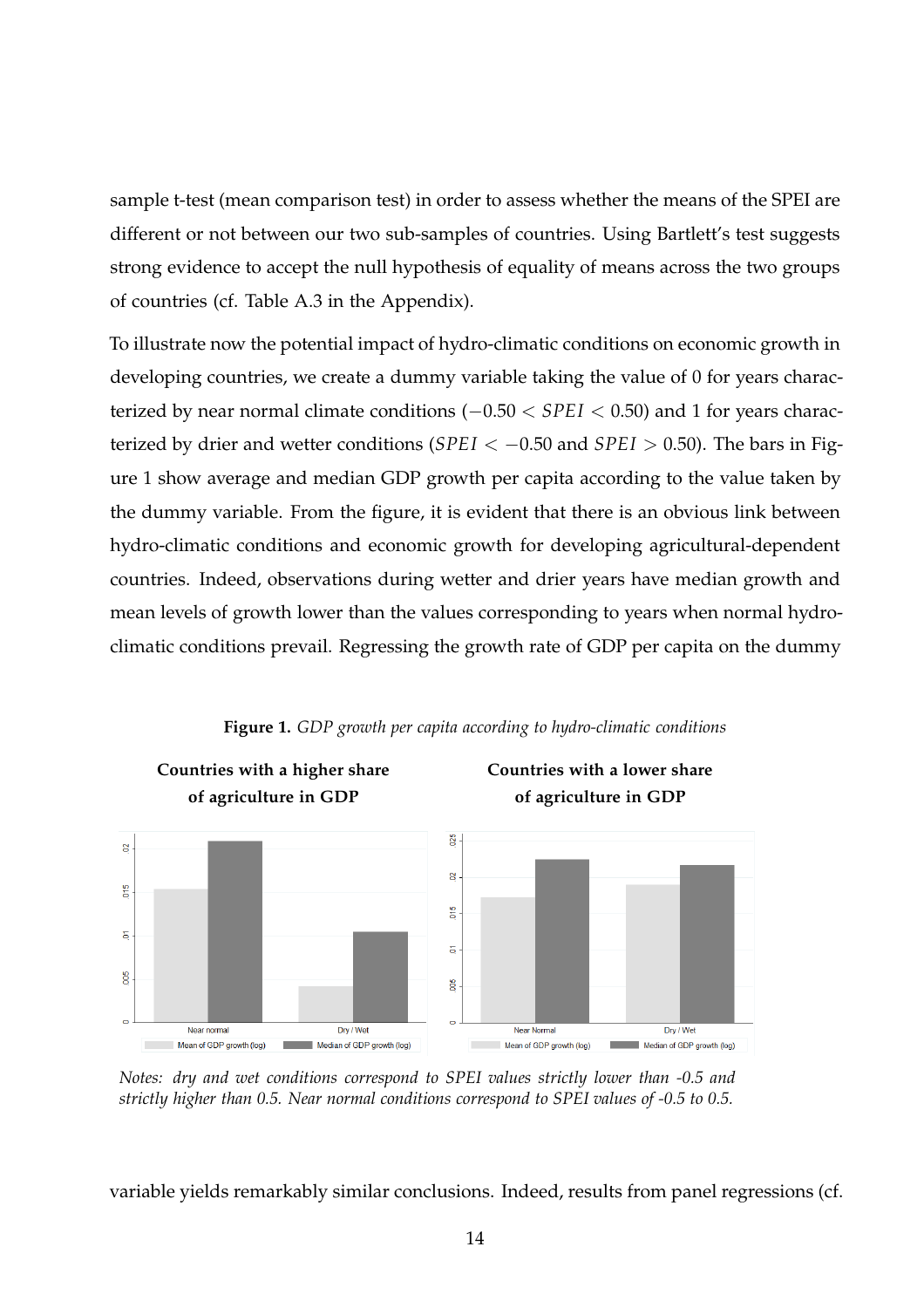Table A.4 in the Appendix) using Feasible Generalized Least Squares (FGLS)<sup>9</sup> indicate that switching from near normal hydro-climatic conditions to abnormal ones results in a decline in the growth rate of GDP only for developing countries whith a higher share of agriculture in GDP.

## **4. Results**

#### **4.1. Estimating the long-run relationship**

In order to estimate the long-run relationship, we implement the conditional pooled mean group (CPMG) panel model<sup>10</sup> because of its appealing features. Indeed, as the PMG estimator of Pesaran *et al.* (1999), it does not impose untenable exogeneity restrictions on the considered series, restricts the long-run coefficients to be homogenous over the cross-sections, but allows for heterogeneity in intercepts and in short-run coefficients (including the speed of adjustment) and error variances.<sup>11</sup> Moreover, the CPMG is valid in the presence of cross-section dependencies. This hypothesis is likely to hold for our sample as weather shocks usually lead to potential correlation between macroeconomic performances on a regional scale.

The CPMG estimator is based on an Autoregressive Distributive Lag (ARDL) model. The main requirements for the validity of this methodology are that the dynamic specification of the model is sufficiently augmented so that the regressors become weakly exogenous and the resulting residual is serially uncorrelated.

We first test for the order of integration of our variables, by using the panel unit root test

<sup>9.</sup> We use the FGLS estimator to correct for heteroscedasticity, serial correlation and dependence among panels' units. Indeed, we find strong rejection of homoscedasticity and independence using the modified Wald test and the Breusch Pagan LM test respectively. We also correct for first order autocorrelation based on the Wooldridge test in countries with a lower share of agriculture in GDP.

<sup>10.</sup> For more details, see de V. Cavalcanti *et al.* (2012).

<sup>11.</sup> It can be argued that country heterogeneity is particularly relevant in short-run relationships, given that countries can be affected by several constraints in short-time horizons, albeit to different degrees. On the other hand, there are often good reasons to expect that long-run relationships between variables are homogeneous across countries.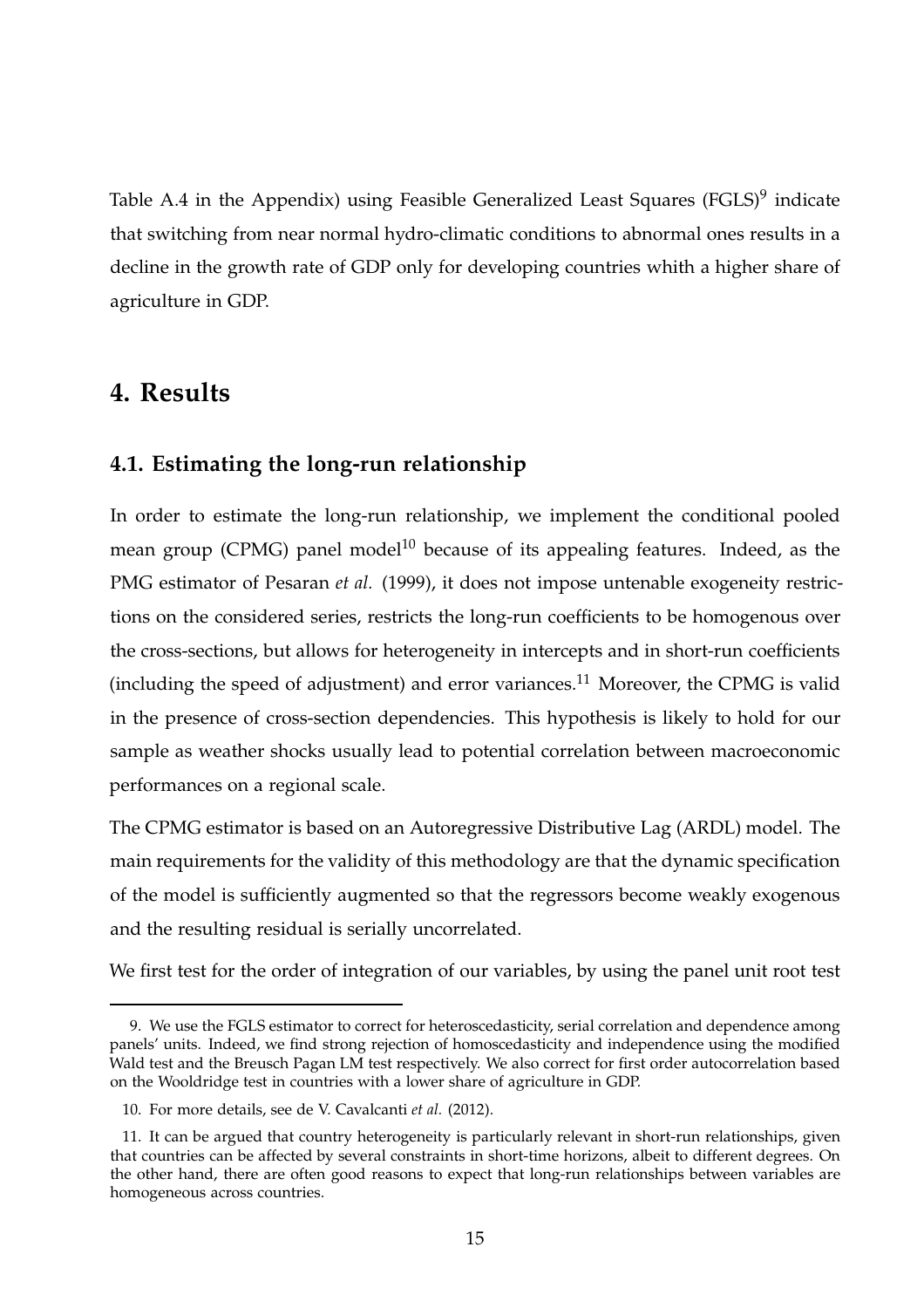of Pesaran (2007) that allows for cross-sectional dependence.<sup>12</sup> The results in table B.2 in the Appendix provide strong evidence that our three variables of interest *y*, *k* and *h* are I(1) variables. We then run the cointegration tests proposed by Westerlund and Edgerton (2008) to test for panel cointegration, that is, the existence of an I(0) relation between *y*, *k* and *h*. This test has the advantage of taking into account the presence of structural breaks and cross-sectional dependance in series. Results reported in Table B.3 in the Appendix show that we can reject the null hypothesis of the absence of cointegration regarding the Westerlund and Edgerton test.

We can thus turn to estimation results for the panel ARDL model  $(1,1,1)$ .<sup>13</sup> Table 2 reports CPMG estimation results. In addition to these CPMG results we also report the mean group estimates (CMG), which are averages of the individual country coefficients. The CMG approach provides consistent estimates of the averages of long-run coefficients, although they are inefficient if homogeneity is present. On the contrary, under long-run slope homogeneity, CPMG estimates are consistent and efficient. We test for long-run homogeneity using the Hausman test statistics for the coefficients on each of the explanatory variables and for all of them jointly based on the null of equivalence between the CPMG and CMG estimations. If we reject the null hypothesis (i.e. a probability value lower than 0.05), the homogeneity assumption on long-run coefficients across countries is invalid.

<sup>12.</sup> The presence of a similar pattern across our sample of countries has been tested by the cross-sectional dependence (CD) statistic of Pesaran (2004). Results reported in Table B.1 in the Appendix reject the null hypothesis of cross-sectional independence between countries for the three variables.

<sup>13.</sup> The lag structure of the panel ARDL is based on the minimization of the AIC and BIC criteria.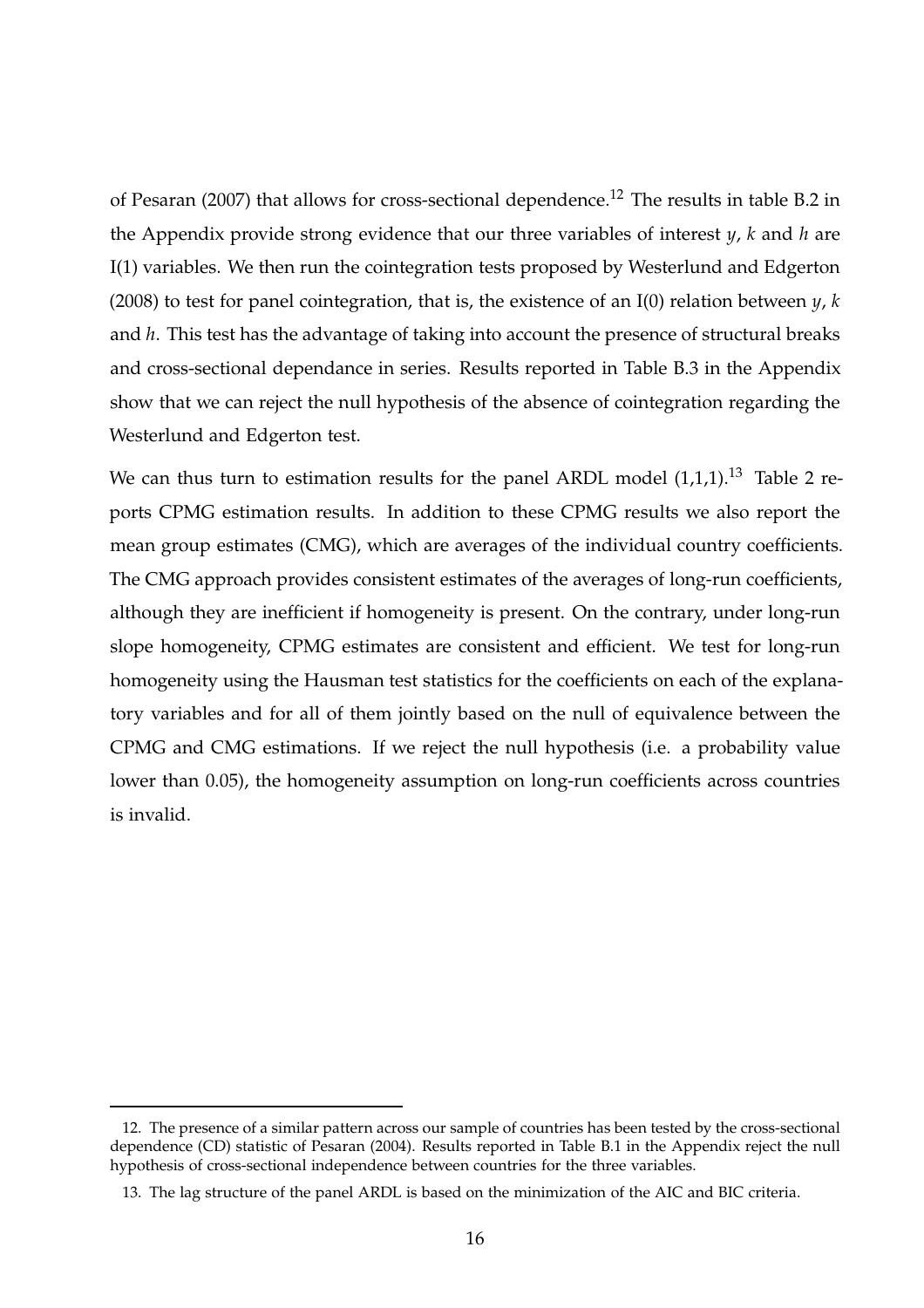According to the Hausman statistics, the long-run homogeneity restriction is not rejected for individual parameters and jointly in all regressions. Thus, we focus on the results obtained using the CPMG estimator, which, given its gains in consistency and efficiency over the alternative CMG estimator, is more appropriate. The CPMG results indicate that the error correction coefficient *ηit*−<sup>1</sup> is statistically significant and negative, confirming therefore that the null hypothesis of no long-run relation is rejected. In the long run, the output per worker is, as expected, positively related to capital stock and human capital stock per worker. Moreover, only the CPMG estimate of the capital stock per worker is statistically significant in the short run, which means that human capital stock per worker influences GDP per capita only in the long run. Overall there results show that the augmented Solow's growth model is appropriate for describing the long run growth of our sample of developing countries over the period under study.

#### **4.2. Estimating the PSTR growth model**

We estimate our nonlinear growth model following the methodology proposed by Gonzales *et al.* (2005). In a first step, we test for homogeneity against the PSTR alternative. If homogeneity is rejected, we test the appropriate form of the transition functions by choosing between the logistic ( $m = 1$ ) and the logistic quadratic specification ( $m = 2$ ). Following Eggoh (2010), we use the Akaike Information criterion (AIC) and the Bayesian Information Criterion (BIC) to assess the correct order of the transition function. In a second step, data are demeaned and parameters are estimated using nonlinear least squares. In a third and final stage, we test the validity of the model and relevance of the transition variable through various robustness tests.

The first step before estimating the PSTR model involves testing if the response of economic growth to the explanatory variables is different whether facing abnormal or near normal hydro-climatic conditions. We then test for the null hypothesis of linearity in Equation 8 by replacing the transition variable  $s_{it}$  by the SPEI and by imposing  $H_0: \gamma = 0$ or  $H_0^1$  :  $\psi\prime_1=0$  against the PSTR specification. However, the associated tests are not standard tests because of the presence of nuisance parameters which are unidentified (like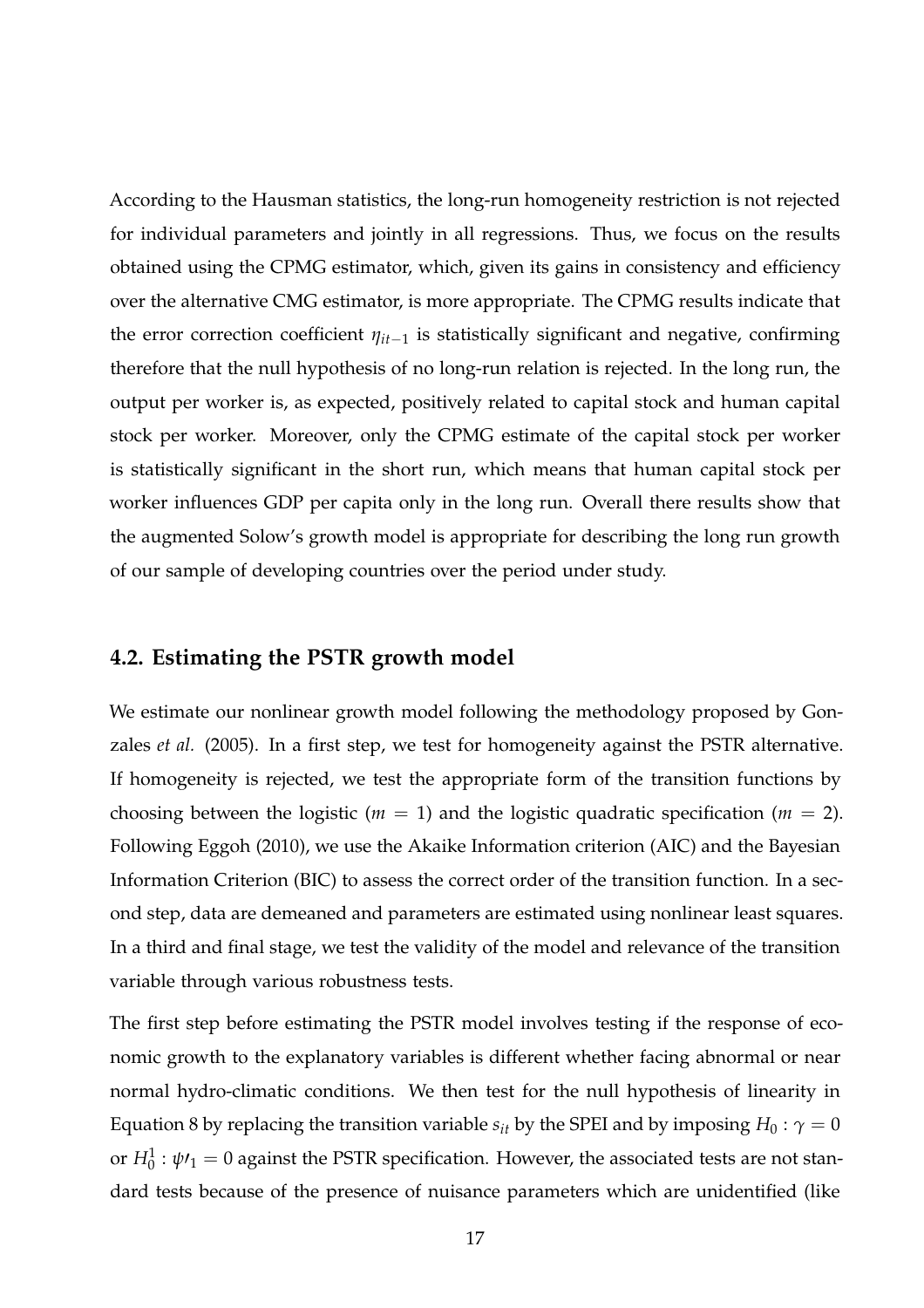|                        | <b>CPMG</b> | <b>CMG</b>              |
|------------------------|-------------|-------------------------|
| $\eta_{it-1}$          | $0.294***$  | $-0.614***$             |
|                        | (0.045)     | (0.048)                 |
| Long-run coefficients  |             |                         |
| $\boldsymbol{k}$       | $0.494***$  | $-0.031$                |
|                        | (0.015)     | (0.210)                 |
| $\boldsymbol{h}$       | $0.156***$  | $-0.201$                |
|                        | (0.023)     | (0.329)                 |
| $\bar{y}$              | 0.074       | $0.727**$               |
|                        | (0.191)     | (0.319)                 |
| $\bar{k}$              | 0.050       | $-0.084$                |
|                        | (0.160)     | (0.318)                 |
| $\bar{h}$              | $-0.064$    | 0.333                   |
|                        | (0.047)     | (0.369)                 |
| Short-run coefficients |             |                         |
| $\Delta k$             | $0.976***$  | $1.500***$              |
|                        | (0.135)     | (0.197)                 |
| $\Delta h$             | 0.073       | 0.138                   |
|                        | (0.103)     | (0.127)                 |
| $\Delta \bar{y}$       | $0.758***$  | $0.392***$              |
|                        | (0.122)     | (0.116)                 |
| $\Delta \bar{k}$       | $-0.351$    | $-1.039*$               |
|                        | (0.238)     | (0.542)                 |
| $\Delta \bar{h}$       | $-0.151$    | $-0.181$                |
|                        | (0.108)     | (0.115)                 |
| Constant               | $0.529***$  | 0.951                   |
|                        | (0.092)     | (0.725)                 |
| Hausman test           |             | $\chi^2$ (5) = 3.91     |
|                        |             | $Prob > \chi^2 = 0.562$ |
| Number of observations |             | 1147                    |

**Table 2.** *Common correlation effect Pooled Mean Group (CPMG) and Mean Group (CMG)*

*Notes: all estimations include a constant country specific term. Standard errors are presented below the corresponding coefficients in brackets. Symbols* ∗∗∗ *,* ∗∗ *and* <sup>∗</sup> *denote significance at 1%, 5% and 10% respectively. The bars over the variables indicate the cross-sectional averages of these variables. Null hypothesis of the Hausman test indicates no systematic difference in coefficients.*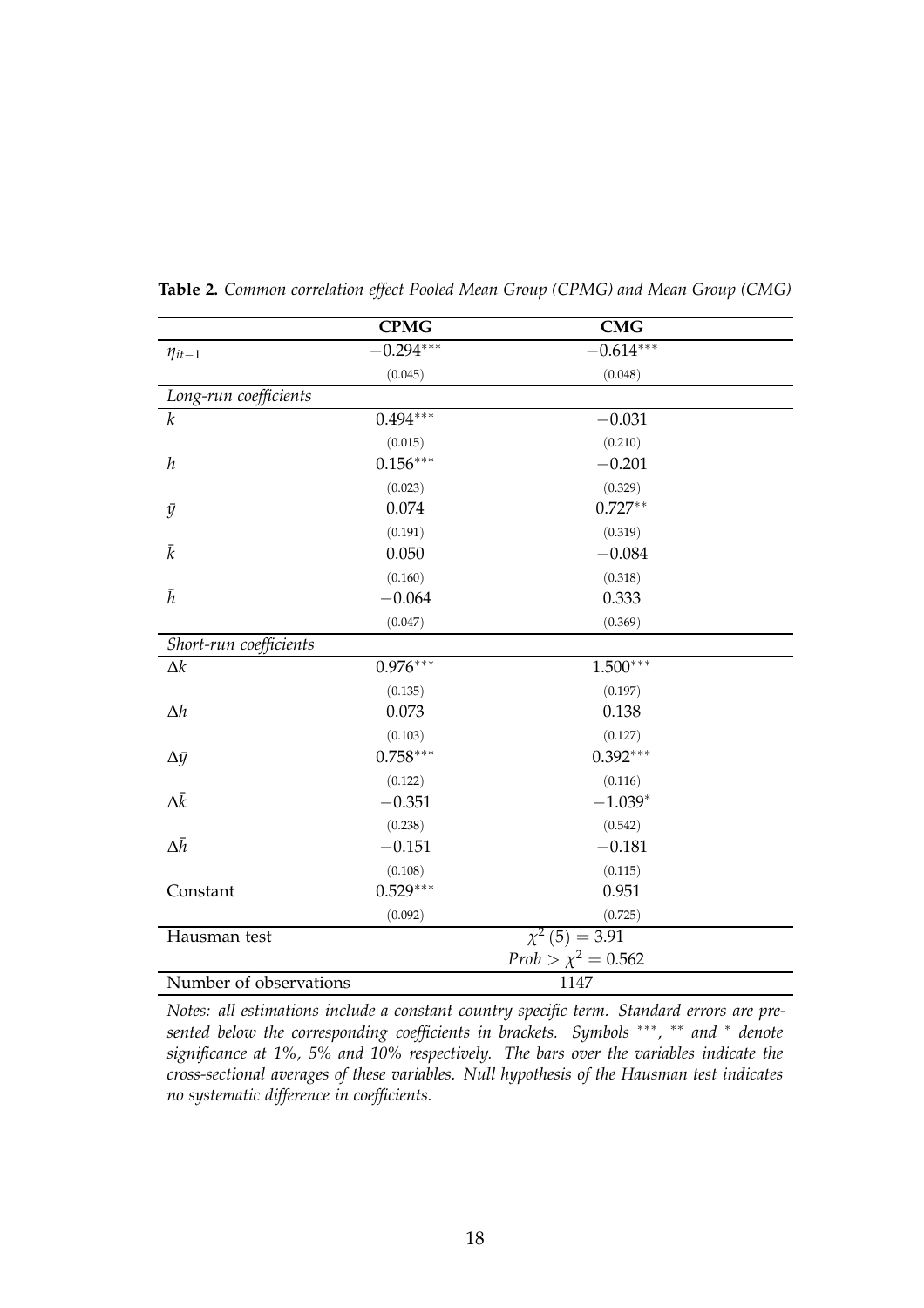the parameter *c*) under both null hypothesis. Hence, Gonzalez *et al.* (2005) proposed to test the null hypothesis of  $H_0: \gamma = 0$  by replacing the transition function  $g(SPEI_{it}; \gamma, c)$ by its first-order Taylor expansion around  $\gamma = 0$ , in order to overcome the problem of nuisance parameters. After reparameterization, this leads to consider the following regression:

$$
\Delta y_{it} = \mu_{it} + \psi t_0 \Omega_{it} + \Gamma t_1 \Omega_{it} SPE I_{it} + \Gamma t_2 \Omega_{it} SPE I_{it}^2 + ... + \Gamma t_m \Omega_{it} SPE I_{it}^m + \varepsilon_{it}
$$
(12)

Where  $\psi_0 = (\theta_0, \beta_0)$ *'*,  $\Omega_{it} = (\eta_{it-1}, x_{it})$ *'* and the parameters  $\Gamma'$ <sub>k</sub> are a multiple of the slope parameter  $\gamma$ . Thus testing the linearity against the PSTR model consists in testing  $\Gamma_1 = \Gamma_2 = ... = \Gamma_m = 0$  in the linear panel model described by Equation 12.

The test of linearity consists in applying the Lagrange Multiplier (*LM*) test developed by Gonzalez *et al.* (2005):  $LM = TN(SSR_0 - SSR_1)/SSR_0$  with  $SSR_0$ , the sum of squared residuals of the model with fixed effects and *SSR*1, the sum of squared residuals of the alternative equation (PSTR model with two regimes). For robustness check, we also compute a pseudo-*LRT* statistic defined as:  $LRT = -2 \left[ \log (SSR_1) - \log (SSR_0) \right]$ .

The results of the *LM* and *LRT* tests are displayed in Table 3 for the whole sample as well as for the two sub-samples of countries. The null hypothesis is that of linearity against the alternative of a PSTR specification with a logistic  $(m = 1)$  and a logistic quadratic specification ( $m = 2$ ). Results for the whole sample test indicate a strong rejection of the null hypothesis of linearity especially for the logistic quadratic specification  $(m = 2)$  with a significance level far beyond the usual 5%. The same observation is found for agricultural-dependent countries, while it does not hold for the group of countries characterized by a lower share of agriculture in GDP. Thus there is strong evidence that hydro-climatic conditions exert a nonlinear impact on economic growth in developing agricultural-dependent countries. In other words, economic growth in those countries is more sensible to climate variations, while impacts of hydro-climatic variations seem to be more easily absorbed in more diversified economies, in part reflecting the typically smaller contribution of the agricultural sector to GDP. Therefore, those findings support strongly the stylized facts of the previous section.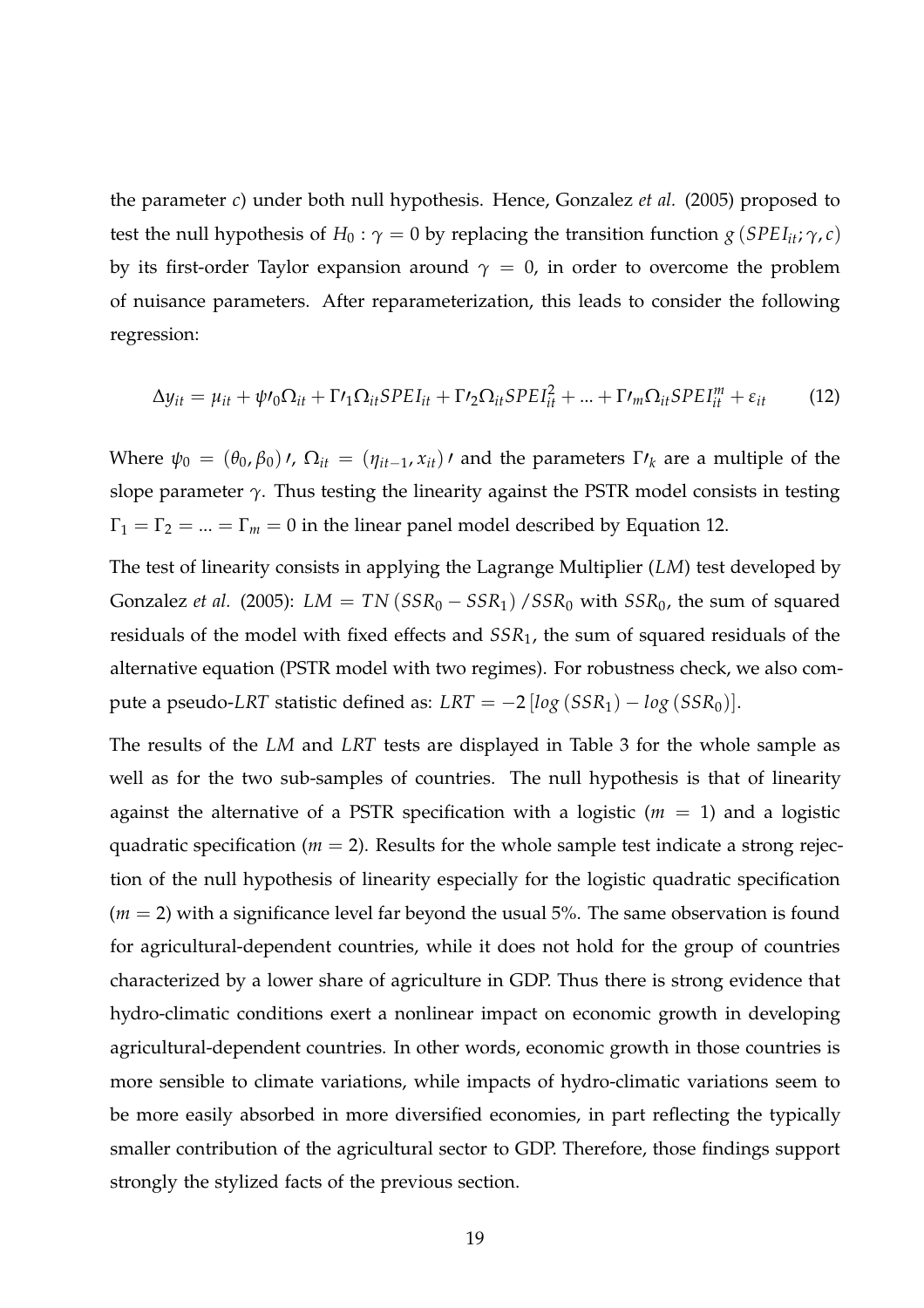|                 | Whole sample |                                                           |         |                                                           |  |  |
|-----------------|--------------|-----------------------------------------------------------|---------|-----------------------------------------------------------|--|--|
|                 |              |                                                           |         | $H_0: r = 0$ vs $H_1: r = 1$ $H_0: r = 1$ vs $H_1: r = 2$ |  |  |
|                 | $m=1$        | $m=2$                                                     | $m=1$   | $m=2$                                                     |  |  |
| LM test         | 30.93        | 56.23                                                     | 16.24   | 24.03                                                     |  |  |
|                 |              | $(3.04.10^{-4})$ $(8.02.10^{-4})$                         | (0.062) | (0.153)                                                   |  |  |
| Pseudo LRT test | 31.41        | 57.85                                                     | 16.98   | 26.80                                                     |  |  |
|                 |              | $(2.51.10^{-4})$ $(5.00.10^{-4})$                         | (0.048) | (0.082)                                                   |  |  |
|                 |              | Countries with a higher share of agriculture in total GDP |         |                                                           |  |  |
|                 |              |                                                           |         | $H_0: r = 0$ vs $H_1: r = 1$ $H_0: r = 1$ vs $H_1: r = 2$ |  |  |
|                 | $m=1$        | $m=2$                                                     | $m=1$   | $m=2$                                                     |  |  |
| LM test         | 20.46        | 39.58                                                     | 12.83   | 16.27                                                     |  |  |
|                 | (0.0152)     | (0.0023)                                                  | (0.170) | (0.328)                                                   |  |  |
| Pseudo LRT test | 20.88        | 41.18                                                     | 5.80    | 15.76                                                     |  |  |
|                 | (0.0132)     | (0.0014)                                                  | (0.571) | (0.322)                                                   |  |  |
|                 |              | Countries with a lower share of agriculture in total GDP  |         |                                                           |  |  |
|                 |              |                                                           |         | $H_0: r = 0$ vs $H_1: r = 1$ $H_0: r = 1$ vs $H_1: r = 2$ |  |  |
|                 | $m=1$        | $m=2$ $m=1$                                               |         | $m=2$                                                     |  |  |
| LM test         | 13.91        | 28.02                                                     |         |                                                           |  |  |
|                 | (0.125)      | (0.062)                                                   |         |                                                           |  |  |
| Pseudo LRT test | 14.12        | 28.89                                                     |         |                                                           |  |  |
|                 | (0.118)      | (0.050)                                                   |         |                                                           |  |  |

**Table 3.** *Nonlinearity tests*

*Notes: the testing procedure works as follows. First, test a linear model*  $(r = 0)$  against a model with one threshold  $(r = 1)$ . If the null hypoth*esis is rejected, test the single threshold model against a double threshold model (r* = 2*). The procedure is continued until the hypothesis of no additional threshold is not rejected. The corresponding p-values are reported in parentheses.*

Table 3 also reports the test of no remaining linearity. The null hypothesis of PSTR with one regime  $(r = 1)$  against a PSTR with two regime i.e., a double threshold variable model ( $r = 2$ ) cannot be rejected for  $m = 1$  and  $m = 2$ . Thus, the linearity and no remaining linearity tests indicate an optimal number of regime  $r^* = 1$  in the PSTR specification. Finally, in the PSTR model, it is necessary to choose the number of location parameters used in the transition functions, i.e. the value of *m*. We report, in Table C in the Appendix, the optimal number of transition functions derived from the Lagrange Multiplier (*LM*) and pseudo-*LRT* tests of remaining nonlinearity for each value of *m*. We estimate the PSTR models for each potential specification and report the Residual Sum of Squares (*RSS*), the *AIC* and the *BIC*. Statistic tests and model selection criteria are reported only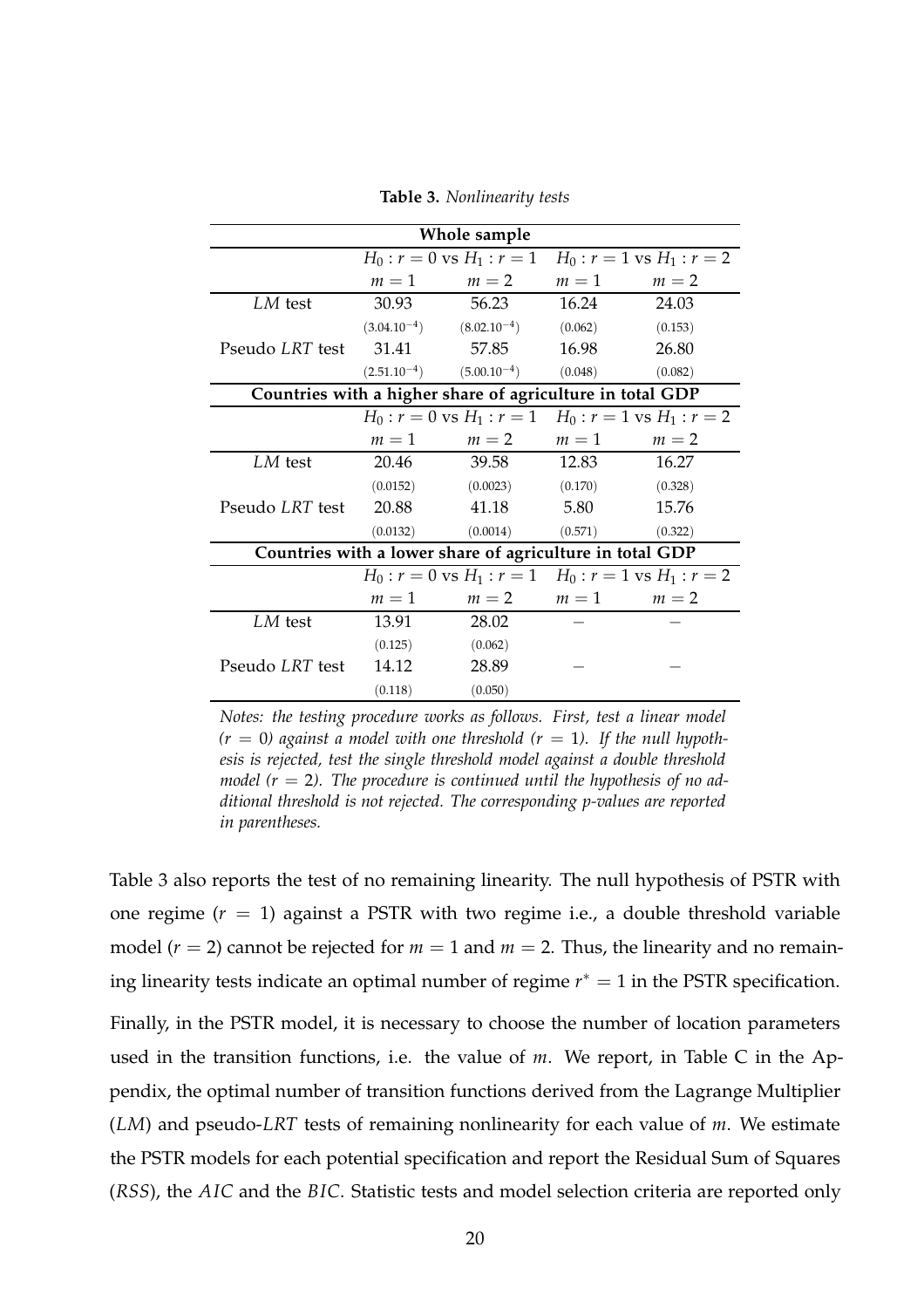for developing agricultural-dependent countries for which linearity is strongly rejected. The various indicators reported in Table C indicate a better performance of the quadratic logistic specification. In other words, hydro-climatic conditions lead to a three-regime threshold model, in which the pattern of economic growth is different in the intermediate regime (near normal hydro-climatic conditions) compared to that in the two other extremes regimes (wetter and drier conditions).

Table 4 reports the parameter estimates of the final PSTR model.<sup>14</sup> The effect of the SPEI on growth dynamics appears to be clearly nonlinear. As shown in Table 4, the two estimated cut points are respectively  $c_1 = -0.82$  and  $c_2 = 0.71$ . They represent thresholds which delineate the two following regimes. A first one, the intermediate regime, is characterized by values of the SPEI ranging between -0.83 and 0.71 which correspond according to threshold values defined for the SPEI (see Table 1) to slightly moist and wet conditions including near normal hydro-climatic conditions.<sup>15</sup> The second one prevails when hydro climatic conditions reach either moderate wet (value of the SPEI greater than 0.71), either moderate dry (value of the SPEI greater than -0.83) conditions. The most outstanding point here is that threshold values of hydro-climatic conditions that drive changes in the pattern of growth are reached when moderate moist and wet conditions are exceeded. These thresholds are then lower than those corresponding to extreme weather conditions. The estimated slope parameter (1607.74) indicates a high speed adjustment between the intermediate regime and the extreme ones, meaning that the transition between these different regimes is abrupt. Thus our findings evidence a strong sensitivity of economic growth to small fluctuations in hydro-climatic conditions in developing agricultural-dependent countries: indeed, the pattern of economic growth changes sharply in those countries and well before hydro-climatic conditions become extreme.

<sup>14.</sup> Considering endogeneity issues, we have replaced explanatory variables that could be potentially endogenous (remittances per worker, overseas development aid per worker, armed conflicts) by their lagged values. Results remain unchanged, putting forward the robustness of our results to endogeneity issues. To save space, we do not report here all the estimations, but complete results are available upon request to the authors.

<sup>15.</sup> The extreme value of this regime is given by  $(c_1 + c_2) / 2 = -0.055$ .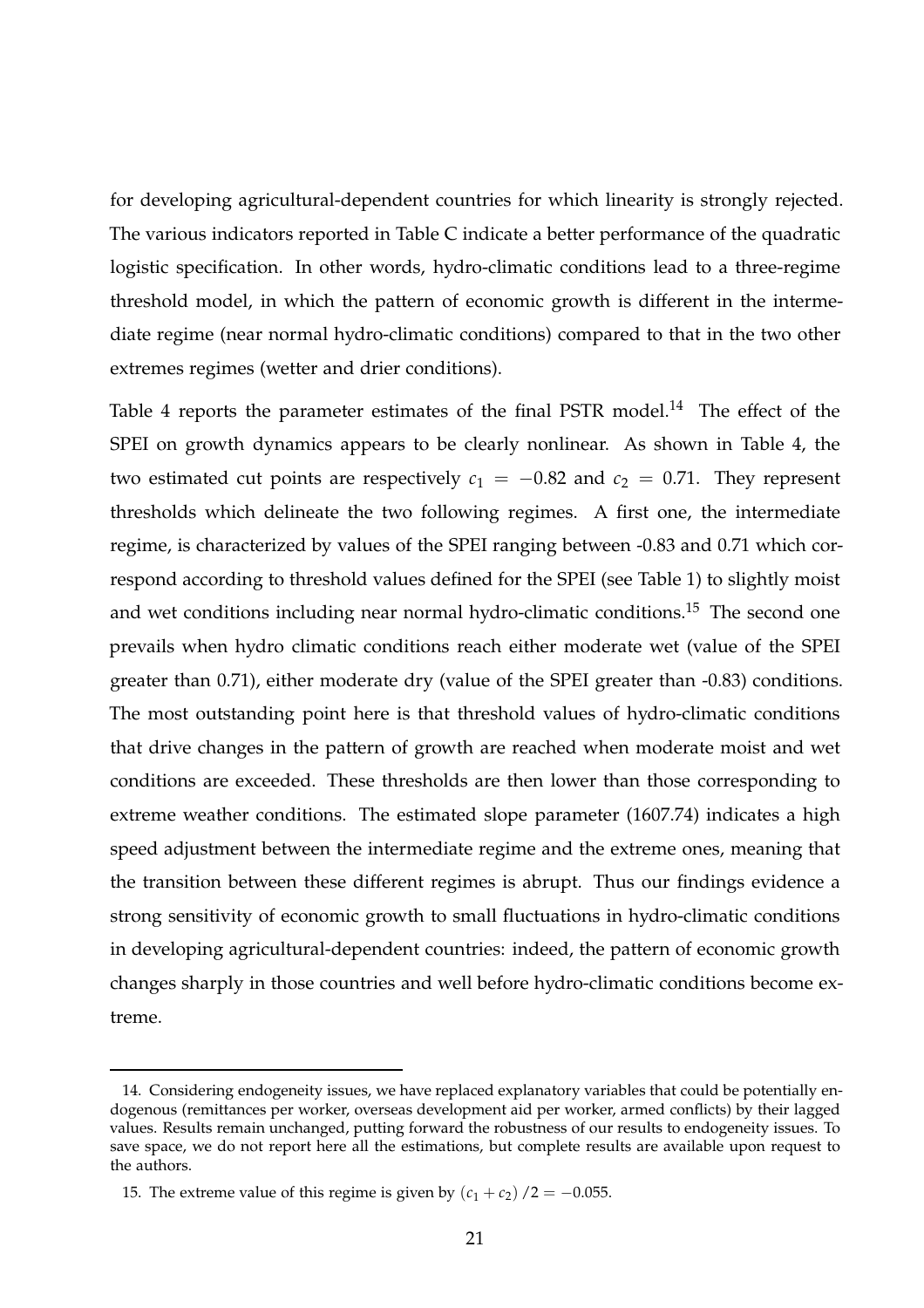| Variables                      | $\xi_{0l}$      | $\xi_{1l}\times g(.)$ |  |
|--------------------------------|-----------------|-----------------------|--|
|                                | (1)             | (2)                   |  |
| $\eta_{it-1}$                  | $-0.0902***$    | $-0.0046$             |  |
|                                | (0.0154)        | (0.0093)              |  |
| G                              | $0.0432***$     | $0.0925**$            |  |
|                                | (0.0148)        | (0.0448)              |  |
| Infl                           | $-0.0065$       | $-0.1958***$          |  |
|                                | (0.0163)        | (0.0489)              |  |
| Trade/GDP                      | $0.0712***$     | 0.0135                |  |
|                                | (0.0152)        | (0.0193)              |  |
| $\Delta k$                     | $0.2266***$     | 0.0134                |  |
|                                | (0.0658)        | (0.1230)              |  |
| M2/GDP                         | $-0.0141$       | $-0.0078$             |  |
|                                | (0.0205)        | (0.0110)              |  |
| $\triangle ODA$                | 0.0028          | 0.0481                |  |
|                                | (0.0043)        | (0.0128)              |  |
| $\Delta$ Remit                 | $0.0056*$       | $0.0481***$           |  |
|                                | (0.0033)        | (0.0128)              |  |
| Armed conflicts                | $-0.0056$       | $-0.0119$             |  |
|                                | (0.0042)        | (0.0104)              |  |
| Slope parameter $\hat{\gamma}$ |                 | 1320.85               |  |
| Cut points $\hat{c}$           | $[-0.82; 0.71]$ |                       |  |
| N                              |                 | 516                   |  |

**Table 4.** *Estimation of the PSTR model* ( $m = 2$ ;  $r^* = 1$ )

*Notes: countries with a higher share of agriculture in total GDP. The SPEI with 6 month time scale is considered as the transition variable. Coefficients θ*<sup>0</sup> *(θ*1*) and β*<sup>0</sup> *(β*0*) reported in columns* (1) *and* (2) *stand for near normal hydro-climatic and abnormal hydro-climatic regimes respectively. Standard errors are in parentheses. \* (resp. \*\*, \*\*\*) stands for a significant coefficient at the 10% (resp. 5%, 1%) statistical level.*

Effects of explanatory variables on economic growth according to hydro-climatic conditions are reported in columns (1) and (2). Column 1 reports estimated coefficients in the intermediate regime (*ξ*0*<sup>l</sup>* ), corresponding to near normal hydro-climatic conditions while column (2) shows the estimated coefficients of deviation from the intermediate regime to the other ones, i.e.,  $\xi_{1l} \times g(.)$ , when dry and wet conditions reach a moderate level corresponding to abnormal hydro-climatic conditions.

The regression corresponding to near normal hydro-climatic conditions (column 1) shows results consistent with the previous empirical literature. The proxies of capital invest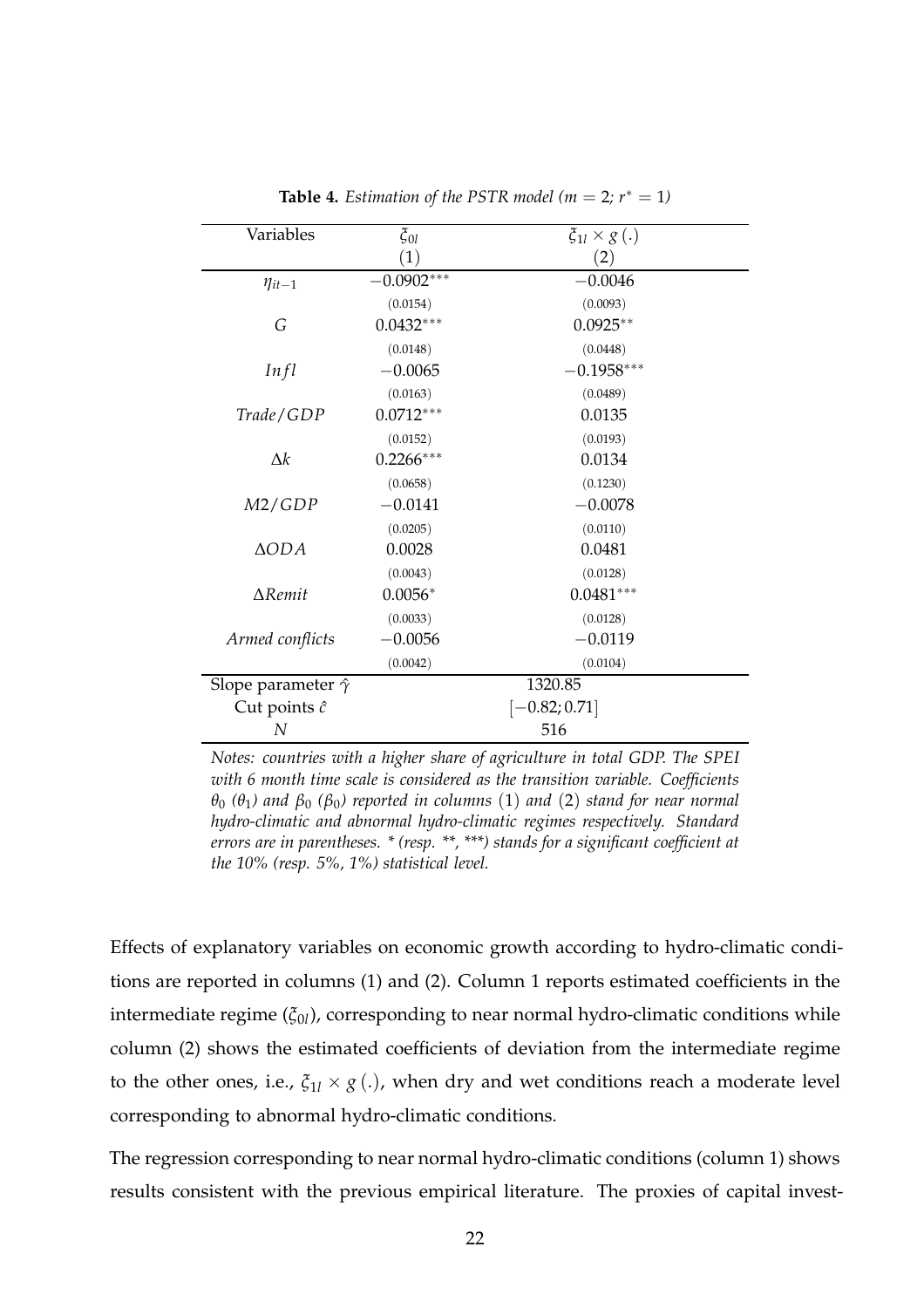ment, trade openness, public spending and remittances have positive and significant coefficients, denoting their beneficial impact on economic growth in the short-run. On the other hand, other variables (inflation, financial development, overseas development aid and the civil liberties index) carry a nonsignificant coefficient. Finally, under near normal hydro-climatic conditions, economic growth tends to return to its steady state as the coefficient associated to the error correction term is significant with the expected negative sign.

Column 2 reports the regression results that correspond to abnormal hydro-climatic conditions. An interesting pattern emerges as the impact of explanatory variables differs substantially from that observed in near normal conditions. Firstly, when abnormal climate conditions prevail, the coefficient of the error correction term is no more significant. Thus, when hydro-climatic conditions are near normal, there is a convergence process of economic growth towards its steady state. However, this adjustment process is no more effective under drier or wetter conditions. This first result shows that small fluctuations in hydro-climatic conditions can make economic growth easily departing from its longrun trajectory.

Secondly, regarding structural factors, the positive impact exerted by the investment ratio as well as the trade openness ratio tends to disappear when abnormal hydro-climatic conditions prevail, their respective coefficient being no more significant. Thus, if economic growth in developing countries is driven, in the short-run, by investment and trade, it is no longer the case under abnormal hydro-climatic events. Indeed, such events can typically result in reductions in agricultural output, related productive activity, and employment. In turn, this is likely to lead to lower agricultural export earnings (Jones and Olken, 2010) and other losses associated with a decline in rural income, reduced consumption and investment, and destocking. Furthermore, abnormal hydro-climatic conditions may have a direct adverse impact not only on irrigated agriculture but also on nonagricultural production, including hydroelectric power generation (Barrios *et al.*, 2010) and certain industrial processes, as well as human water supply.

Thirdly, abnormal hydro-climatic conditions have additional potential multiplier effects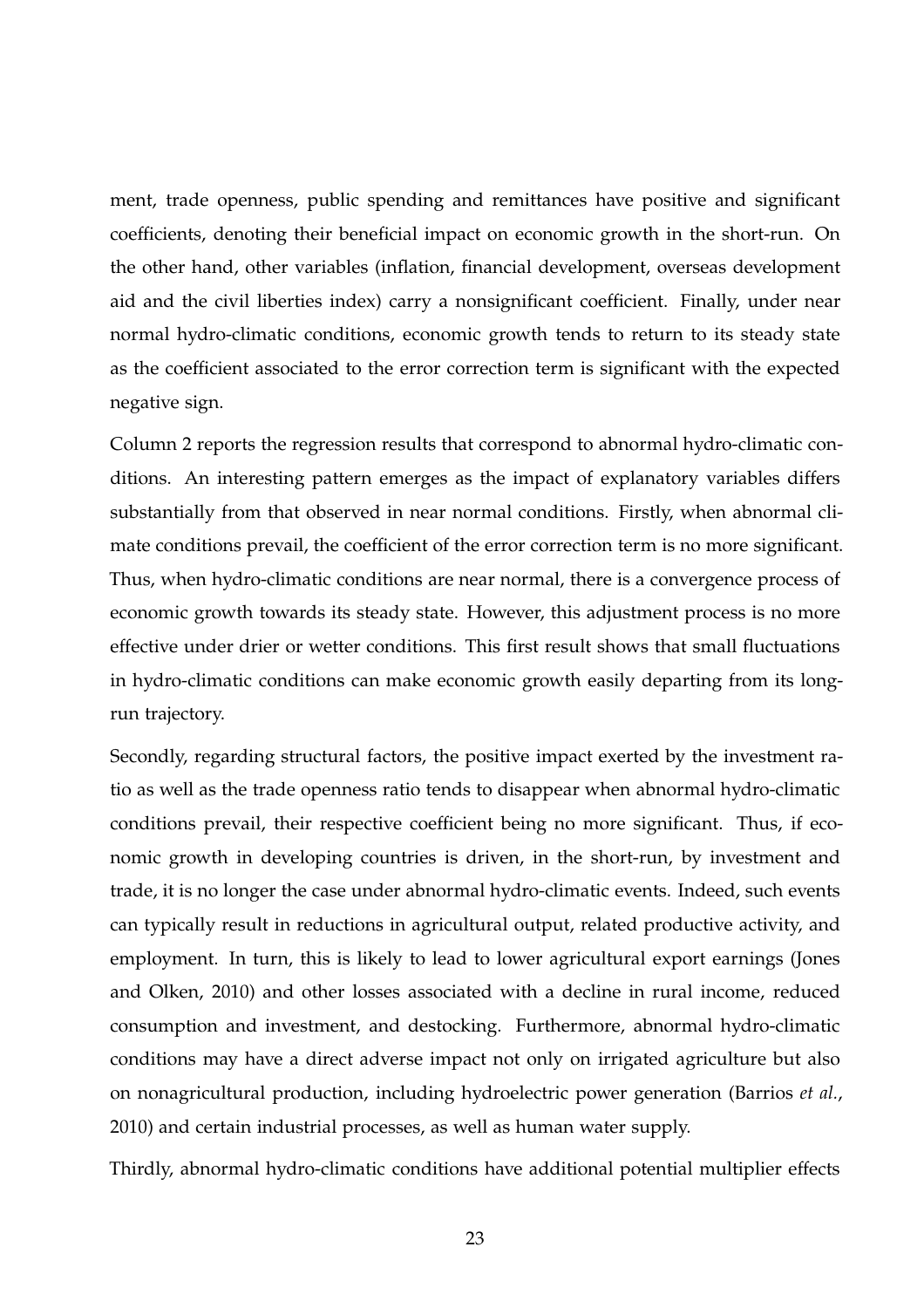on economic policies (fiscal and stabilization policies). Indeed, public spending exerts a stronger role when countries face abnormal hydro-climatic conditions, while the negative effect of inflation on economic growth becomes significant. This result suggests a higher response of economic growth to economic policies in abnormal hydro-climatic conditions. Inflationary pressures might exert a stronger impact due to declines in supply of goods and in aggregate productivity (IMF, 2008) but also by monetary expansion in order to finance the increase in public spending. Indeed, the higher coefficient of public spending tends to support that budget balances are less resilient to weather events; a result that has been confirmed on a larger sample of developing countries (Lis and Nickel, 2009). This result also suggests that governments are more prone to use ex-post financing rather than ex-ante insurance. Indeed, there are barriers in developing countries to the introduction of insurance mechanisms such as paucity of markets, political resistance and inadequate institutional framework. Thus governments may be confronted to the financing of public response to hydro-climatic variations.

We also evidence some interesting results on the role played by alternative source of revenue under abnormal hydro-climatic conditions. We find no evidence that the impact of overseas development aid on economic growth increases when hydro-climatic conditions become drier or wetter. This result is consistent with those of the literature on the response of international financial flows to natural disasters. For example, David (2011) shows that the response of aid flows to natural disaster shocks in general tends to be no statistically significant. Moreover, when significant, the aid surge seems to cover only a small fraction of estimated direct damages caused by the disasters (Becerra *et al.*, 2012). This result is also consistent with the evidence that governments seem to meet a larger share of the costs related with a lower income, rather than relying on international assistance. Moreover, we find that the level of financial development doesn't impact economic growth<sup>16</sup> while the effect of remittances becomes more significant, under abnormal hydro-climatic conditions. One possible interpretation of this finding is the role of domestic credit markets in shaping the response of remittance flows to country-specific

<sup>16.</sup> This finding is robust to the choice of the proxy retained for financial development. The use of the private credit to GDP ratio leads to the same result. Results are available upon request from the authors.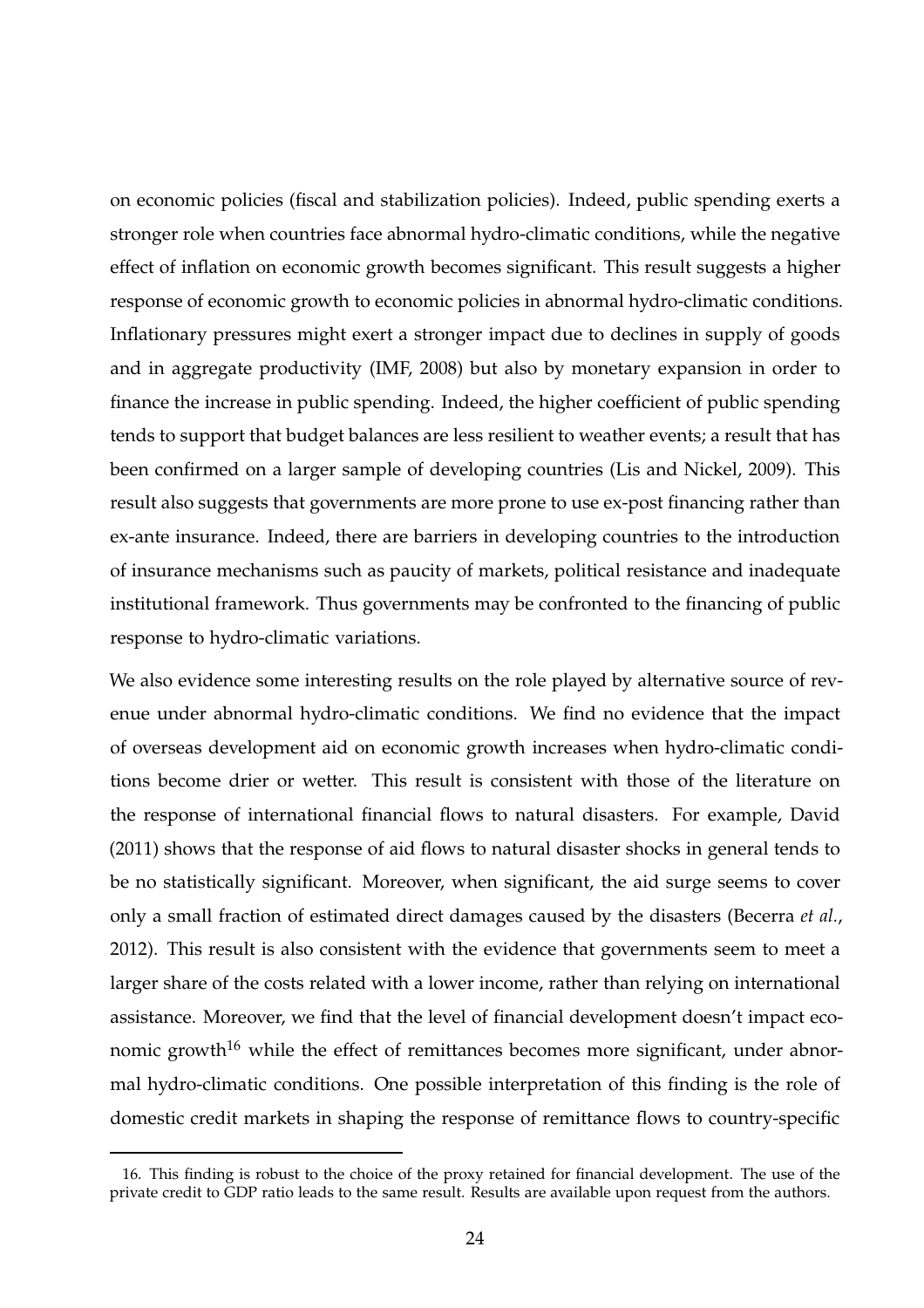income shocks. For example, Arezki and Brückner (2012) evidence on a sample of 41 Sub-Saharan African countries that at low levels of credit to GDP the effect of rainfall on remittances is significantly positive. This result is also in line with those of Giuliano and Ruiz-Arranz (2009) who find that remittances play a key role in supporting growth by acting as a substitute for a lack of financial development especially when economies face negative shocks. In this case, remittances provide an alternative way to finance investment and help overcome liquidity constraints in developing countries.

Finally, the impact of civil liberties on economic growth remains no significant, suggesting that climate variations don't exacerbate conflict or political instability that could hamper economic growth.<sup>17</sup>

## **5. Robustness check**

To analyze the nonlinear impact of hydro-climatic on economic growth, we have used the 6-month SPEI which is usually considered as the most appropriate index when addressing events occurring at the agricultural season level (Törnros and Menzel, 2014; Vicente-Serrano *et al.*, 2010). But, as drought is a multiscale phenomenon, the time scale over which water deficits accumulate becomes extremely important. As a result, climatologists usually separate agricultural droughts happening when crops become affected from hydrological droughts occurring at longer time scales when low water supply becomes evident, especially in streams, reservoirs, and groundwater levels, usually after many months of meteorological droughts. It is then important to control for time scales over which water deficits or surplus accumulate since the response of economic growth to hydro-climatic conditions can also vary as a function of time.

We then use the 12 month-SPEI reflecting droughts and wet conditions at a higher time scale to test the robustness of our results. The 12 month-SPEI has been shown to be highly correlated to the Palmer Drought Severity Index (PDSI). According to Wang *et al.*

<sup>17.</sup> This finding is robust to the choice of the proxy retained for political stability. The use of the civil liberties index from the Freedom House database leads to the same result. Results are available upon request from the authors.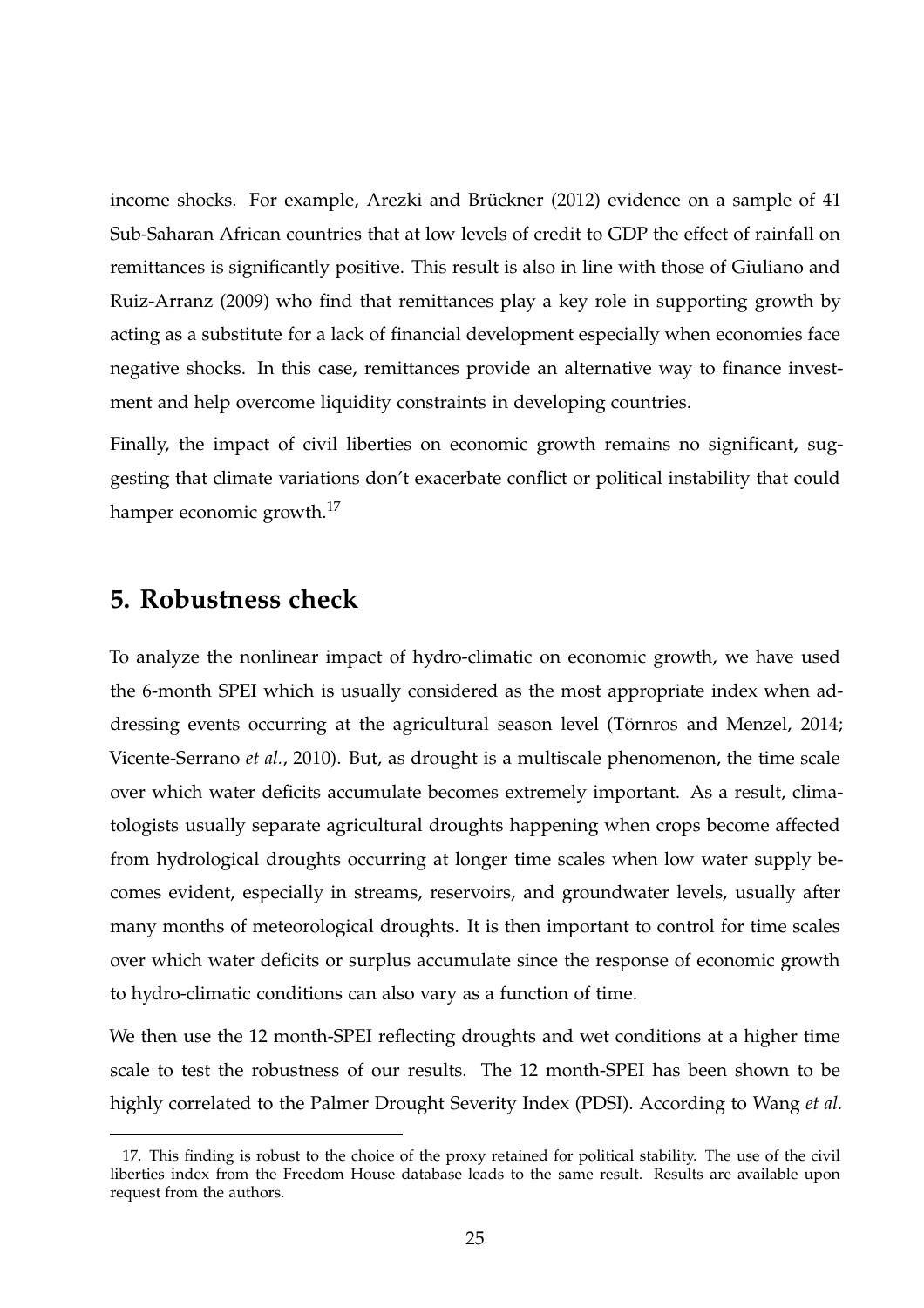(2014), when the time scale is greater than 10 months, the correlation coefficient between the SPEI and the PDSI reaches a value of between 0.7 and 0.9.<sup>18</sup> Then, using such an indicator allows us taking into account the dynamics of hydrological conditions - such as soil moisture, streamflow, groundwater and reservoir levels - and identifying shifts in countries' growth according to these hydrological events. Accounting for such hydrological events is particularly important since human activities heavily rely on available water in hydrologic storage systems. These are often used for competing purposes and conflicts between water users might rise in case of drought.

We then re-estimate our PSTR growth model using the SPEI calculated with a 12 month time scale. Table 5 shows estimates for countries with a higher share of agriculture in total GDP with the SPEI calculated over 6 month and 12 month time scales.<sup>19</sup>

Considering the SPEI with a 12 month timescale as a transition variable instead of a 6 month time scale makes any difference to the result. In particular, the estimated thresholds triggering the regime switch, while being higher (respectively -1.15 and 0.91), correspond according to threshold values defined for the SPEI (see table 1) to moderate moist and wet conditions. These thresholds are then again lower than those corresponding to extreme weather conditions. This result confirms the high sensitivity of economic growth of developing agricultural-dependent countries to small fluctuations in hydrological conditions. It also reveals the lack of ex-ante adaptive capacities in those countries to drier or wetter conditions.

The regression results corresponding to near normal hydrological conditions (table 5, column 3) lead to similar findings to those prevailing under near normal hydro-climatic conditions (table 5, column 1). Moreover, when developing agriculture-dependent countries face wetter and drier conditions, results reported in column 4 show that economic growth is no more driven by investment and trade, and tends to deviate persistently from

<sup>18.</sup> We use the SPEI calculated over 12 months rather than the PDSI since the latter has several deficiencies including the strong influence of calibration period, its limited utility in areas other than that used for calibration, problems in spatial comparability, and subjectivity in relating drought conditions to the values of the index (Wu *et al.*, 2005).

<sup>19.</sup> We show the results obtained from the benchmark indicator among those from robustness tests for the sake of readability.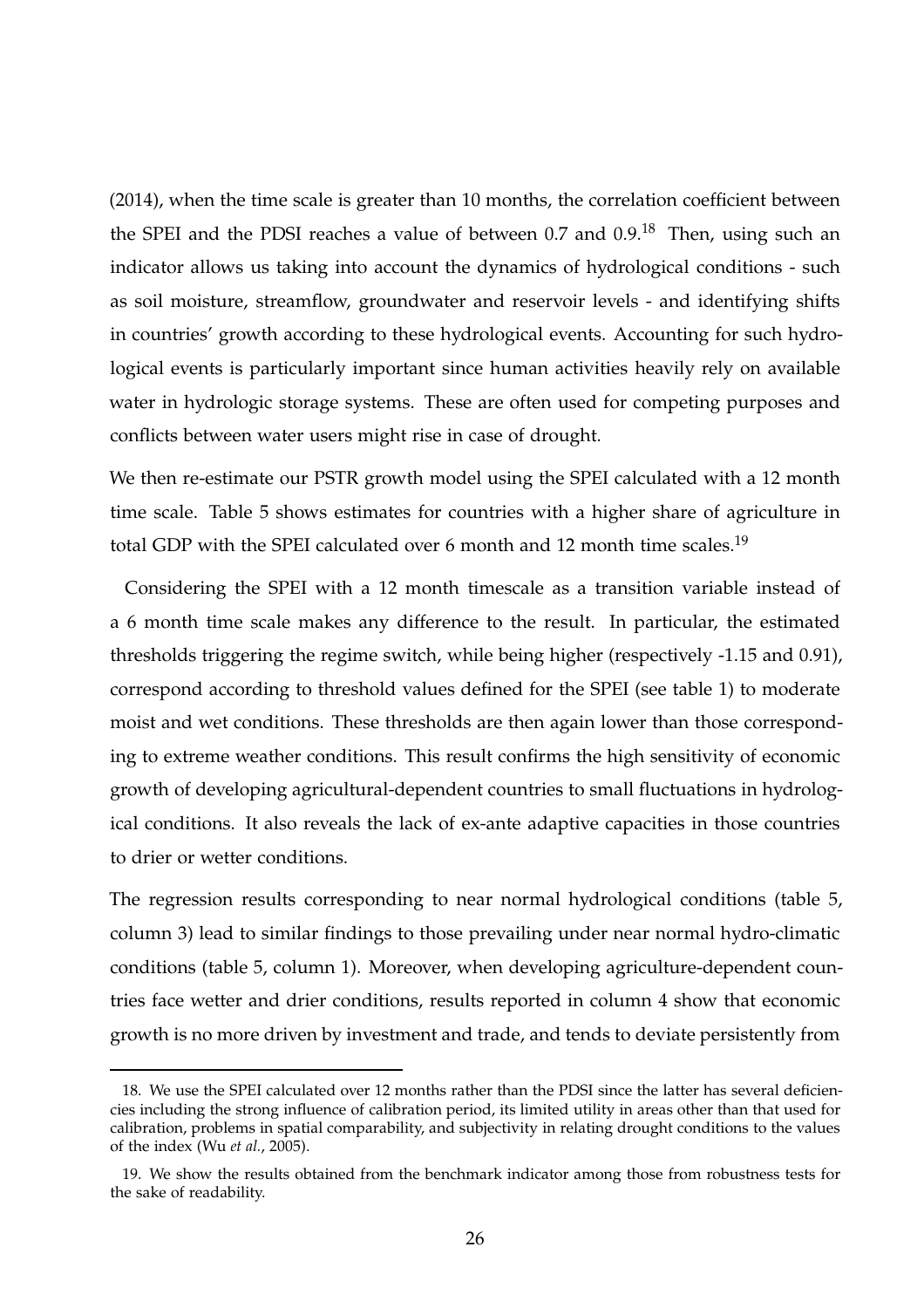|                                | SPEI - 6 months   |                        | SPEI - 12 months |                       |
|--------------------------------|-------------------|------------------------|------------------|-----------------------|
| Variables                      | $\xi_{0l}$        | $\xi_{1l} \times g(.)$ | $\xi_{0l}$       | $\xi_{1l}\times g(.)$ |
|                                | $\left( 1\right)$ | (2)                    | (3)              | $\left( 4\right)$     |
| $\eta_{it-1}$                  | $-0.0902***$      | $-0.0046$              | $-0.0906***$     | 0.0143                |
|                                | (0.0154)          | (0.0093)               | (0.0149)         | (0.0110)              |
| G                              | $0.0432***$       | $0.0925**$             | $0.0391***$      | $0.1587**$            |
|                                | (0.0148)          | (0.0448)               | (0.0144)         | (0.0580)              |
| Infl                           | $-0.0065$         | $-0.1958***$           | $-0.0051$        | $-0.3223***$          |
|                                | (0.0163)          | (0.0489)               | (0.0161)         | (0.0620)              |
| Trade/GDP                      | $0.0712***$       | 0.0135                 | $0.0712***$      | 0.0010                |
|                                | (0.0152)          | (0.0193)               | (0.0145)         | (0.0233)              |
| $\Delta k$                     | $0.2266***$       | 0.0134                 | $0.2408***$      | $-0.1080$             |
|                                | (0.0658)          | (0.1230)               | (0.0634)         | (0.1563)              |
| M2/GDP                         | $-0.0141$         | $-0.0078$              | $-0.0071$        | $-0.0213$             |
|                                | (0.0205)          | (0.0110)               | (0.0198)         | (0.0330)              |
| $\triangle ODA$                | 0.0028            | 0.0481                 | 0.0002           | 0.0271                |
|                                | (0.0043)          | (0.0128)               | (0.0040)         | (0.0181)              |
| $\Delta$ Remit                 | $0.0056*$         | $0.0481***$            | $0.0071**$       | $0.0306*$             |
|                                | (0.0033)          | (0.0128)               | (0.0032)         | (0.0181)              |
| Armed conflicts                | $-0.0056$         | $-0.0119$              | $-0.0048$        | $-0.0063$             |
|                                | (0.0042)          | (0.0104)               | (0.0040)         | (0.0132)              |
| Slope parameter $\hat{\gamma}$ | 1320.85           |                        | 79.66            |                       |
| Cut points $\hat{c}$           | $[-0.82; 0.71]$   |                        | $[-1.15; 0.91]$  |                       |
| N                              |                   | 516                    |                  |                       |

**Table 5.** *Estimation of the PSTR model* ( $m = 2$ ;  $r^* = 1$ ) using SPEI with multiple timescales

*Notes: standard errors are in parentheses. \* (resp. \*\*, \*\*\*) stands for a significant coefficient at the 10% (resp. 5%, 1%) statistical level.*

its steady state. However the positive coefficient of public spending and remittances increases in the regime of abnormal hydrological conditions, highlighting the role played by those additional revenue as coping mechanisms in order to overcome the adverse effect exerted by drier or wetter conditions.

Finally, it is interesting to see that the slope parameter of the transition function is smoother when the 12-month SPEI is used as transition variable.<sup>20</sup> The switch from the growth regime prevailing under near normal hydrological conditions to the ones prevailing under wetter and drier conditions is then smoother and more gradual than the

<sup>20.</sup> See Figures A.2 and A.3 in the Appendix for graphical representations of the transition functions with the 6 and the 12-month SPEI.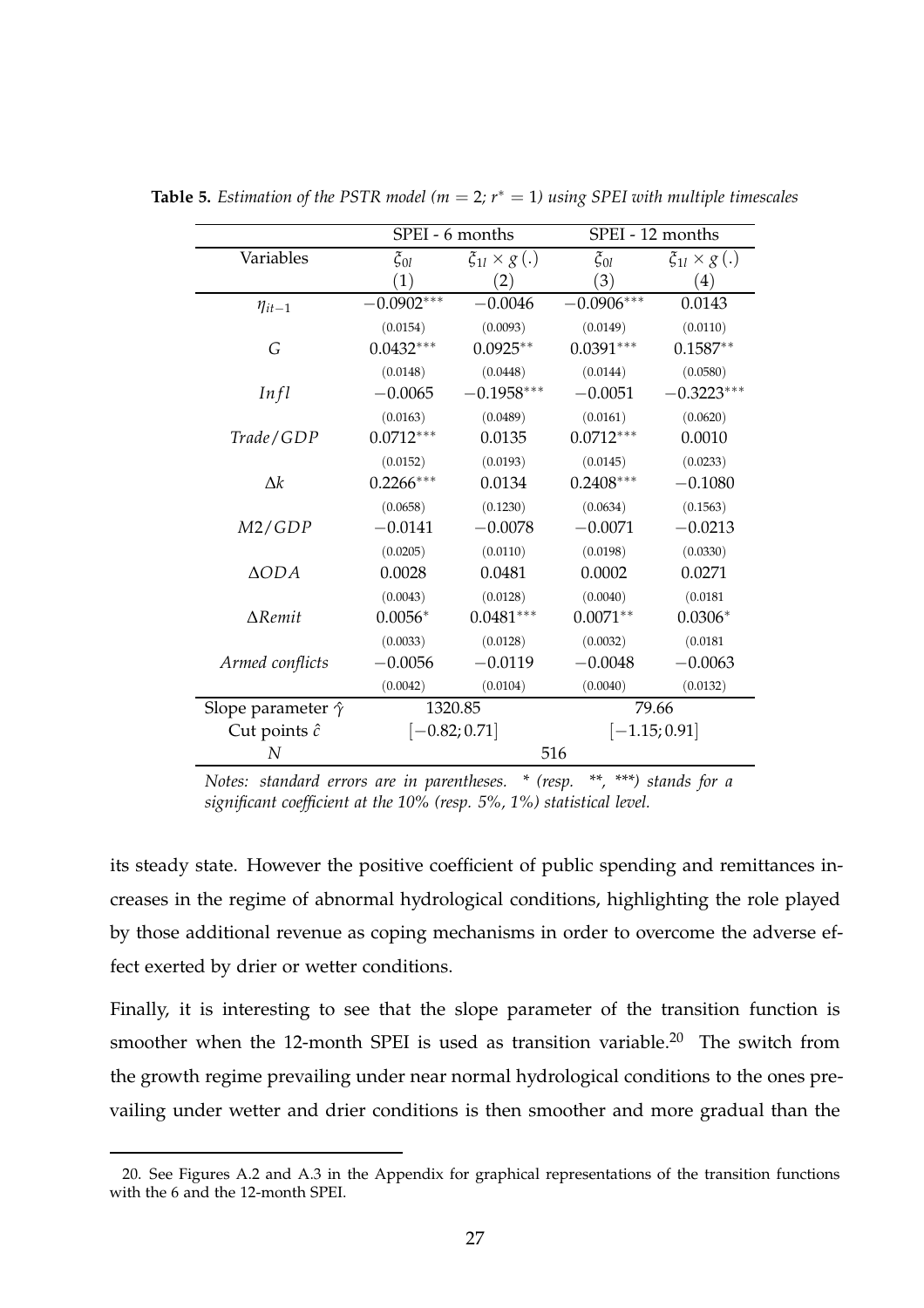one found with the 6 month-SPEI. One explanation for this might be that the frequency of abnormal hydrological conditions decreases with time scale, while their duration increases. Then it can be reasonably expected that the response of economic growth to abnormal hydrological events will be more gradual over longer time scale.

# **6. Conclusion**

More frequent and severe extreme weather events related to climate change will be certainly a major challenge that developing countries will have in the future to deal with. In order to assess the sensibility of the economies of those countries to changes in climatic conditions, we examine the relationship between hydro-climatic conditions, measured by the Standardized Precipitation and Evapotranspiration Index (SPEI), and economic growth on a sample 37 developing countries spanning the period 1980-2011.

In particular we seek to estimate threshold values reached by the SPEI which induce shifts in growth dynamics of those countries. Accordingly, we rely on a Panel Smooth Transition Regression (PSTR) specification which allows economic growth to switch from one to another regime, depending on thresholds reached by the SPEI that can be identified as particular hydro-climatic events.

Our first finding is that across our sample of developing countries, agricultural-dependent countries (with a share of agriculture in GDP of 18.6 and above) are more vulnerable to fluctuations in weather by experiencing a notably reversal in their growth pattern when abnormal hydro-climatic conditions prevail. Secondly, small fluctuations in weather are associated with adverse outcomes for growth in those countries. Indeed, the nonlinear response of economic growth to hydro-climatic conditions is reached for values that are well below the threshold corresponding to extreme weather events, suggesting a high sensitivity of economic growth in those countries to small fluctuations in hydro-climatic conditions. Thirdly, while our results evidence a lack of adaptive capacities to wetter and drier conditions, they highlight the role played by public spending and remittances as coping mechanisms in order to overcome the adverse effect exerted by abnormal hydrological conditions. Finally, those results are robust to the use of the SPEI on a longer time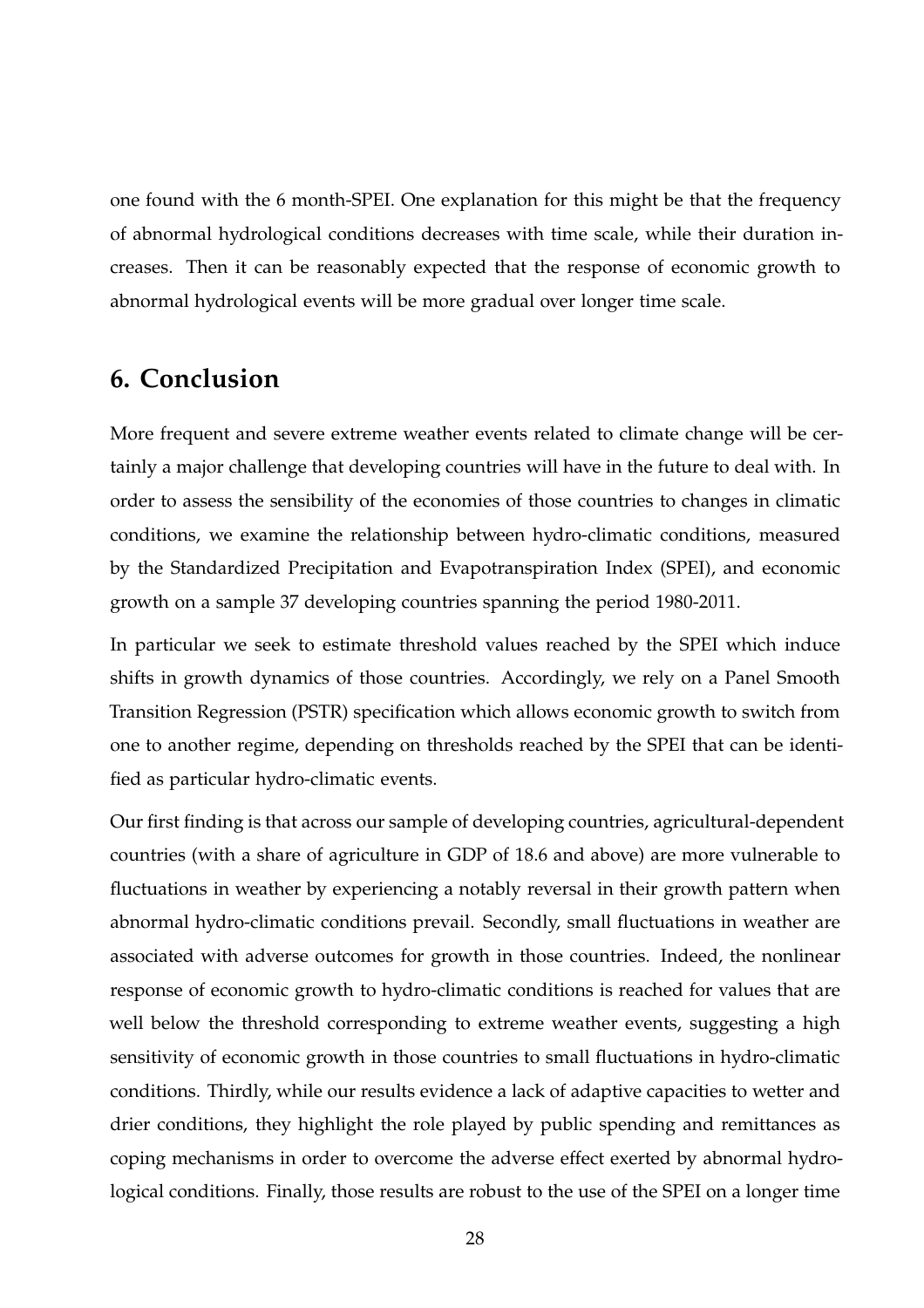scale (12 months).

Our findings have some policy implications. In particular, economists and policy analysts studying economic growth in developing countries facing hydro-climatic variations should also pay closer attention to continuous weather fluctuations of lesser amplitude than extreme natural events as an explanatory and conditioning factor of economic growth. Indeed, if extreme natural events can result in economic disasters with much larger welfare costs, continuous weather fluctuations of lesser amplitude have also harmful consequences for economic growth particularly in developing agricultural-dependent countries. Thus, while attention is usually focused on disaster risk management, it might be also important to consider how capacity to adapt to weather fluctuations can be enhanced in those countries.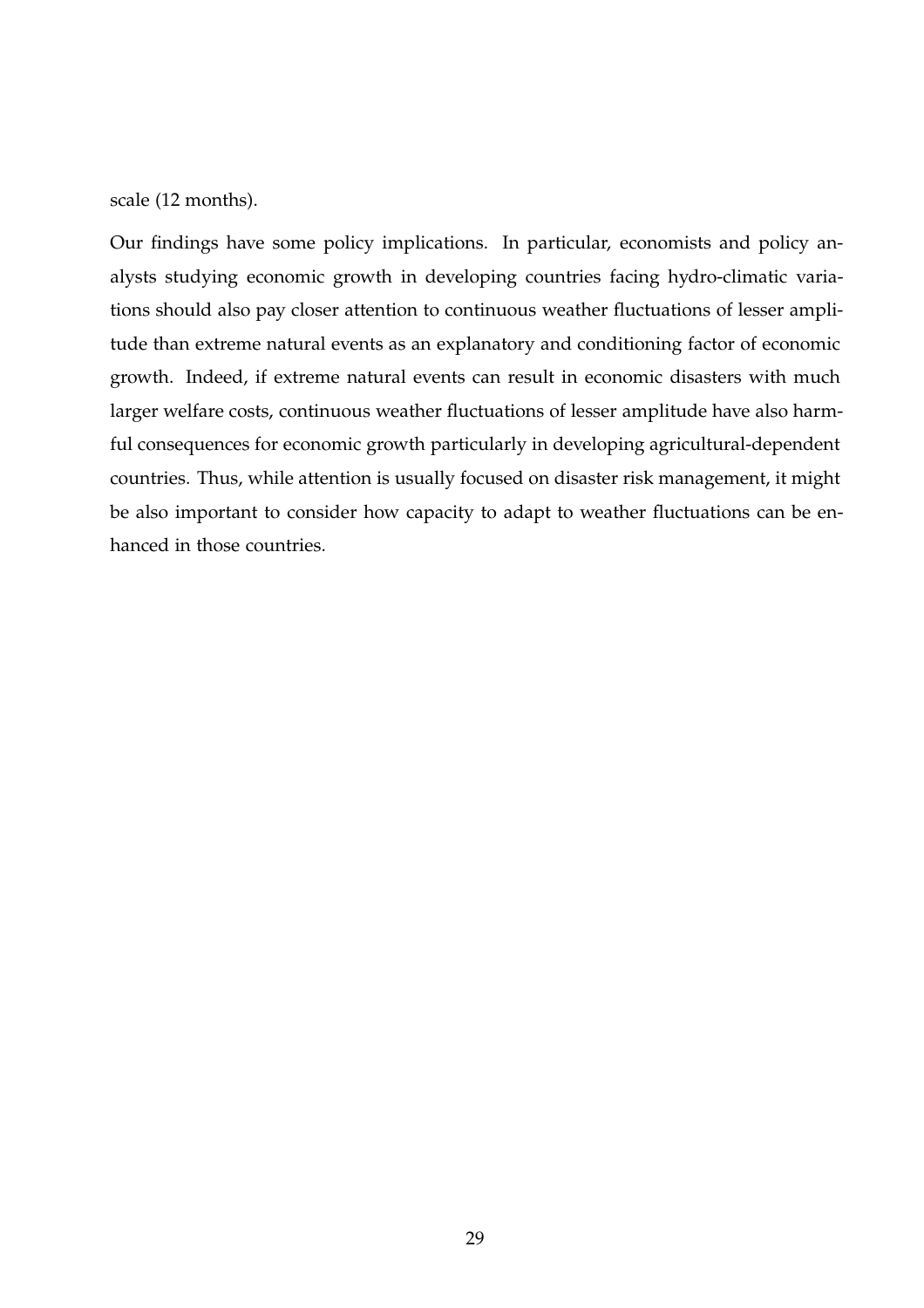# **References**

Abramowitz; M., Stegun, I. A. 1965. *Handbook of Mathematical Formulas, Graphs, and Mathematical Tables*. Dover Publications: New York.

Allen, R.G., Pereira, L.S., Raes, D, Smith, M. 1998. Crop evapotranspiration ? Guidelines for computing crop water requirements. FAO Irrigation and Drainage Paper 56, Food and Agriculture Organization, Roma.

Aghion, P., Durlauf, S. 2005. *Handbook of Economic Growth*, Volume 1. North Holland, Amsterdam.

Aghion, P., Durlauf, S. 2014. *Handbook of Economic Growth*, Volume 2. North Holland, Amsterdam.

Ahmed, A. Iqbal, A. U., Choudhury A.M. 2005. Agricultural Drought in Bangladesh. in Boken *et al.* (eds) *Monitoring and Predicting Agricultural Drought: A Global Study*. Oxford University Press, New York.

Arezki, R., Brückner, M. 2012. Rainfall, financial development, and remittances: Evidence from Sub-Saharan Africa, Journal of International Economics 87, 377-385.

Aurenqzeb, Z. Stengos, T. 2012. Economic Policies and the Impact of Natural Disasters on Economic Growth: A Threshold Regression Approach. Economics Bulletin 32(1), 229-241.

Barrios, S. Bertinelli, L., Strobl, E. 2010. Trends in Rainfall and Economic Growth in Africa: A Neglected Cause of the African Growth Tragedy. The Review of Economics and Statistics 92(2), 350-366.

Barro, R., Lee, J-W. 1993. International Comparisons of Educational Attainment. Journal of Monetary Economics 32(3), 363-394.

Becerra, O., Cavallo, E., Noy, I. 2012. Foreign Aid in the Aftermath of Large Natural Disasters. IDB Working Paper Series No. IDB-WP-333, Inter-American Development Bank.

Bloom, D., Sachs, J. 1998. Geography, demography, and economic growth in Africa. Brookings Papers on Economic Activity 2, 207-273.

Cavallo, E. Noy, I. 2010. The Economics of Natural Disasters: A Survey. IDB Working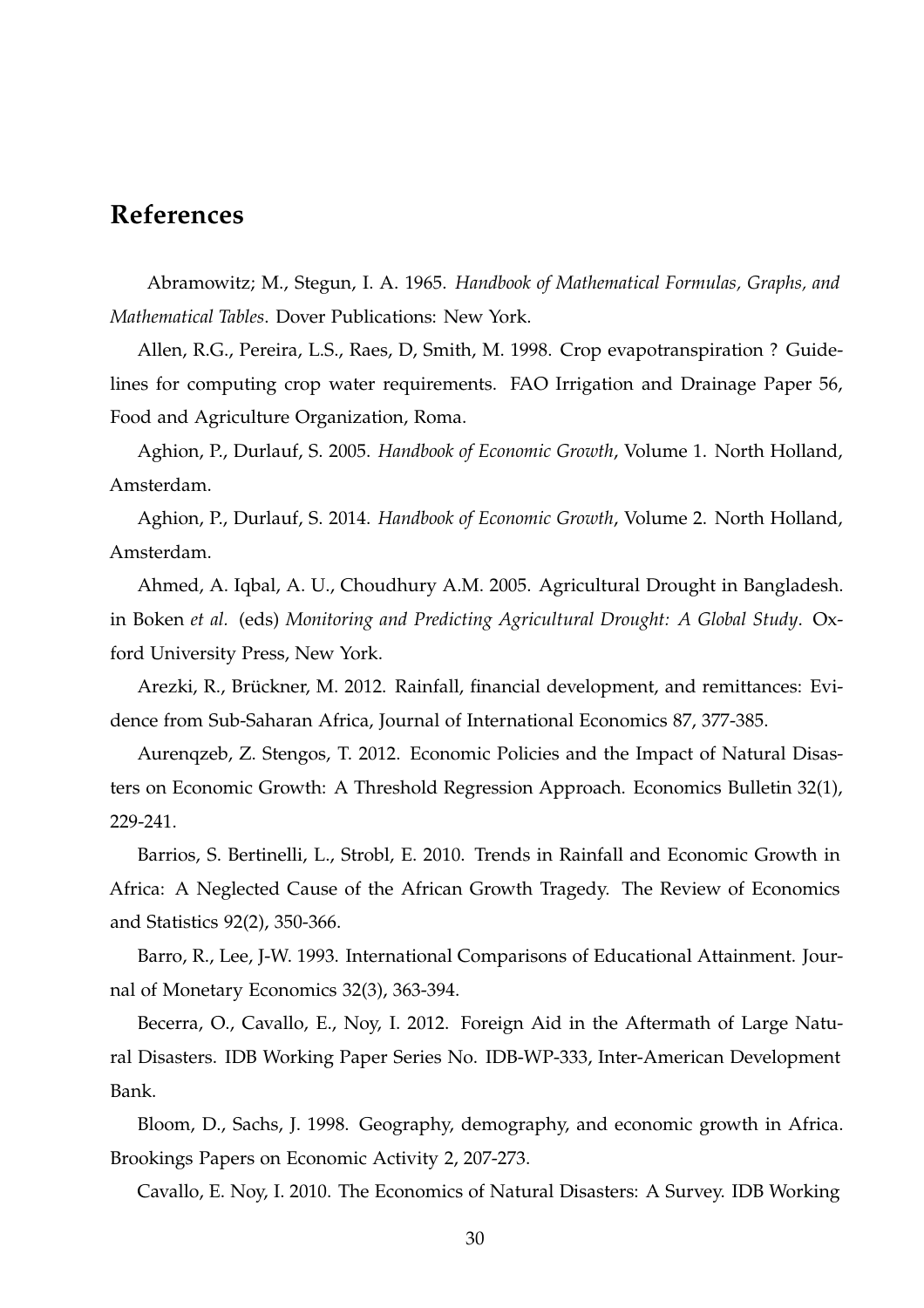Paper Series No. IDB-WP-124, Inter-American Development Bank.

David, A. 2011. How do International Financial Flows to Developing Countries Respond to Natural Disasters? Global Economy Journal 11(4), 1-36.

de V. Cavalcanti, T., Mohaddes, K., Raissi, M. 2012. Commodity Price Volatility and the Sources of Growth. IMF Working Paper WP/12/12, International Monetary Fund, Washington D.C.

Dell, M., Jones, B. F, Olken, B. A. 2008. Climate shocks and economic growth: evidence from the last half century. NBER Working Paper No. 14132, National Bureau of Eco-nomic Research, Cambridge, MA.

Dell, M., Jones, B. F, Olken, B. A. 2014. What Do We Learn from the Weather? The New Climate-Economy Literature. Journal of Economic Literature 52(3), 740-798.

Easterly, W., Rebelo, S. 1993. Fiscal Policy and Economic Growth: An Empirical Investigation. Journal of Monetary Economics 32(3), 417-458.

Eggoh, C. J. 2010. Financial Development And Growth: A Panel Smooth Regression Approach. Journal of Economic Development 35(1), 15-33.

Fischer, S. 1993. The Role of Macroeconomic Factors in Growth. Journal of Monetary Economics 32(3), 485-512.

Giuliano, P., Ruiz-Arranz, M. 2009. Remittances, financial development, and growth, Journal of Development Economics 90, 144-152.

Gonzalez, A., Teräsvirta, T., van Dijk, D. 2005. Panel Smooth Transition Regression Models, WP Series in Economics and Finance 604, Stockholm School of Economics.

IPCC, 2007. *Climate Change 2007: Synthesis Report*, edited by the Intergovernmental Panel on Climate Change, Geneva, Switzerland.

IMF, 2008. Climate Change and the Global Economy, in World Economic Outlook, In-ternational Monetary Fund, October, 133-189.

Jones, B. F., Olken, B. A. 2010. Climate Shocks and Exports. American Economic Re-view 100(2), 454-459.

Kahn, M E. 2005. The Death Toll from Natural Disasters: The Role of Income, Geography and Institutions. Review of Economics and Statistics 87(2), 271-284.

King, R., Levine, R. 1993. Finance, Entrepreneurship, and Growth: Theory and Evi-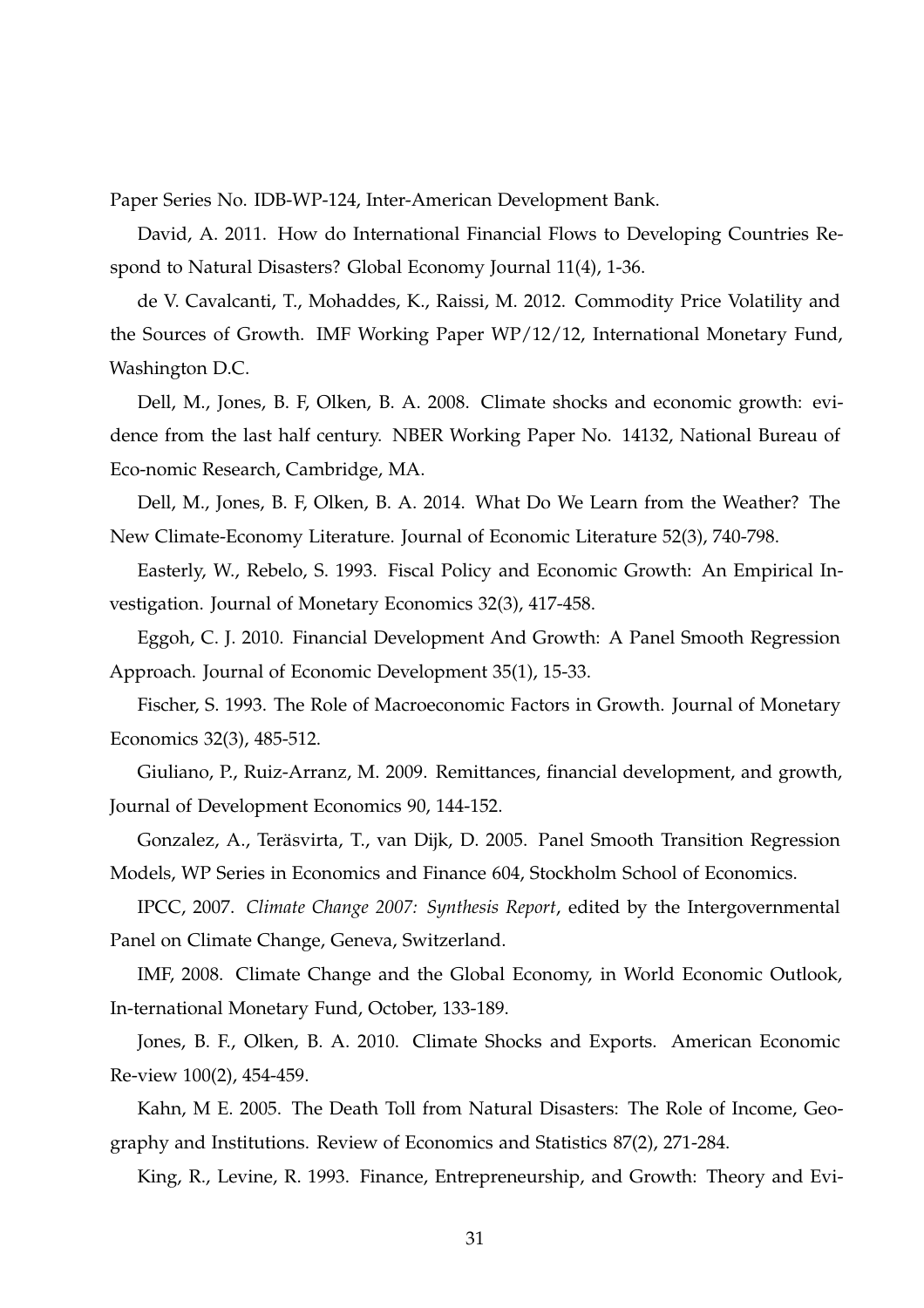dence. Journal of Monetary Economics 32(3), 512-542.

Lanzafame, M. 2014. Temperature, rainfall and economic growth in Africa. Empirical Economics 46, 1-18.

Lis, E., Nickel, C, 2009. The impact of extreme weather events on budget balances and implications for fiscal policy, ECB Working Paper Series 1055, European Central Bank.

Mankiw, N., Romer, D. Weil, D. 1992. A Contribution to the Empirics of Economic Growth. The Quarterly Journal of Economics 107(2), 407-437.

McKee, T.B., Doesken, N.J., Kleist, J. 1993. The Relationship of Drought Frequency and Duration to Time Scales. Proceedings of the Eighth Conference on Applied Climatology. American Meteorological Society: Boston, 179-184.

Nicholson, S. 1994. Recent rainfall fluctuations in Africa and their relationship to past conditions over the continent. The Holocene 4(2), 121-131.

Noy, I. 2009. The Macroeconomic Consequences of Disasters. Journal of Development Economics 88(2), 221-231.

Pesaran, M. H. 2004. General Diagnostic Tests for Cross Section Dependence in Panels'. Cambridge Working Papers in Economics 0435, Faculty of Economics, University of Cambridge.

Pesaran, M. H. 2007. A simple panel unit root test in the presence of cross-section de-pendence. Journal of Applied Econometrics 22(2), 265-312.

Pesaran, M. H., Shin, Y. Smith, R. 1999. Pooled mean group estimator of dynamic het-erogeneous panels; Journal of the American Statistical Association 94, 621-634.

Psacharopoulos, G. 1994. Returns to Investment in Education: A Global Update. World Development 22(9), 1325-1343.

Prabhakar, S., Shaw, R. 2008. Climate change adaptation implications for drought risk mitigation: a perspective for India. Climatic Change 88, 113-130.

Sachs, J. D., Warner, M. 1997. Sources of Slow Growth in African Economies. Journal of African Economies 6, 335-376.

Skidmore M, Toya, H. 2002. Do natural disasters promote long-run growth? Economic Inquiry 40(4), 664-687.

Skidmore, M. Toya, H. 2007. Economic development and the impacts of natural dis-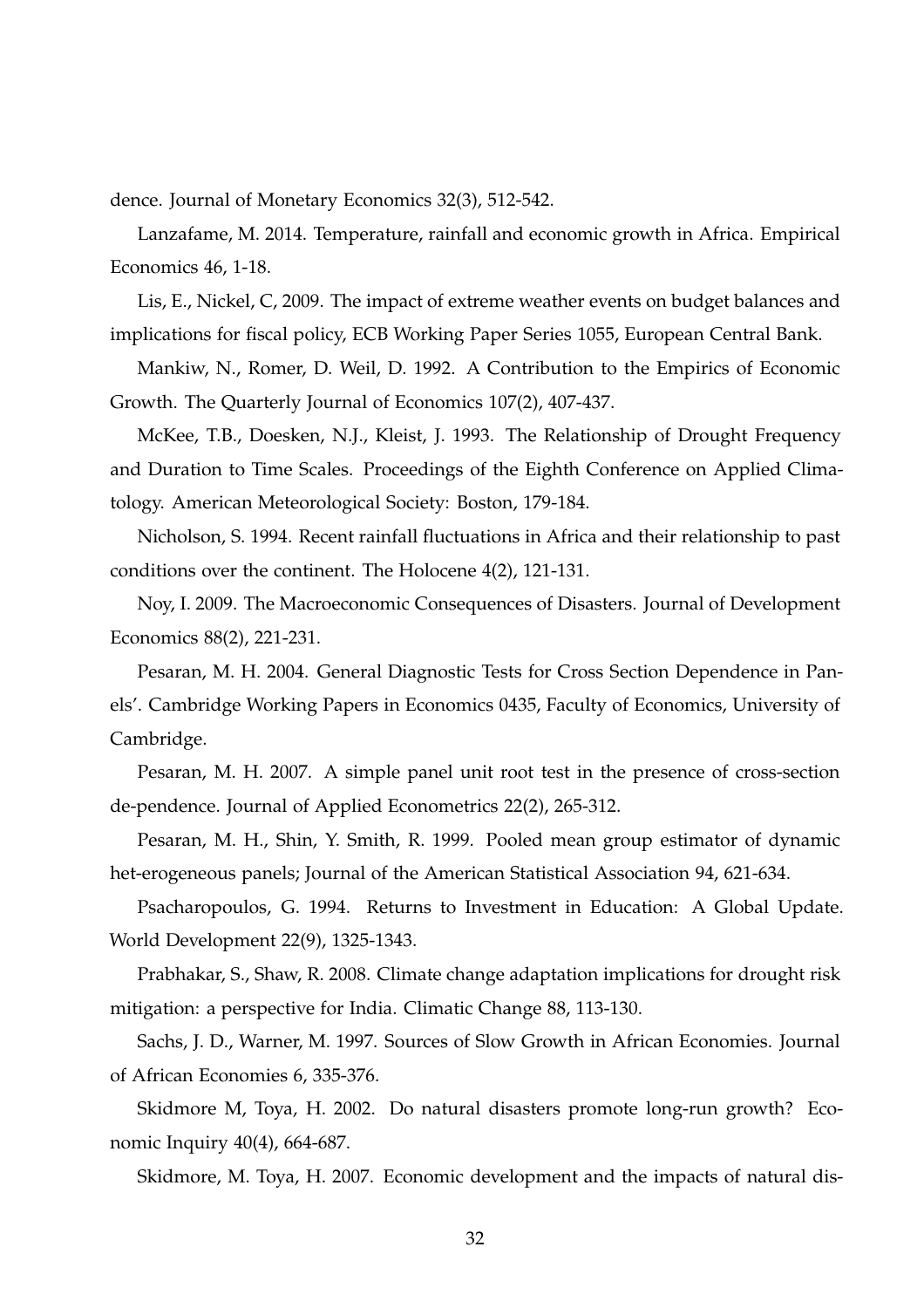asters. Economic Letters 94, 20-25.

Tornros, T., Menzel, L., 2014. Addressing drought conditions under current and future climates in the Jordan River region. Hydrology and Earth System Sciences 18(1), 305-318.

Vicente-Serrano, S. M. Beguería, S., López-Moreno, J. I., Angulo, M., and El Kenawy, A. 2010. A New Global 0.5˚ Gridded Dataset (1901-2006) of a Multiscalar Drought Index: Comparison with Current Drought Index Datasets Based on the Palmer Drought Severity Index. Journal of Hydrometeorology 11(4), 1033-1043.

Wang, L., Chen, W., Zhou, W., 2014. Assessment of future drought in Southwest China based on CMIP5 multimodel projections. Advances in Atmospheric Sciences 31(5), 1035-1050.

Westerlund, J.. Edgerton, D. 2008. A Simple Test for Cointegration in Dependent Panels with Structural Breaks. Oxford Bulletin of Economics and Statistics 70(5), 665-704.

Wu, H., Hayes, M. J., Wilhite, D. A., Svoboda, M. D., 2005. The effect of the length of record on the standardized precipitation index calculation, International Journal of Climatology 25, 505-520.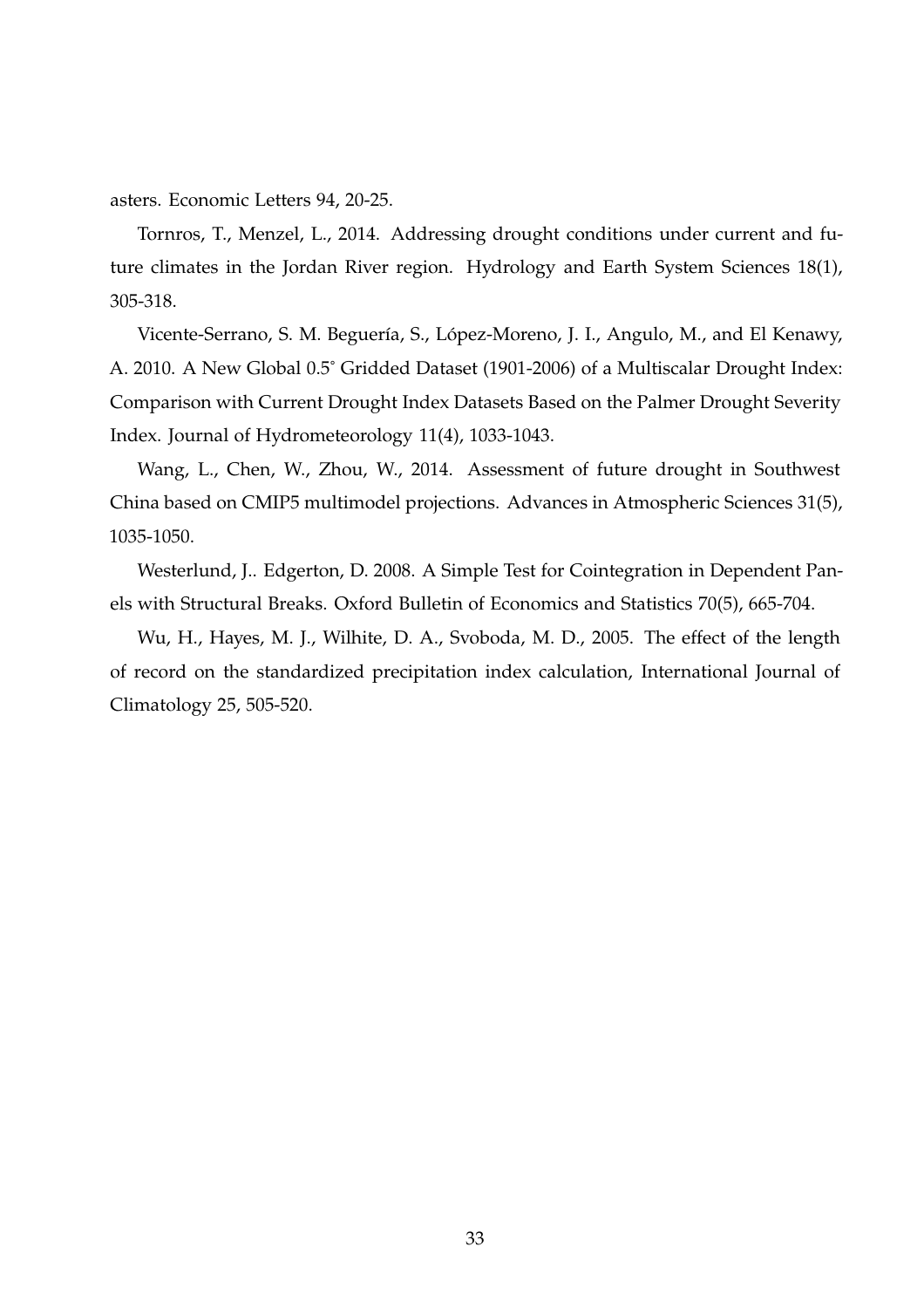# **Appendix**

| Countries with a higher share | Countries with a lower share |  |  |
|-------------------------------|------------------------------|--|--|
| of agriculture in total GDP   | of agriculture in total GDP  |  |  |
| Bangladesh                    | Bolivia                      |  |  |
| <b>Benin</b>                  | Botswana                     |  |  |
| Cameroon                      | Costa Rica                   |  |  |
| Côte d'Ivoire                 | Dominican Rep.               |  |  |
| Ghana                         | Ecuador                      |  |  |
| Guatemala                     | Egypt                        |  |  |
| India                         | El Salvador                  |  |  |
| Indonesia                     | Gabon                        |  |  |
| Kenya                         | Honduras                     |  |  |
| Mali                          | Jordan                       |  |  |
| Morocco                       | Mexico                       |  |  |
| Mozambique                    | Panama                       |  |  |
| Niger                         | Peru                         |  |  |
| Pakistan                      | Philippines                  |  |  |
| Paraguay                      | Sri Lanka                    |  |  |
| Rwanda                        | Swaziland                    |  |  |
| Senegal                       | Thailand                     |  |  |
| Sudan                         | Tunisia                      |  |  |
| Togo                          |                              |  |  |
| $N=19$                        | $N=18$                       |  |  |

**Table A.1.** *List of countries by sub-samples*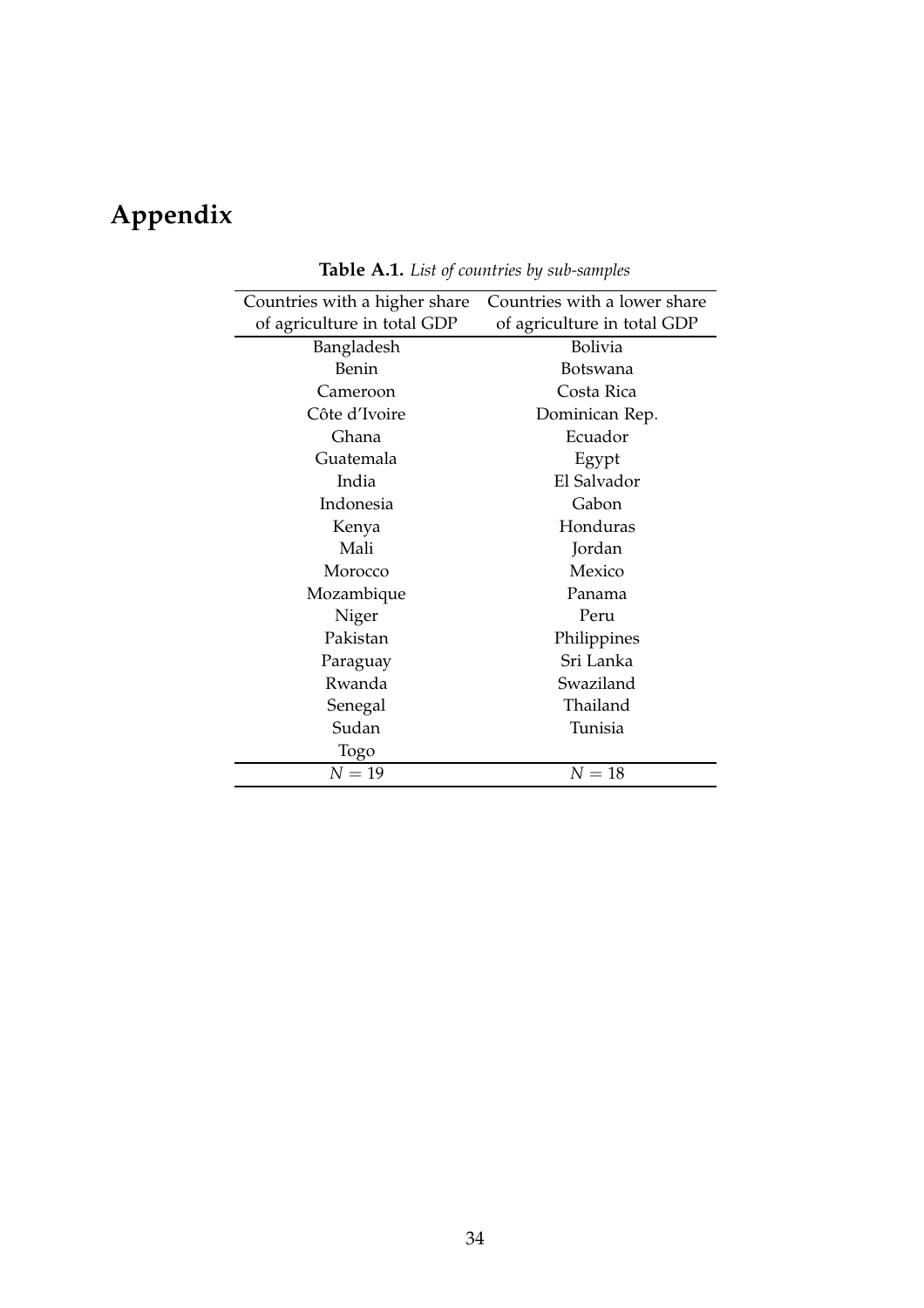

**Figure A.1.** *SPEI 6 month time scales by countries*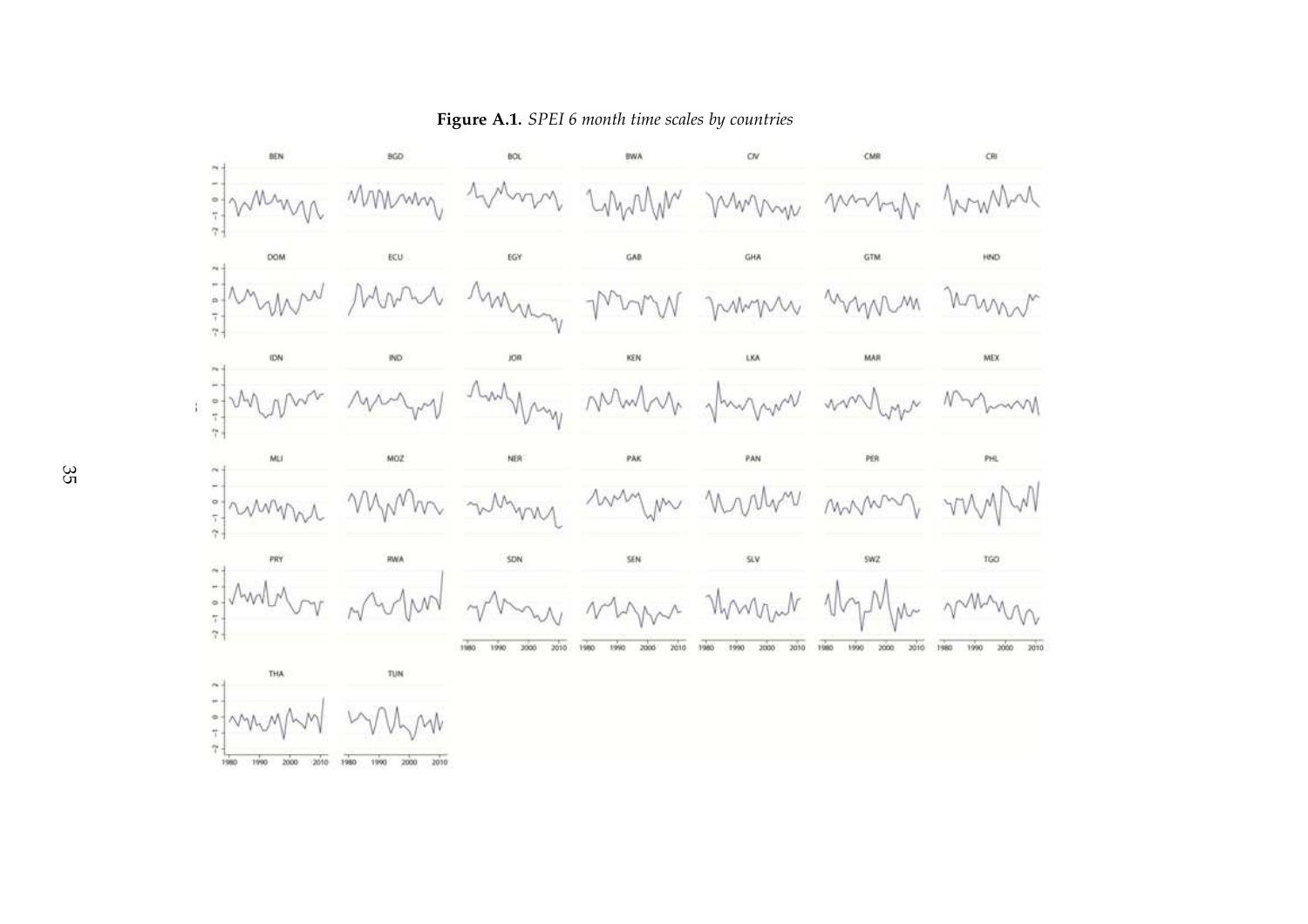| Whole sample                                              |          |          |        |          |       |
|-----------------------------------------------------------|----------|----------|--------|----------|-------|
| Variables                                                 | Mean     | Median   | S.D.   | Min.     | Max.  |
| Variables                                                 | Mean     | Median   | S.D.   | Min.     | Max.  |
| SPEI-6 month                                              | $-0.193$ | $-0.174$ | 0.539  | $-2.057$ | 1.978 |
| SPEI-12 month                                             | $-0.233$ | $-0.228$ | 0.626  | $-2.172$ | 1.906 |
| y(log)                                                    | 7.039    | 7.032    | 0.935  | 4.943    | 9.024 |
| $\Delta y(log)$                                           | 0.014    | 0.019    | 0.046  | $-0.640$ | 0.313 |
| h                                                         | 1.958    | 1.936    | 0.471  | 1.086    | 3.161 |
| $\eta_{it-1}$                                             | 1.642    | 1.596    | 0.560  | 0.364    | 3.158 |
| $\Delta G(log)$                                           | 0.034    | 0.033    | 0.099  | $-0.843$ | 0.782 |
| infl                                                      | 0.123    | 0.073    | 0.272  | $-0.124$ | 4.774 |
| trade/GDP                                                 | 0.674    | 0.601    | 0.342  | 0.063    | 2.028 |
| k(log)                                                    | 6.431    | 6.410    | 1.054  | 3.565    | 8.783 |
| $\Delta k(log)$                                           | 0.0169   | 0.015    | 0.032  | $-0.078$ | 0.236 |
| M2/GDP                                                    | 0.381    | 0.304    | 0.237  | 0.065    | 1.399 |
| $\triangle ODA(log)$                                      | $-0.018$ | $-0.025$ | 0.446  | $-3.697$ | 3.535 |
| $\Delta$ Remit(log)                                       | 0.080    | 0.061    | 0.412  | $-1.975$ | 6.101 |
| Agriculture in % of GDP                                   | 20.724   | 18.564   | 10.912 | 4.688    | 43.07 |
| Countries with a higher share of agriculture in total GDP |          |          |        |          |       |
| Variables                                                 | Mean     | Median   | S.D.   | Min.     | Max.  |
| SPEI-6 month                                              | $-0.241$ | $-0.203$ | 0.511  | $-1.836$ | 1.978 |
| SPEI-12 month                                             | $-0.290$ | $-0.276$ | 0.587  | $-1.950$ | 1.661 |
| y(log)                                                    | 6.385    | 6.274    | 0.646  | 4.943    | 7.797 |
| $\Delta y(log)$                                           | 0.011    | 0.016    | 0.051  | $-0.641$ | 0.313 |
| h                                                         | 1.638    | 1.635    | 0.331  | 1.086    | 2.651 |
| $\eta_{it-1}$                                             | 1.380    | 1.280    | 0.451  | 0.364    | 2.355 |
| $\Delta G(log)$                                           | 0.035    | 0.036    | 0.120  | $-0.843$ | 0.782 |
| infl                                                      | 0.097    | 0.070    | 0.121  | $-0.081$ | 0.845 |
| trade/GDP                                                 | 0.528    | 0.512    | 0.225  | 0.063    | 1.231 |
| k(log)                                                    | 8.059    | 8.205    | 0.765  | 5.868    | 9.509 |
| $\Delta k(log)$                                           | 0.012    | 0.010    | 0.036  | $-0.078$ | 0.236 |
| M2/GDP                                                    | 0.311    | 0.268    | 0.158  | 0.065    | 1.127 |
| $\triangle ODA(log)$                                      | $-0.014$ | $-0.021$ | 0.360  | $-2.355$ | 2.632 |
| $\Delta$ Remit(log)                                       | 0.070    | 0.062    | 0.456  | $-1.976$ | 6.102 |
| Agriculture in % of GDP                                   | 28.941   | 26.102   | 8.431  | 17.042   | 43.07 |

**Table A.2.** *Descriptive statistics*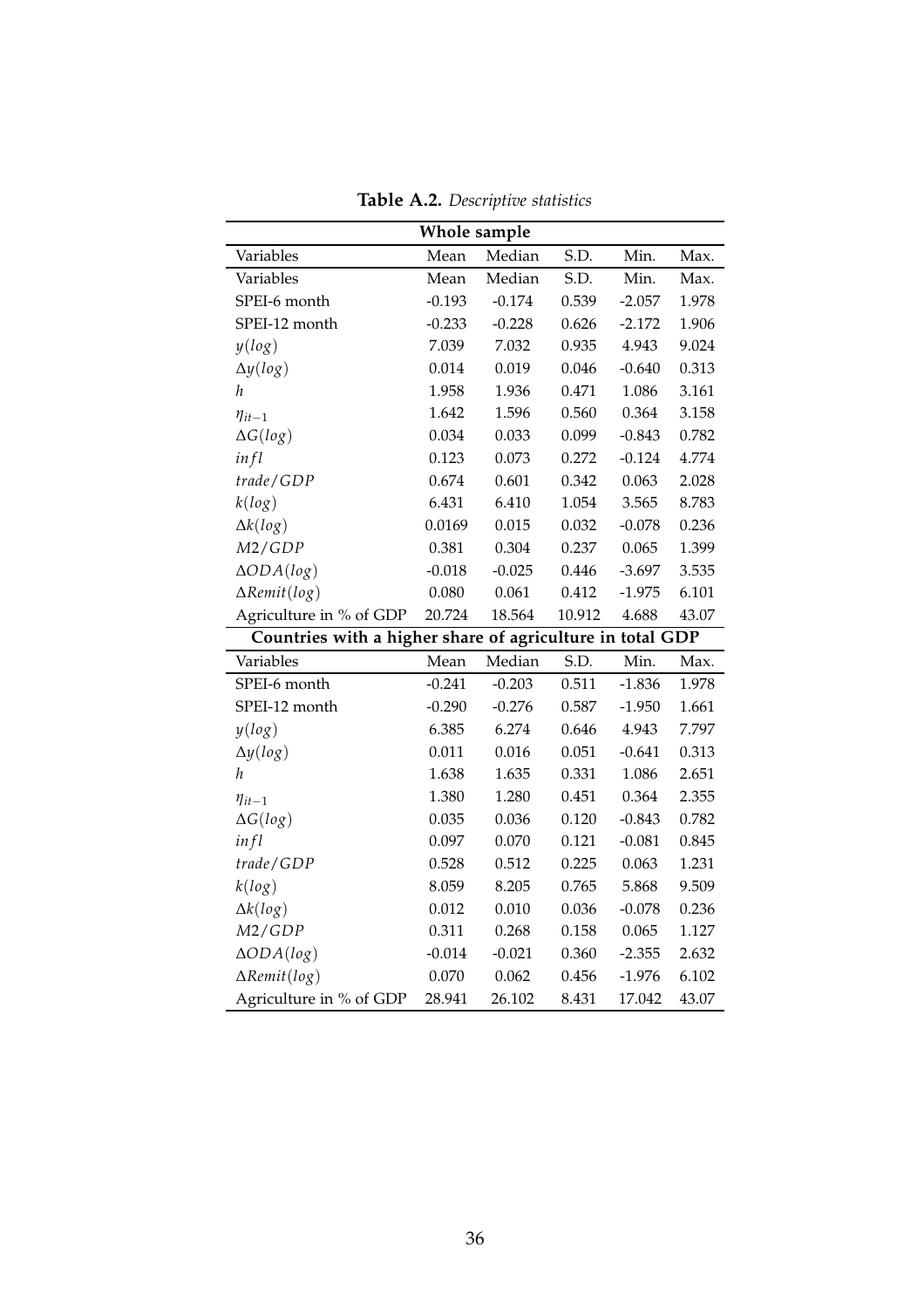| Countries with a lower share of agriculture in total GDP |          |          |       |          |       |  |  |
|----------------------------------------------------------|----------|----------|-------|----------|-------|--|--|
| Variables                                                | Mean     | Median   | S.D.  | Min.     | Max.  |  |  |
| SPEI-6 month                                             | $-0.143$ | $-0.132$ | 0.563 | $-2.057$ | 1.483 |  |  |
| SPEI-12 month                                            | $-0.198$ | $-0.193$ | 0.564 | $-2.172$ | 1.906 |  |  |
| y(log)                                                   | 7.731    | 7.740    | 0.654 | 6.298    | 9.025 |  |  |
| $\Delta y(log)$                                          | 0.018    | 0.022    | 0.041 | $-0.215$ | 0.157 |  |  |
| h                                                        | 2.285    | 2.301    | 0.344 | 1.425    | 3.161 |  |  |
| $\eta_{it-1}$                                            | 1.966    | 1.860    | 0.514 | 0.928    | 3.158 |  |  |
| $\Delta G(log)$                                          | 0.034    | 0.033    | 0.072 | $-0.312$ | 0.633 |  |  |
| in fl                                                    | 0.148    | 0.076    | 0.364 | $-0.124$ | 4.775 |  |  |
| trade/GDP                                                | 0.827    | 0.770    | 0.376 | 0.192    | 2.028 |  |  |
| k(log)                                                   | 9.446    | 9.627    | 0.824 | 6.981    | 11.08 |  |  |
| $\Delta k(log)$                                          | 0.022    | 0.020    | 0.028 | $-0.056$ | 0.123 |  |  |
| M2/GDP                                                   | 0.455    | 0.355    | 0.280 | 0.102    | 1.399 |  |  |
| $\triangle ODA(log)$                                     | $-0.023$ | $-0.031$ | 0.526 | $-3.698$ | 3.536 |  |  |
| $\Delta$ Remit(log)                                      | 0.093    | 0.062    | 0.359 | $-1.175$ | 3.908 |  |  |
| Agriculture in % of GDP                                  | 12.051   | 12.805   | 4.849 | 4.688    | 20.95 |  |  |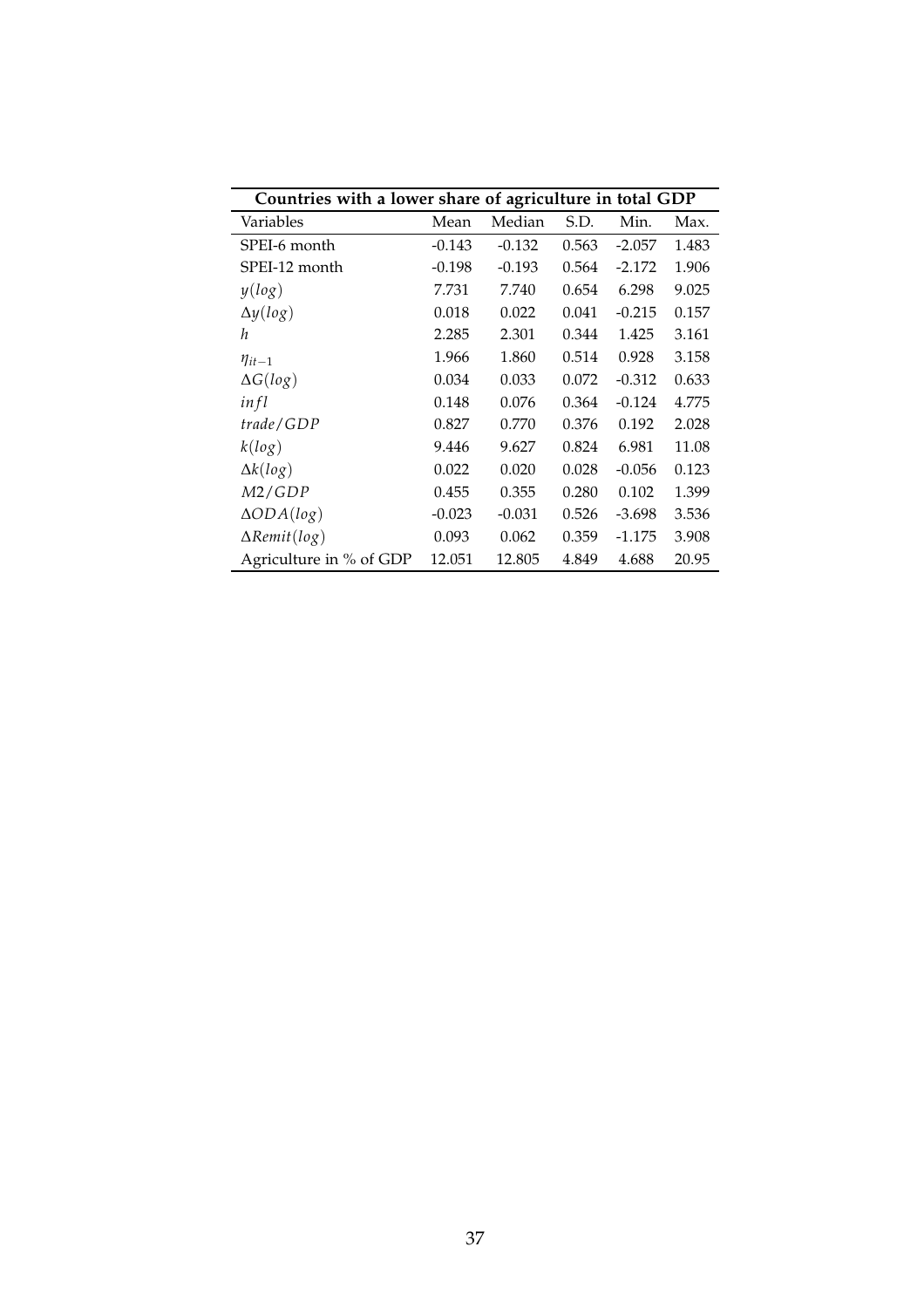|                                | Group 0  | Group 1  |
|--------------------------------|----------|----------|
|                                |          |          |
| Mean                           | $-0.143$ | $-0.241$ |
| <b>Standard Errors</b>         | 0.036    | 0.046    |
| N                              | 18       | 19       |
|                                |          | 1.6471   |
| $\chi^2(1)$<br>Prob > $\chi^2$ |          | 1.246    |
|                                |          | 0.264    |
| Two-tailed p-value             |          | 0.108    |

**Table A.3.** *Two-sample t test with equal variances*

*Notes: we assume equal variances between the groups since the Bartlett's chi squared statistic test indicates no violation of the assumption of equal variances. Group 0 (1) includes countries with a lower (higher) share of agriculture in total GDP.*

|             | Countries with a lower share | Countries with a higher share |
|-------------|------------------------------|-------------------------------|
|             | of agriculture in total GDP  | of agriculture in total GDP   |
| SPEI dummy  | $-0.0023$                    | $-0.0110***$                  |
|             | (0.0015)                     | (0.0013)                      |
| Constant    | $0.0201***$                  | $0.0153***$                   |
|             | (0.0024)                     | (0.0014)                      |
| $\chi^2(1)$ | 2.22                         | 70.62                         |
| p-value     | 0.1358                       | 0.000                         |
| N           | 558                          | 589                           |

**Table A.4.** *Feasible Generalized Least Squares regression results*

*Notes: standard errors are in parentheses.* ∗∗∗ *indicates significance at the 1% level.*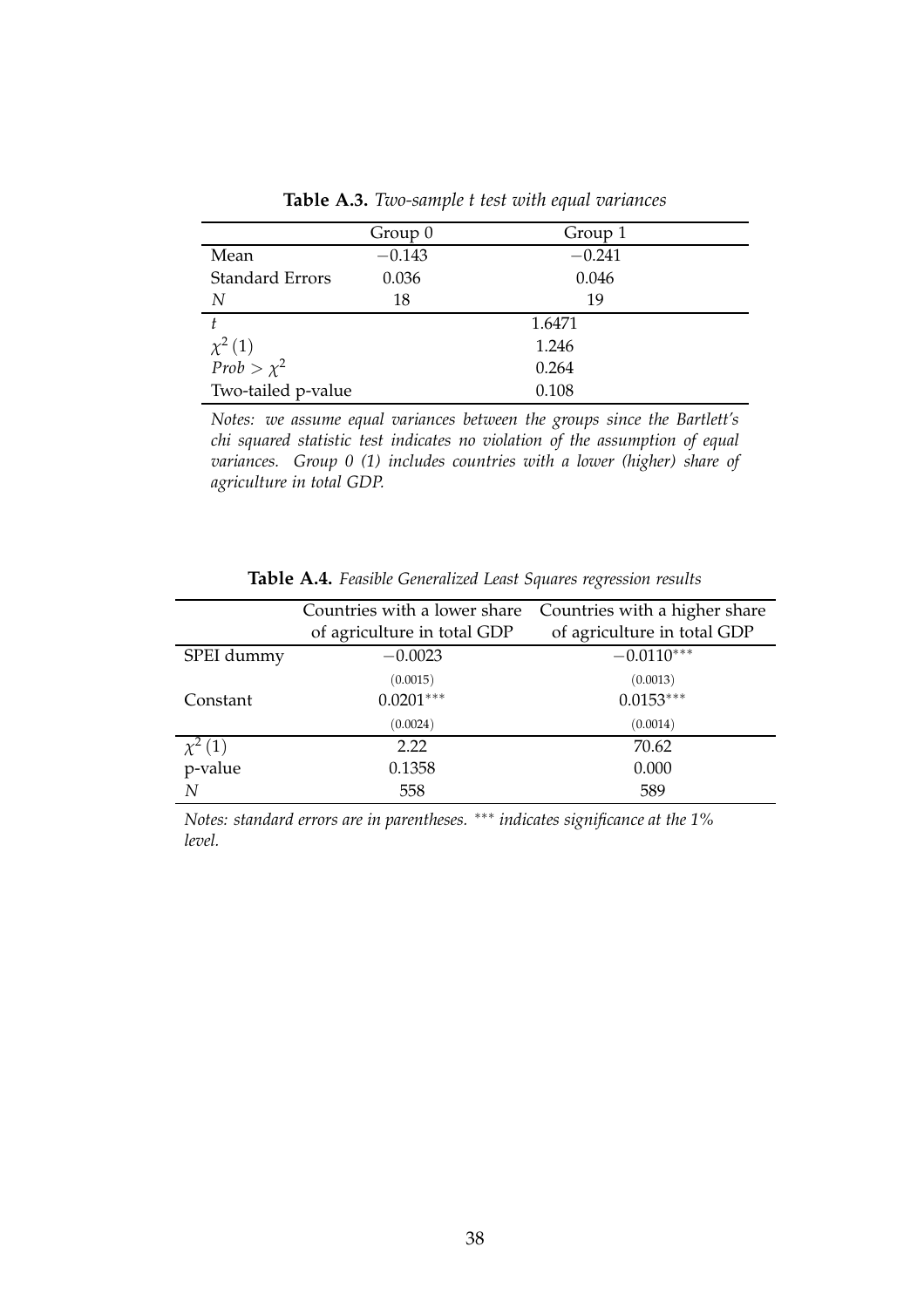**Table B.1.** *Pesaran CD test*

|   | CD test    |       | $\mathcal{O}$ |
|---|------------|-------|---------------|
| u | $66.81***$ | 0.458 | 0.704         |
| r | $39.87***$ | 0.273 | 0.730         |
| п | 139.67***  | 0.957 | 0.957         |

*Notes: under the null hypothesis, the cross-sectional dependence test is no dependence between cross-section units.* ∗∗∗ *indicates significance at the 1% level.*

|               |      | Without trend |                  |            | With trend       |
|---------------|------|---------------|------------------|------------|------------------|
| $\mathcal{Y}$ | Lags | Level         | First difference | Level      | First difference |
|               | 0    | 1.123         | $-12.754***$     | $-1.139$   | $-11.897***$     |
|               | 1    | 1.142         | $-9.406***$      | $-1.293*$  | $-7.877***$      |
|               | 2    | 1.706         | $-5.555***$      | 0.049      | $-3.169***$      |
|               | 3    | 2.110         | $-3.450***$      | 0.878      | $-0.295$         |
| k             | Lags | Level         | First difference | Level      | First difference |
|               | 0    | 5.318         | $-4.378***$      | 4.929      | $-1.715**$       |
|               | 1    | 2.769         | $-3.966***$      | $-1.915**$ | $-2.036**$       |
|               | 2    | 2.209         | $-1.974**$       | 0.976      | $-1.811**$       |
|               | 3    | 1.227         | $-2.148**$       | $-0.264$   | $-0.761$         |
| h             | Lags | Level         | First difference | Level      | First difference |
|               | 0    | 2.758         | $-15.503***$     | 5.204      | $-16.225***$     |
|               | 1    | 3.316         | $-6.414***$      | 5.471      | $-7.213***$      |
|               | 2    | 3.100         | $-2.829***$      | 4.894      | $-4.654***$      |
|               | 3    | 2.605         | $-3.687***$      | 4.263      | $-9.712***$      |

**Table B.2.** *Pesaran (2007) Panel Unit Root test (CIPS)*

*Notes:* ∗∗∗ *indicates significance at the 1% level and* ∗∗ *at the 5% level.*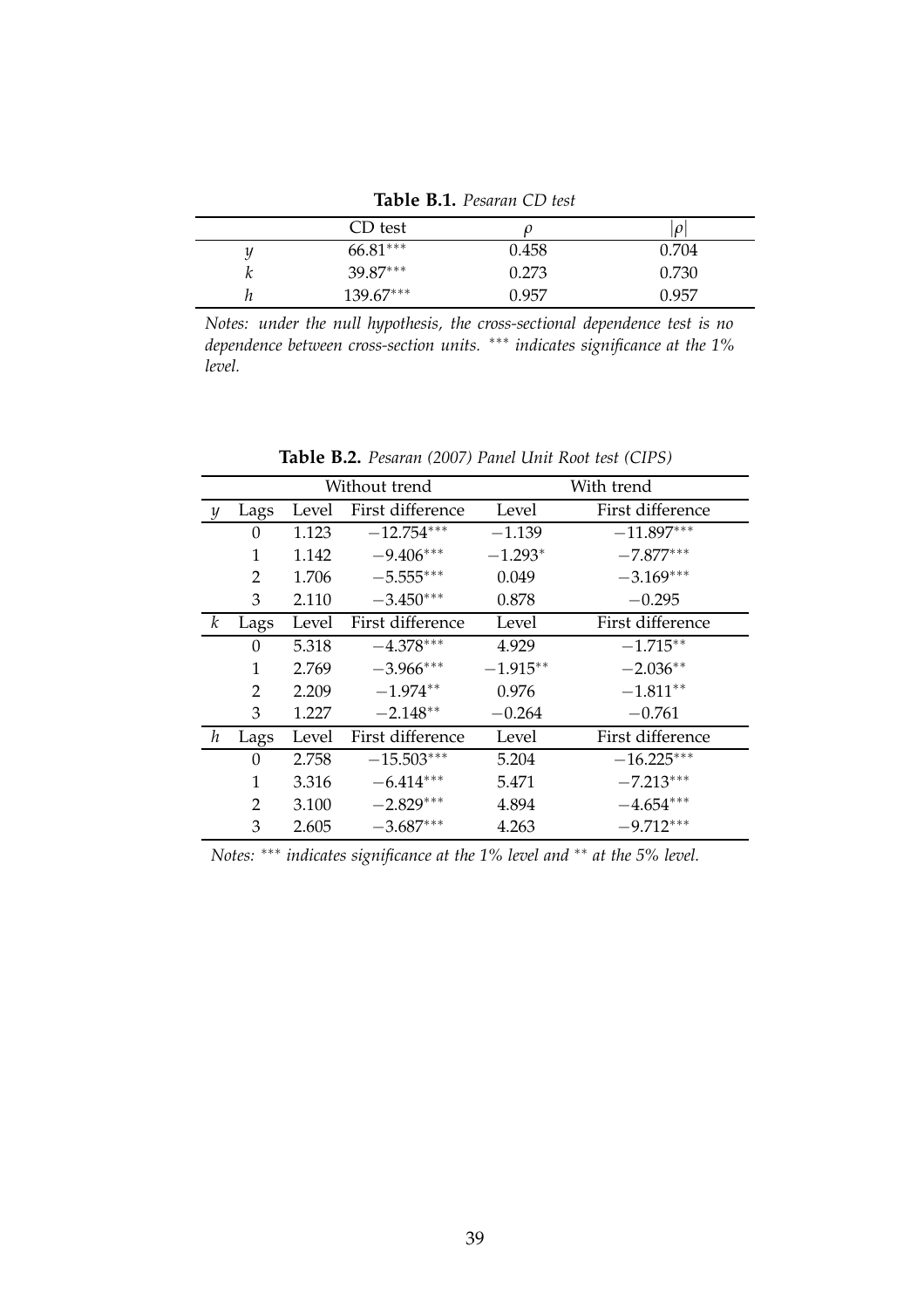**Table B.3.** *Panel cointegration test*

|              | $\tau_N$ |                 | $\varphi_N$ |                 |
|--------------|----------|-----------------|-------------|-----------------|
| Model        | Value    | <i>p</i> -value | Value       | <i>p</i> -value |
| No break     | $-5.344$ | 0.000           | $-9.149$    | 0.000           |
| Level break  | $-2.315$ | 0.010           | $-4.055$    | 0.000           |
| Regime shift | $-0.855$ | 0.196           | $-1.810$    | 0.035           |

*Notes: the number of common factors is determined by using the information criterion proposed by Bai and Ng (2004) and the maximum number is set to 5.*

#### **Table C.** *Determination of the Number of Location Parameters*

| <b>Location Parameter</b>           | $m=1$    | $m=2$    |
|-------------------------------------|----------|----------|
| Optimal Number of Threshold $(r^*)$ |          |          |
| RSS <sup></sup>                     | 0.548    | 0.532    |
| Centered $R^2$                      | 0.210    | 0.234    |
| AIC                                 | $-6.768$ | $-6.794$ |
| BIC                                 | $-6.603$ | $-6.622$ |
| N                                   |          | 516      |
|                                     |          |          |

*Countries with a higher share of agriculture in total GDP*

*Notes: for each specification, the optimal number of locations parameters used in the transition function can be determined as follows. For each value of m, the corresponding optimal number of thresholds, denoted r*<sup>∗</sup> *, is determined according to a sequential procedure based on the LM statistics of the hypothesis of non remaining nonlinearity. Thus, for each couple* (*m*;*r* ∗ )*, the value of the Residual Sum of Squares (RSS) of the model is reported. The total number of parameters is determined by the formula*  $K(r^* + 1) + r^*$   $(m + 1)$  *where* K *denotes the number of explanatory variables.*